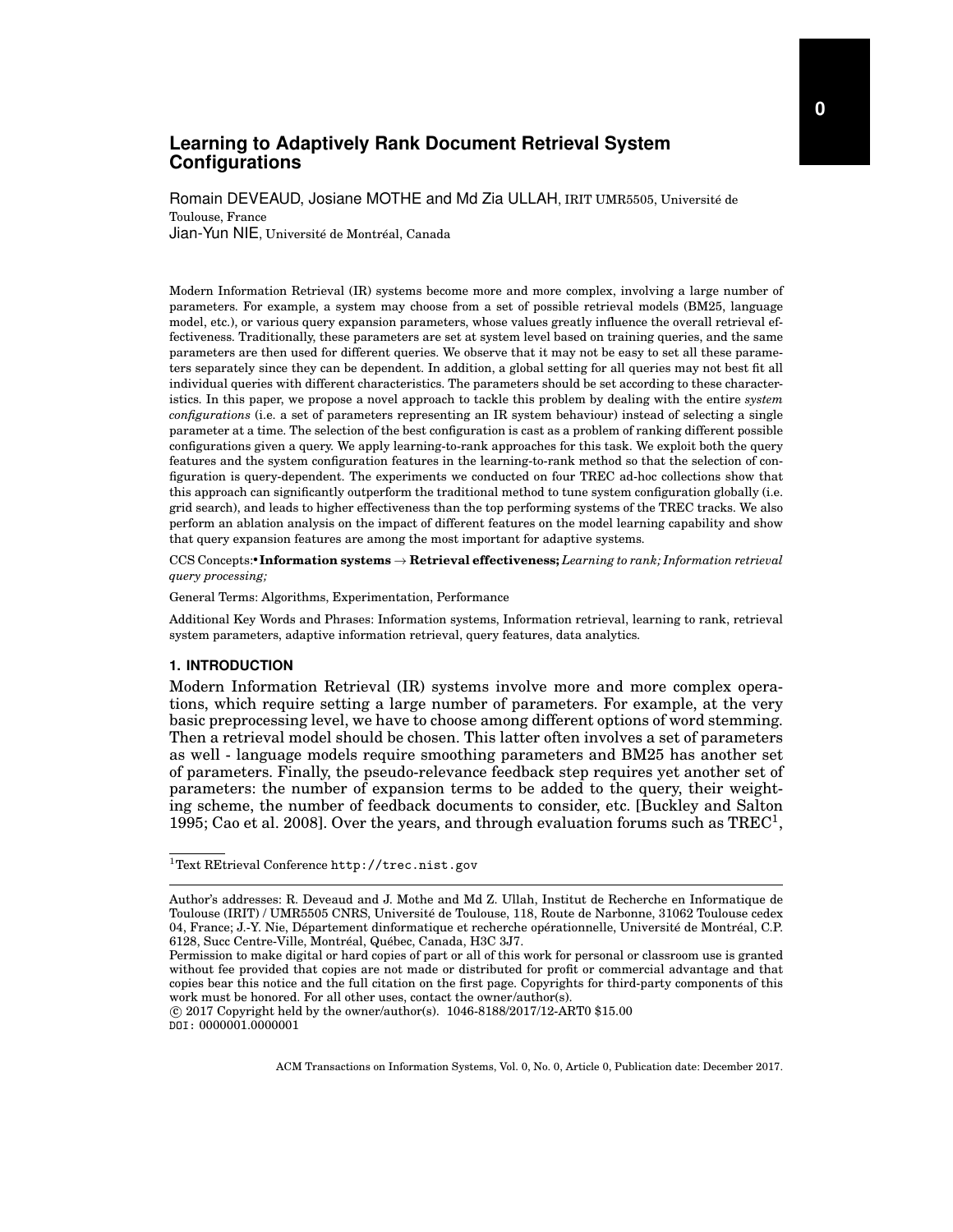$CLEF<sup>2</sup>$  and NTCIR<sup>3</sup>, the IR community has produced an abundant field knowledge, however scattered in the literature, on setting the appropriate values of these parameters in order to optimise the performance of the retrieval systems. For example, we know that the number of pseudo-relevance feedback documents used in IR experiments typically varies between 10 to 50, and the number of expansion terms is in the range of 10 to 20 [Harman 1992; Carpineto and Romano 2012]. BM25 or a language model is often chosen, and they are believed to be effective on most test collections. When a specific retrieval method involves some parameters (e.g. the parameters related to query expansion), one typically tunes them on a set of training queries so as to maximise the global effectiveness. The typical method for parameter tuning is through grid search [Taylor et al. 2006]: a set of possible values is defined for each parameter, and grid search determines the best value for each parameter so as to maximise the effectiveness of the retrieval system on a set of training queries.

To be more robust, one also test different settings on several test collections. For example, [Zhai and Lafferty 2001] analysed the influence of the smoothing function in Language Modelling (LM) on several test collections, and some specific range of the smoothing parameter is recommended. Alternatively, it is possible to optimize the studied parameter value using a collection and observe its effects on other collections [Goswami et al. 2017], which is a form of transfer learning.

These methodologies for parameter tuning assume that the same selected parameters would fit all the queries. In practice, even if the selected system configuration is the best for a set of queries, it has been often observed that it behaves differently on different queries: it may excel on some queries while failing miserably on some others [Alemayehu 2003; Harman and Buckley 2009; Ogilvie et al. 2009]. This fact indicates a critical problem in the usual way to set system parameters: it is done once and for all queries. It is desirable that we choose the appropriate parameters for each query at hand, thus avoiding the problem of the one-size-fits-all solution.

There is an abundant literature on the effects of individual system parameters on retrieval results. Indeed, for any new method proposed, it is required that an analysis is made in depth to evaluate the effect of parameter setting [Zobel 2004], e.g. how the method behaves along with the changes of its inherent parameters. However, there have been few studies trying to determine the parameters automatically for a given query.

There are also only a few descriptive analyses of cross parameter effects [Compaoré] et al. 2011; Bigot et al. 2015; Ferro 2017], which examine the results and the effects of various parameter settings. In [Compaoré et al. 2011], the authors analysed the influence of indexing and retrieval parameters on retrieval effectiveness; while [Bigot et al. 2015] analysed an even larger set of parameters. [Ferro 2017] analysed the correlation between effectiveness measures and system parameters. However, none of these studies attempted to determine automatically the best parameters at the query level for new queries.

The study presented in this paper is built upon the results and conclusions of the previous descriptive analysis studies, but moves a step further by performing a predictive analysis: we investigate how system parameters can be set to fit a given query, i.e. a query-dependent setting of system parameters. We assume that some parameters of the system can be set on the fly at querying time, and a retrieval system allows us to set different values for the parameters easily. This is indeed the case for most IR systems

 $2$ Conference and Labs of the Evaluation Forum http://www.clef-initiative.eu

<sup>3</sup>NII Testbeds and Community for Information Access Research http://research.nii.ac.jp/ntcir/ index-en.html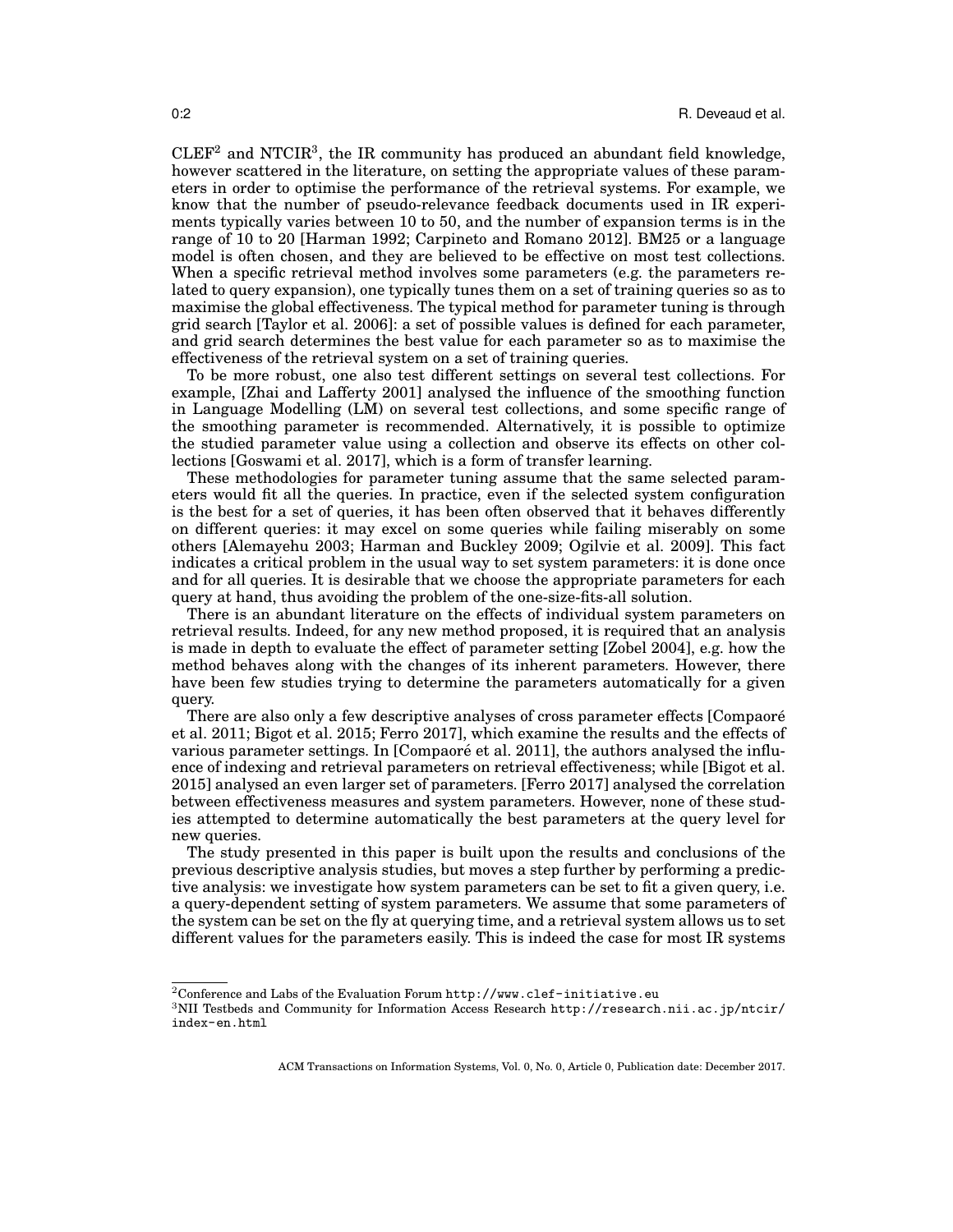nowadays. Retrieval platforms such as Terrier<sup>4</sup> [Ounis et al. 2006], Lemur<sup>5</sup> [Strohman et al. 2005] or Lucene $^6$  [McCandless et al. 2010] allow us to set parameters for the retrieval step. For example, one may choose between several retrieval models (e.g. BM25, language models), different query expansion schemes, etc. We target this group of parameters that can be set at query time. In contrast, we assume that an IR system has already built an index that cannot be changed easily. For example, it would be difficult to choose between different stemmers at query time, unless we construct several indexes using different stemmers. We exclude these parameters that cannot be set at query time in this study.

The problem we tackle in this paper is query-dependent parameter setting. A complete set of parameters of a system (that can be set at query time) forms a *system configuration*. In theory, some parameters such as the number of expansion terms can vary in a large range. However, the existing studies provide sufficient evidence that there is a smaller preferred range for them. Therefore, we only allow the parameters to vary in a much smaller range, based on our prior knowledge of the literature, in order to reduce the complexity. Having all the parameters grouped in system configurations, our problem then boils down to selecting the best system configuration, among all the possible ones, for a given query. This problem could be seen as a performance prediction problem: given a query, we predict the performance of a configuration and we pick up the configuration corresponding to the highest predicted performance. However, the prediction of system performance is known to be hard. Alternatively, the problem can be cast as a configuration ranking problem: We could rank the configurations according to their expected performance on a given query and we choose to use the first configuration for the query. This approach does not require us to predict system performance explicitly. It could be solved using a learning-to-rank [Liu 2009] approach. This is what we propose in this paper. Our utilisation of learning-to-rank (LTR) in this paper is different from its traditional utilisation for document ranking, where features are extracted for document-query pairs. In our case, for each query, we aim at ranking system configurations. Thus in our setting, features are extracted from queryconfiguration pairs. Given the number of parameters and their possible domains, our candidate space is formed of tens of thousands of possible system configurations, each of which sets a specific value for each of the system parameters.

In our approach, the LTR models are trained to rank configurations with respect to a target effectiveness metric (such as nDCG@k), thus emphasising the importance of ranking "good" system configurations higher in the ranked list. Our final choice is the configuration ranked at first. Compared to tuning each parameter at a time, this approach has the advantage of taking all the system parameters into account at the same time, which allows them to influence each other implicitly within the same configuration. However, we do not address the problem of mutual influence among parameters explicitly in this study. Our main focus is put on making a query-dependent setting of the system configuration using LTR. To our knowledge, this problem has not been studied extensively before. In particular, no attempt has been made using LTR approaches.

The main contributions of this paper are as follows:

— we propose a novel approach to set IR system parameters based on the learning-torank technique by exploiting query and configuration features,

 $^4\mbox{http://terrier.org/}$ 

<sup>5</sup>https://www.lemurproject.org/indri.php

 $6$ https://github.com/lucene4ir/lucene4ir

ACM Transactions on Information Systems, Vol. 0, No. 0, Article 0, Publication date: December 2017.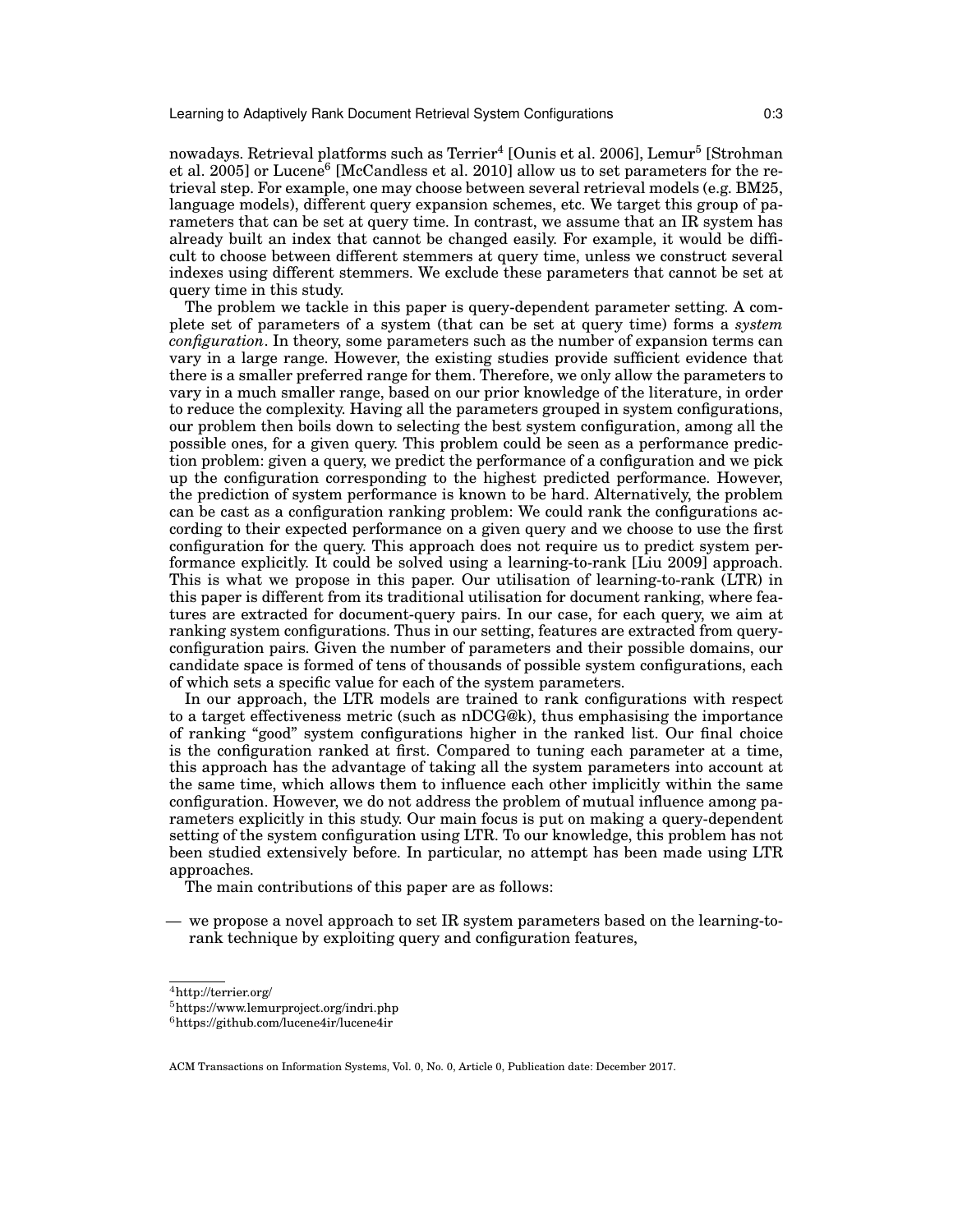- we develop a method that adaptively selects the best system parameters according to the query, and show that this approach is effective and feasible in practice,
- we carry out extensive experiments on several standard test collections, which show the superiority of our proposed method over the state-of-the-art methods.

#### **2. RELATED WORK**

We aim at solving the problem of automatic parameter selection by using learningto-rank techniques in an original way. Our work is thus at the intersection of several trending topics in IR including parameter analysis, adaptive IR systems, and learningto-rank.

#### **2.1. Parameter analysis**

A few pieces of work performed descriptive analysis to understand better the results obtained with various system configurations.

In [Banks et al. 1999], the authors analysed past TREC results on the TREC-6 collection - the average precision values and systems, on a per query basis. They carried out analysis of variance, cluster analysis, rank correlation, beadplot, multidimensional scaling, and item response analysis. When considering an analysis of variance, they focused on two factors only: topic and system, and one performance measure (average precision). They also used cluster analysis to cluster systems according to AP they obtained on the various queries. However, the authors stated that the results were inconclusive and that none of these methods had yielded any substantial new insights.

Dincer [Dincer 2007] compared performances of various search strategies by means of principal component analysis. The authors showed the PCA method can reveal implicit performance relations among retrieval systems across topics. They considered 100 topics from TREC 12 Robust collection, the 44 submitted runs, and showed that PCA can highlight the peculiarities of some runs and of some topics.

Some applications have also been suggested based on the results of such analysis. Mizzaro and Robertson [Mizzaro and Robertson 2007] used data analysis to distinguish good systems from bad systems by defining a minimal subset of queries. Based on the analysis, the authors concluded that "easy" queries perform the best in this task. Bigot et al. [Bigot et al. 2011] used the results of the similar type of analysis as Dinçer but using Benzecri's  $\chi^2$  correspondence analysis to suggest a system fusion method.

In the above studies, the authors did not analyse system parameters nor query/topic features. In the studies described below, these elements have been analysed.

Compaoré et al. [Compaoré et al. 2011] analysed indexing parameters and retrieval models to determine which parameters significantly affect search engine performance. They found that the retrieval model is the most important parameter to be tuned to improve the performance. More interestingly, they showed that the most significant parameters depend on the topic difficulty. While the retrieval model remains the most important parameter for easy queries, the query expansion model is the most important for hard queries. The study in [Bigot et al. 2015] was significantly enlarged with regard to the number of parameters: 80, 000 different system configurations in total have been tested, covering 4 different stemming algorithms, 21 retrieval models, 7 topic fields in queries, 6 query expansion models, and other query expansion parameters. These configurations have been applied to the 100 topics from TREC7-8 adhoc collections. The authors concluded that the parameters that have the largest impact on system effectiveness across queries are the retrieval model and the expansion model. However, the best parameters change according to queries. This study provides clear experimental evidence that the parameters should be set in a query-dependent manner.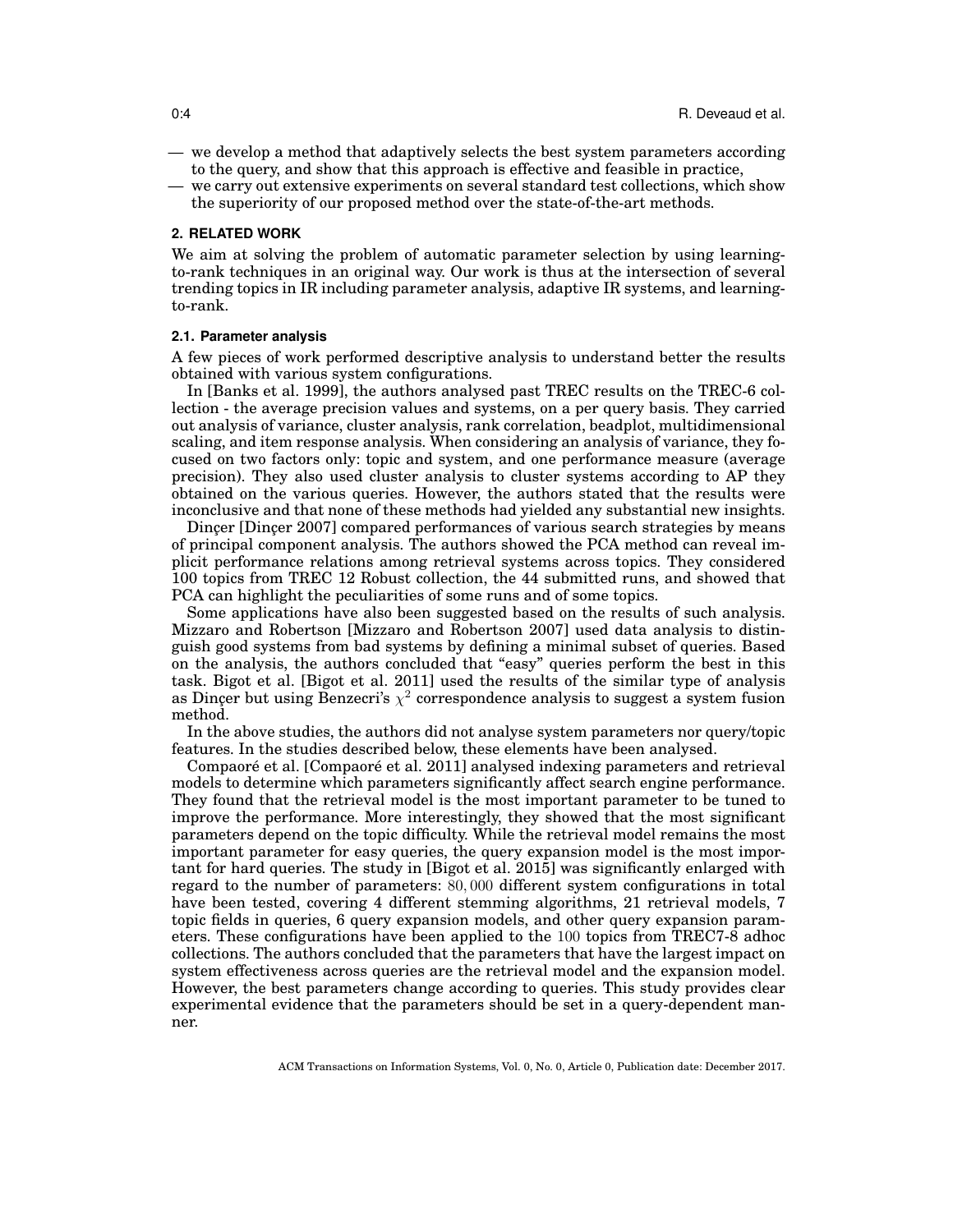Learning to Adaptively Rank Document Retrieval System Configurations 0:5

Also using various system configurations, [Ferro 2017] analysed the correlation among the effectiveness measures of systems configured by combining system parameters including 6 different stop lists, 6 types of stemmers, 7 flavours of n-grams, and 17 IR models. He considered the correlation between different evaluation measures and found that they change depending on the system configuration.

Fusi and Elibol tackled the problem of robustness of system setting: They suggested to use Probabilistic Matrix Factorization in order to automatically identify highperforming pipelines across a wide range of datasets [Fusi and Elibol 2017].

All these studies are limited to the descriptive analysis: given the parameters and results, these studies focused on understanding the impact of parameters on system performance and their correlations. In this paper, we focus rather on a predictive analysis: we aim at constructing prediction models from the relationships between querysystem-performance triplets. These models can predict the best configuration for a given query. Our study is a natural extension of the previous ones and is built upon the latter.

#### **2.2. Adaptive systems**

Many factors affect system performance. These include factors related to the query. It is thus intuitive to design adaptive systems that can fit the system to the characteristics of the query. The characteristics of the user can also impact the specific choice of system parameters. The adaptation to users has been implemented in most search engines. Typically, the past interactions with the user are leveraged to build a user profile so that the retrieved documents or recommended items can better fit the user [Sugiyama et al. 2004]. In this study, we only consider system adaptation to the query.

Selective query expansion (QE) is probably the most studied topic among the adaptive techniques. The motivation of selective QE stems from the observation that pseudo-relevance feedback QE improves the effectiveness on some queries, but deteriorates on some others. In selective QE, the system decides whether QE should be applied or not [Cronen-Townsend et al. 2004]. This is based on feature analysis and learning models: queries are characterized by a set of features and the learning is based on a set of examples for which the impact of query expansion decision is known. The system learns to make a binary decision on the use of QE. It is shown that the trained model is able to selectively apply QE to new queries [Yom-Tov et al. 2005].

In [Cao et al. 2008], adaptive QE is cast as a problem of selecting appropriate expansion terms from pseudo-relevant feedback documents. The features used to make the selection include query-dependent features, making the selection query-dependent. More recently, Xu *et al.* [Xu et al. 2016] proposed a learning-to-rank based query expansion. It re-ranks a set of potential terms for expanding query by exploiting the top retrieved documents and the collection statistics.

In the studies on selective QE mentioned above, one focused on determining the useful expansion terms rather than a system configuration. While the selection of appropriate expansion terms is shown to be important, we believe that selecting the appropriate expansion parameters is equally important, and it is complementary to the studies mentioned above.

A study that is related to ours is [Bigot et al. 2015], in which, after a descriptive analysis on how parameters affect effectiveness, the authors presented a method to automatically decide which system configuration should be used to process a query. The meta-system learns the best system configuration to use on a per query basis similar to what we intend to do. This method was developed for the case of repeated queries. In comparison, we investigate the problem of configuration selection for any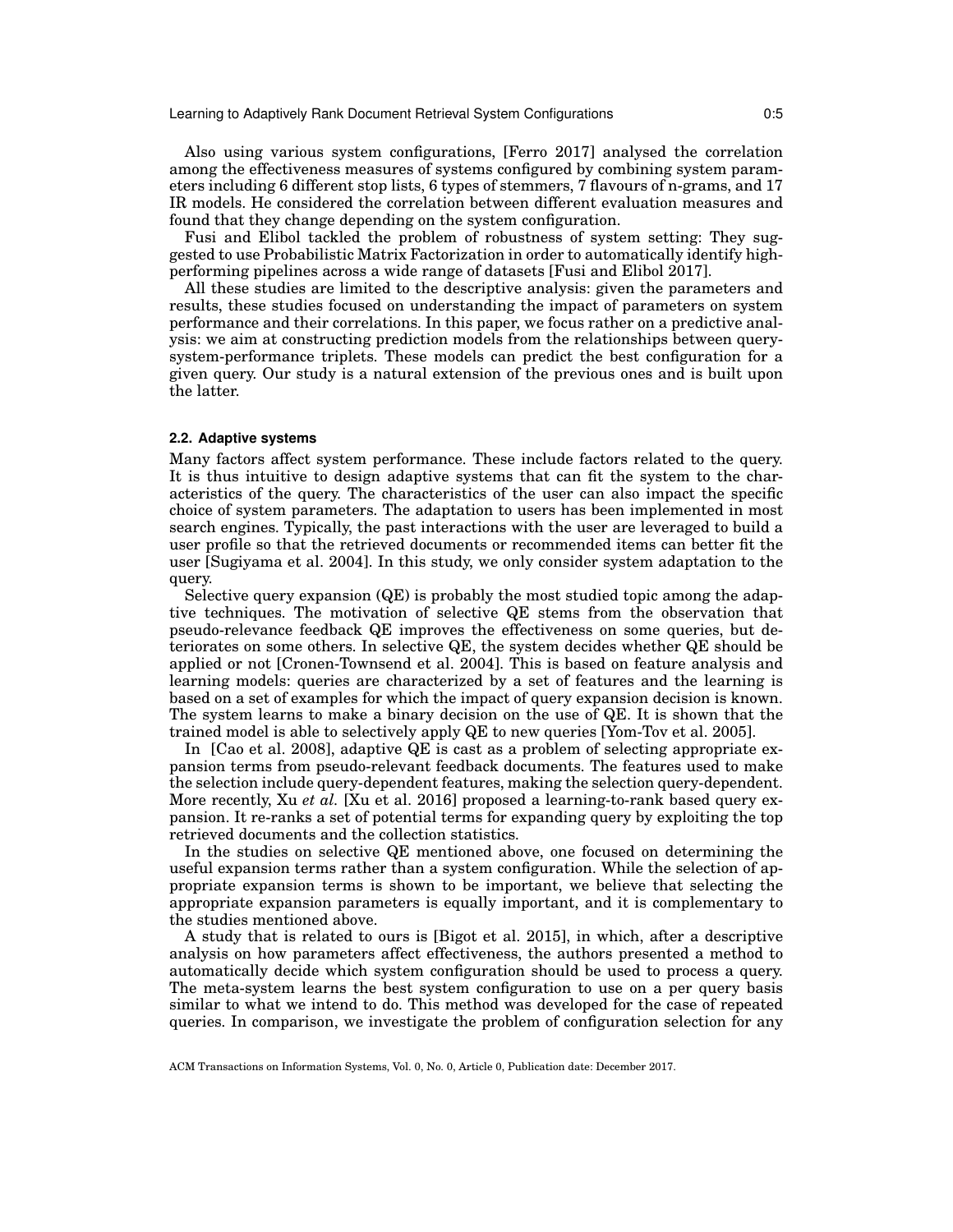query, including new queries that have never been seen before. Therefore, our scope is larger since the model learns from query features rather than from past queries.

Another related work to ours is [Mothe and Washha 2017], which proposed a perparameter learning (PPL) method to predict the best value for a set of system parameters for optimal retrieval. It learns a classification model for each system parameter and uses this classifier to predict the best value of that parameter for an unseen query. However, the separate tuning for each parameter has the potential drawback that it will fail to cope with the possible dependencies among the parameters. In practice, many parameters are dependent. For example, the number of expansion terms to be used may depend on the number of feedback documents considered. In our study, instead of learning for each parameter separately, we learn to rank the complete configurations combining all system parameters. The parameters may interact within the same configuration. This is a way to implicitly cope with the dependencies among parameters.

A key difference between our study and the previous ones is the technique used to make the selection. We use LTR techniques, which have not been used before for this task. Our hypothesis is that configurations can effectively be ranked according to their characteristics facing a given user's query and that we can train a model to rank configurations for any query.

We carried out a preliminary study on learning-to-rank system configurations in a short paper [Deveaud et al. 2016], in which the principle was laid down, and the first set of experiments were presented. This paper presents a substantial extension of our previous paper.

#### **2.3. Learning to rank**

Nowadays, commercial live search engines reportedly utilise ranking models that have been learnt over thousands of features. Learning-to-rank is a document ranking technique [Liu 2009] that surfaced when researchers started to use machine learning algorithms to learn an appropriate combination of features into effective ranking models. It is composed of a training phase and a prediction phase. The training phase aims at learning a model that optimizes the document ranking. The capability of the model to correctly rank documents for new queries is evaluated during the prediction phase, on test data. Interested readers can find more details about the techniques of LTR for IR in [Liu 2011].

In learning-to-rank, the training data consists of query-document pairs represented by feature vectors. These features include those that describe the query (e.g. TF and IDF of query terms, query length), the document (e.g. TF and IDF of document terms, document length, PageRank score), as well as the relationship between them (e.g. BM25 score). A relevance judgement between the query and the document is given as the ground truth. For example, the Letor 3.0 and Letor 4.0 collections [Qin et al. 2010] provide around one hundred query-document pair features that have been shown to be useful for learning the document ranking function [Liu 2011]. An exhaustive list of these features can be found at http://www.microsoft.com/en-us/research/project/mslr. However, the set of features can be reduced for this purpose to about 10 features without losing too much accuracy, depending on the collection [Lai et al. 2013; Laporte et al. 2014].

Different approaches have been developed to solve the learning-to-rank problem in IR, including *point-wise*, *pair-wise*, and *list-wise* approaches.

In the *point-wise* approach, each instance is a vector of features  $x_i$ , which represents a query-document pair. The ground truth can be either a relevance score  $s \in \mathbb{R}$  or a class of relevance (e.g. "not relevant," "partially relevant," and "highly relevant"). In the former case, learning to rank can be solved as a regression problem while in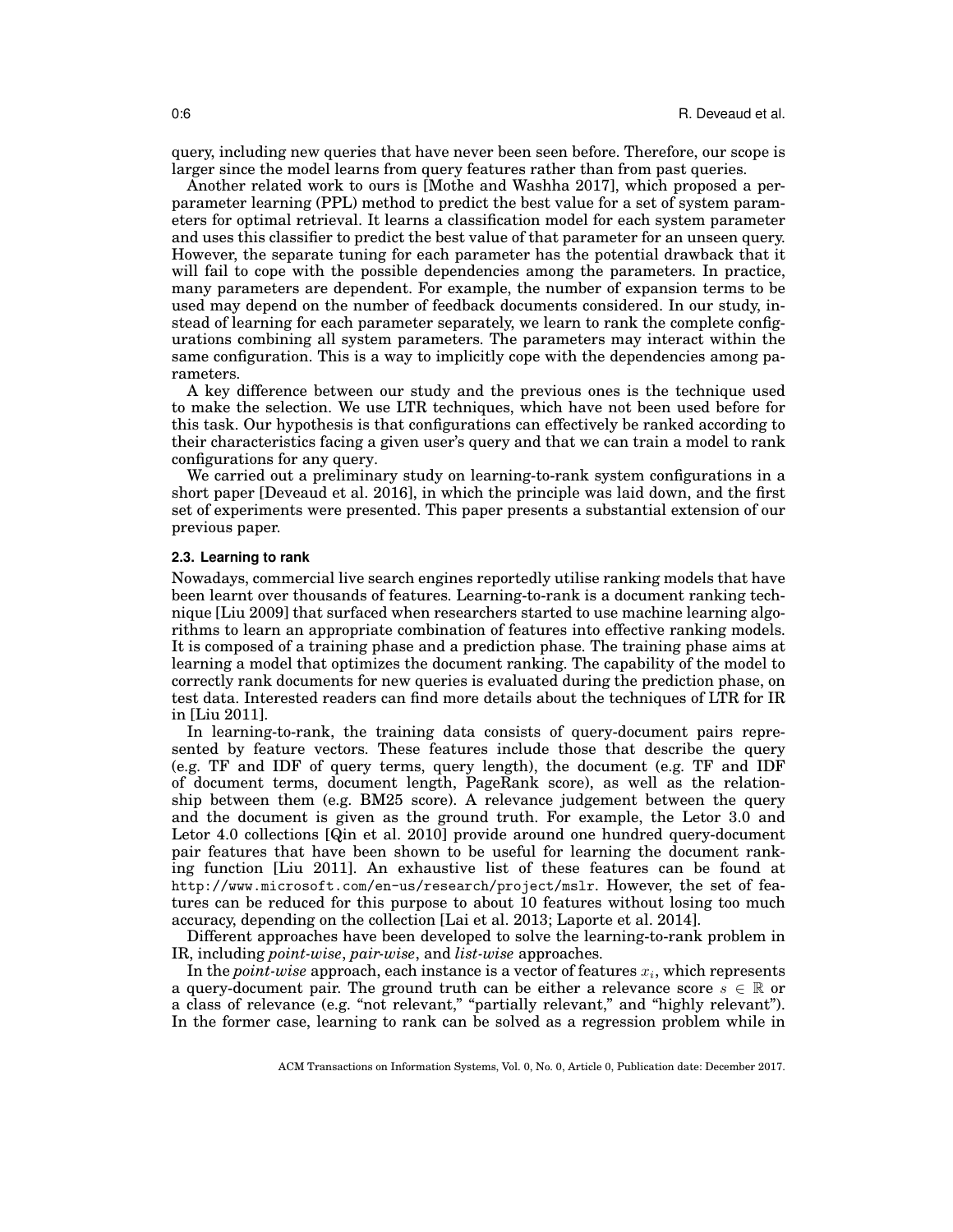the latter case, it is considered as a classification problem or as an ordinal regression problem, depending on whether there is an ordinal relationship between the classes of relevance [Laporte et al. 2014].

In the *pair-wise* approach or preference learning [Fürnkranz and Hüllermeier 2011], each instance is a pair of feature vectors  $\left(x_{i},x_{j}\right)$  for a given query  $q.$  The ground truth is given as a preference  $y \in \{-1,1\}$  between the two documents and is also considered as a classification problem. Various algorithms have been proposed such as RankNet [Burges et al. 2005] based on neural networks, RankBoost [Freund et al. 2003] based on boosting or RankSVM-Primal [Chapelle and Keerthi 2010], and RankSVM-Struct [Joachims 2002] based on SVM.

Finally, the *list-wise* approach considers the whole ranked list of documents as the instance of the algorithm and employs a list-wise loss function to train the model. Several papers have suggested that list-wise learning to rank algorithms, including ListNet [Cao et al. 2007], ListMLE [Xia et al. 2008], and LambdaMart [Wu et al. 2010] perform better than pair-wise approach on the problem of document ranking.

In practice, learning-to-rank is often used to re-rank a list of top-ranked documents for a given query, in order to promote the documents that the ranking model learnt as relevant [Macdonald et al. 2013a]. The list of documents to be re-ranked, from a few hundred to a few thousand [Qin et al. 2010; Chapelle et al. 2011; Macdonald et al. 2013a], are initially ranked by a standard retrieval model such as BM25 [Robertson et al. 1992] or Language Modelling [Ponte and Croft 1998; Hiemstra 2001].

A key advantage of LTR models, compared to the traditional models, is its ability to incorporate any type of feature related to query-document pairs. In principle, the same methods can apply to rank any objects, provided that similar features can be extracted. In other words, the framework is flexible enough to be used to rank system configurations for a query. The difference is that, for a given query, we rank a set of system configurations rather than documents. Another difference with the traditional utilisations of LTR is that we are not interested in determining the whole ranking of different system configurations. We are only interested in selecting the first one. It is thus possible that an LTR method that works well for document ranking works poorly for configuration ranking. Indeed, we will observe this phenomenon in our experiments.

The problem of selecting a good system configuration for a query can be considered as a prediction (or regression) problem: given a candidate configuration, we try to predict its effectiveness on a query. It can also be cast as a ranking problem: we have a large set of choices, and we have to rank them so that the best one can be selected. This forms a larger category of problem, to which the principle of LTR naturally applies. An LTR approach to rank system configuration is more general than the selective QE that decides whether to use QE or not. In our case, we have much more choices than just a binary one. Moreover, the binary decision of selective QE is included in our approach as a special case because "no expansion" is among the possible choices. Our LTR approach is also more suitable to the problem of selecting system configurations than a selection on the per parameter basis because we do not assume independence between parameters.

The approach is also feasible in practice because we can derive a large set of training examples from assessed queries. For each query, it is possible to obtain a system performance measure using each of the system configurations. Of course, the more assessed queries we have, the more we could expect that the trained LTR model will be able to deal with new queries. However, in our experiments, we will show that a small number of assessed queries (100) can already result in highly effective models.

What is unknown is which features are useful for configuration selection. Therefore, in our study, we will extract all features that may deem useful and test their impact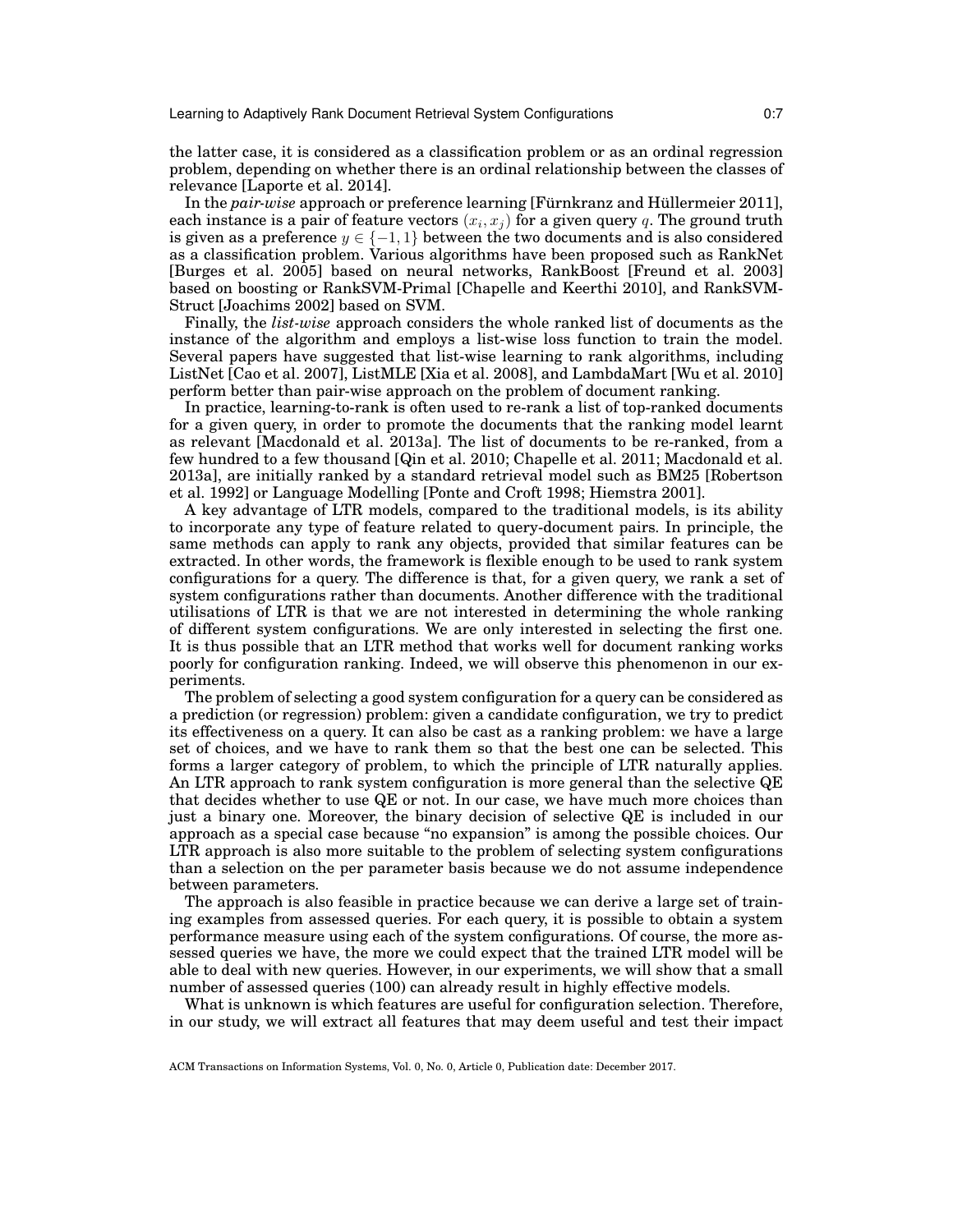on the final results. We also do not know if list-wise models will be the best methods as for document ranking. So we will test the three types of LTR models.

## **3. LEARNING TO RANK SYSTEM CONFIGURATIONS**

In this section, we describe our proposed approach for ranking system configurations based on the learning to rank techniques for IR [Liu 2009]. We will first formulate the problem in the next subsection. Then the features will be specified. Finally, the training of LTR models will be described.

## **3.1. Model**

We assume that an IR system involves a set P of parameters. Each parameter  $p_i \in$ **P** can take a value from its domain  $D_i$ . Therefore, we have at most  $\prod_i |D_i|$  possible configurations (without considering the fact that some configurations are impossible). This number could be very large, given the quite large number of system parameters used in modern IR systems and their possible values. Moreover, the large number of system parameters could be mutually inclusive [Ferro and Silvello 2016], which makes the problem of choosing a globally optimised set of parameters challenging.

We cast the problem of setting the optimal system parameter value as a configuration ranking problem using a learning-to-rank approach, where, for each query, we rank system configurations in order to find the most appropriate one. Let us denote by C the set of all feasible configurations out of  $\prod_i |D_i|$  system configurations. We also assume that we have a set Q of queries with corresponding relevance judgements on a document collection, which can be used to generate training examples for LTR models. Given a query  $q_k \in \mathbf{Q}$  and a configuration  $c_j \in \mathbf{C}$ , we can run the IR system to obtain the search result R and generate a measure of performance such as Average Precision. We hypothesize that a good configuration is generalizable to queries with similar characteristics. Therefore, the LTR model will be able to select a suitable configuration for a query based on the characteristics.

Table I. Description of the system parameters that we considered when constructing system configurations. Because of the enormous number of configurations, we selected the 7 retrieval models for which the results where the best in average over the topics and collections when using the initial queries and we then combined these 7 retrieval models with the expansion variations. For the other 14 retrieval models (italic font in the table), we only kept the configuration with no expansion.

| Parameter                  | Description                                                                          | values $\alpha$                                                                                                                                                            |
|----------------------------|--------------------------------------------------------------------------------------|----------------------------------------------------------------------------------------------------------------------------------------------------------------------------|
| Retrieval model            | 21 different retrieval models                                                        | BB2, BM25, DFRee, DirichletLM,<br>HiemstraLM, InB2, InL2, JsKLs, PL2,<br>DFI0, XSqrAM, DLH13, DLH, DPH,<br>IFB2, TFIDF, InexpB2, DFRBM25,<br>LGD, LemurTFIDF, and InexpC2. |
| Expansion model            | 7 query expansion models                                                             | $\text{nil}^{\beta}$ , KL, Bo1, Bo2, KLCorrect, Infor-<br>mation, and KLComplete.                                                                                          |
| <b>Expansion documents</b> | 6 variants of number of doc-<br>uments used for query expan-<br>sion                 | 2, 5, 10, 20, 50, and 100.                                                                                                                                                 |
| <b>Expansion terms</b>     | 5 variants of number of expan-<br>sion terms                                         | 2, 5, 10, 15, and 20.                                                                                                                                                      |
| Expansion min-docs         | 5 variants of minimal num-<br>ber of documents an expansion<br>term should appear in | $2, 5, 10, 20,$ and 50.                                                                                                                                                    |

 $\alpha$ Details can be found at terrier.org/docs/v4.2/javadoc.

<sup>β</sup>*nil* means that no expansion has been used; in that case the other expansion parameters are set to 0.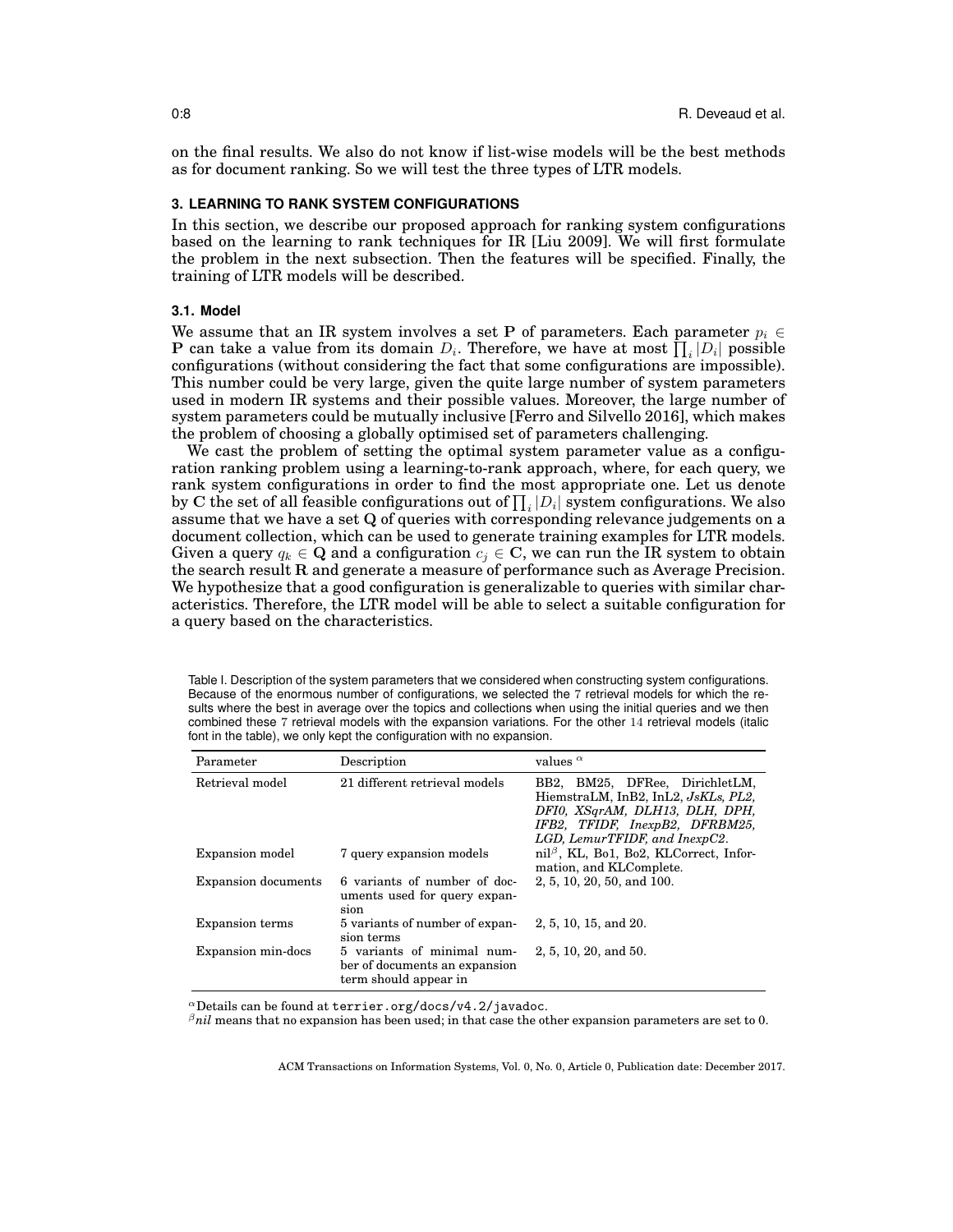#### Learning to Adaptively Rank Document Retrieval System Configurations 0:9

In this work, we consider a set of common system parameters often used in IR studies (see Table I), mainly for query expansion, query difficulty prediction or learning to rank. As we mentioned earlier, we only consider the parameters that can be set at query time and exclude those related to indexing, as well as those that are not found to be influential on results [Ayter et al. 2015]. We considered 1 parameter for retrieval model and 4 parameters for pseudo-relevance feedback.

For each of the parameters, a set of possible values is defined. These values correspond to those that are often used in IR experiments. The set of possible values can certainly be further extended later; but this is beyond the scope of this study, whose primary goal is to demonstrate that feasibility and effectiveness of a new method to set system parameters. In theory, we could have  $22,050$  ( $21x7x6x5x5$ ) combinations of parameters, but some of the combinations are invalid. For example, when 'nil' is selected for Expansion model, the choices in Expansion documents, Expansion terms, and Expansion min-docs become irrelevant. In the end, we have more than 10,000 valid system configurations, which form the set of candidate configurations C.

For a training query q, a run is made according to each configuration  $c \in \mathbb{C}$  to obtain the search results. The search results are contrasted with the gold standard to obtain the performance measure (e.g. AP). In this way, we obtain a large set of  $\langle q_k, c_i, performance > triples.$  In our experiments, we used Terrier [Ounis et al. 2006] as the retrieval system.

To train our configuration ranking models, we extracted a set of features from the query  $q_k$  and the configuration  $c_j$ . Usually, in learning-to-rank approaches, the features are related to the query, the document (and sometimes the document collection), as well as the relationships between them. For example, LETOR associates many scores related to query-document pairs. In our case, we defined features relating to the query  $q_k$  and to the configuration  $c_j$ . It can be costly to define features on the relationships between the query and the configuration because this requires to run a retrieval operation for each system configuration and to extract some features according to the retrieved results. In a realistic setting, this would be prohibitively expensive. Therefore, we do not include these features in this study and leave them to future work. However, we do include some post-retrieval features (e.g. query difficulty) that are extracted from a standard configuration (standard BM25), which can be obtained at a reasonably low cost (only one run per query). These features do not reflect the relationships between a configuration and a query but are part of the features of the query.

The performance obtained for the query using the configuration will be used as labels during the training (See Section 3.3). Training examples are composed of features and a label to learn; we describe both in the next subsections.

Our approach aims at training a ranking function  $f : \mathbb{R}^n \to \mathbb{R}$  which minimises:

$$
R_{emp}[f] = \frac{1}{Q} \sum_{q=1}^{Q} \mathcal{L}(\pi(f, C_q), y_q)
$$
 (1)

where  $\pi(f, C_q)$  is the ranking of IR system configurations  $C_q$  by f for the query q.  $\mathcal L$  is the loss function, measuring the discrepancy between the predicted ranking  $\pi(f, C_q)$ and the actual ranking of configurations  $y_q$ . In the experiments of this paper, we will test several learning-to-rank algorithms that employ different types of loss functions: point-wise, pair-wise, and list-wise.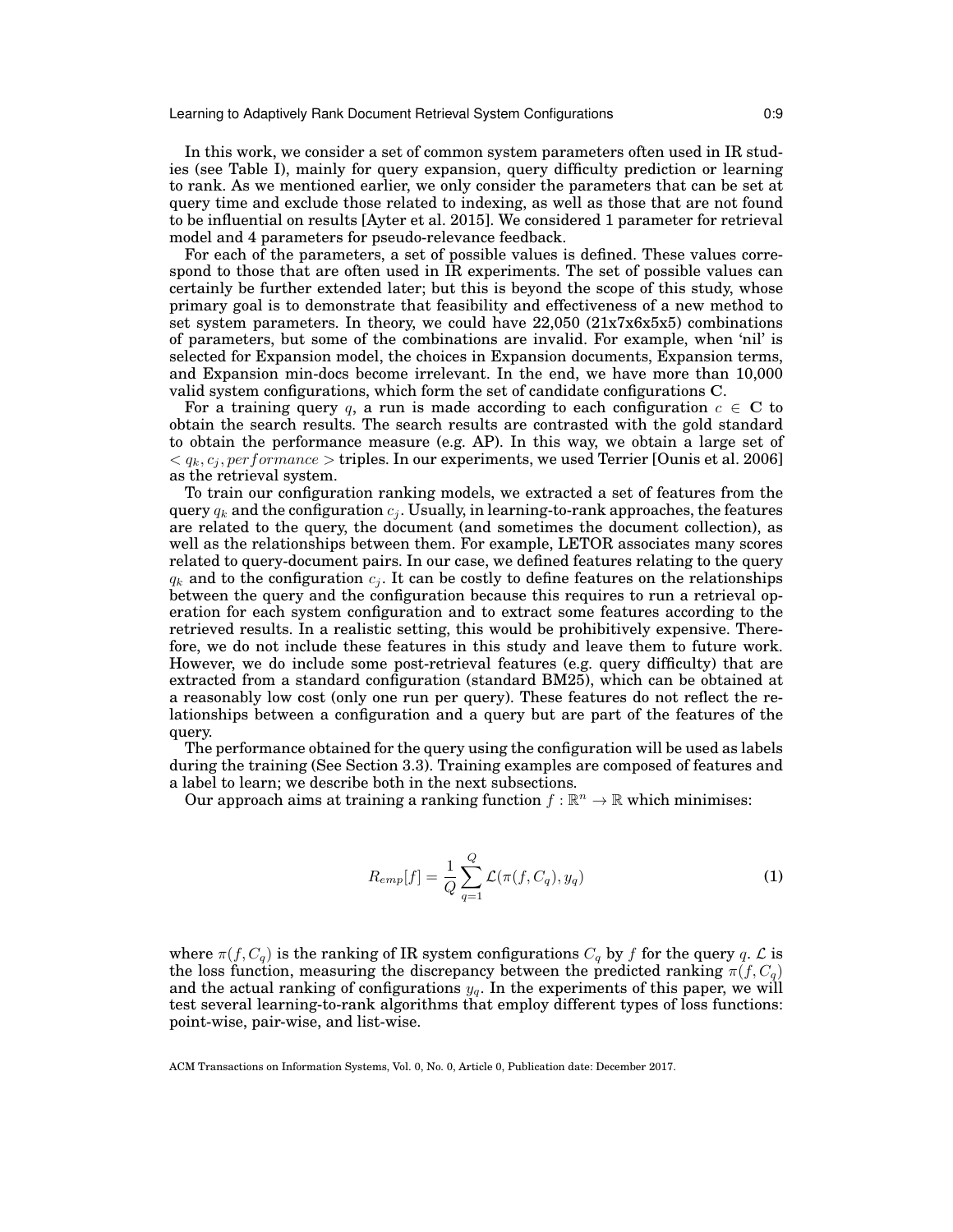#### **3.2. Features for each combination of query-configuration**

As we explained earlier, it would be difficult to extract features about the relation between configuration and query in a realistic context. Therefore, we only considered query features and configuration features.

The extracted features are further divided into 4 groups, two associated with queries and two associated with configurations. More specifically, there are 46 features covering the statistical characteristics of the query (QUERYSTATS), 30 features describing the linguistic properties of the query (QUERYLING), 1 feature for the retrieval model (RETMODEL), and 4 features related to query expansion parameters (EXPANSION). The last two groups of features are the same as shown in Table I.

*3.2.1. Configuration features.* A configuration possesses a set of parameters. The parameters are considered as system configuration features. We considered two types of configuration features: the retrieval model and 4 parameters related to query expansion: the expansion model, the number of documents used during expansion, the number of terms used to expand the initial query, and the minimum number of documents in which a term should occur to be a candidate for query expansion. For example, one of the configurations  $c_i \in \mathbb{C}$  is: Retrieval Model = BM25, Expansion Model = KLComplete, Expansion documents = 50, Expansion terms = 20, and Minimum docs = 10.

*3.2.2. Query features.* Query features have mainly been used in the literature for predicting query difficulty [Carmel and Yom-Tov 2010]. In that context, these features are often categorized into pre-retrieval and post-retrieval features; the former can be extracted from the query itself prior to any search on the document collection whereas the latter are both query and collection dependent. We extracted both pre- and postretrieval query features, where some of them convey statistical properties of the query and others refer to linguistics features. Overall, we extracted a set of 76 query features covering the statistical and linguistic properties of the query. The details about the features are described in [Molina et al. 2017]. For the sake of completeness, we also describe them in the Appendix at the end of this paper, however, we shortly describe them as QUERYSTATS and QUERYLING features in the following.

We consider features that are extracted from queries by statistical means. In the IR literature, these features take into account term weighting and document score. We group them into a category named QUERYSTATS. These features have often been used in IR for query and document matching, for automatic query expansion [Carpineto and Romano 2012; Fernández-Reyes et al. 2018, for learning to rank documents, and for query difficulty prediction.

In addition to statistical features, natural language processing techniques have also been frequently used in IR. Some linguistic cues have been proposed for different purposes. For example, semantic relationships between terms in WordNet have been used to expand users' queries [Lu et al. 2015], for term disambiguation [Raganato et al. 2017], or query difficulty prediction. We thus consider another group of features named QUERYLING that are based on these linguistic cues.

— QUERYSTATS: these features are extracted using either pre- or post- retrieval approaches. As pre-retrieval features, we extracted inverse document frequency (IDF) of the query term and estimated 2 variants of IDF over the query terms using the mean and standard deviation aggregation functions. In addition, we also extracted the term frequency (TF) of the query term in the corpus and estimated the same 2 variants over the query terms. Post-retrieval query features are extracted from the query-document pairs after a first retrieval. These features were previously used in both query difficulty prediction [Carmel and Yom-Tov 2010; Hauff et al. 2008; Chifu et al. 2018] and learning to rank [Liu 2009; Macdonald et al. 2013a]. For example,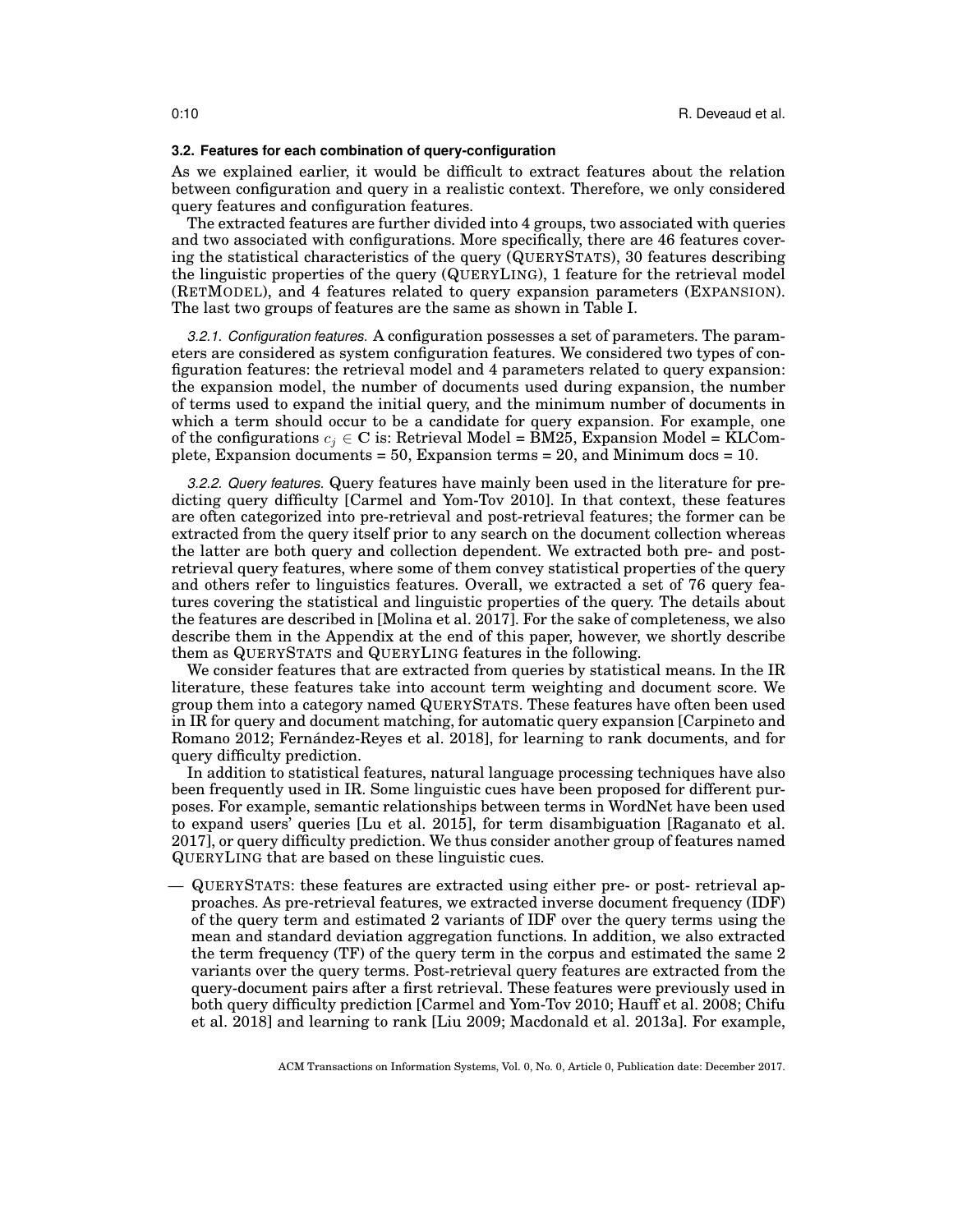#### Learning to Adaptively Rank Document Retrieval System Configurations 0:11

Table II. The four groups of features for a query-configuration pair: QUERYSTATS, QUERYLING, RETMODEL, and EXPANSION. Mean and standard deviation are used as aggregation functions. LETOR feature notations are consistent with the ones Terrier give and details are provided in [Qin et al. 2010; Macdonald et al. 2013b; Molina et al. 2017]

| Group             | Variants                                                                                                             | Features                                                                                                                                                                                                                       |
|-------------------|----------------------------------------------------------------------------------------------------------------------|--------------------------------------------------------------------------------------------------------------------------------------------------------------------------------------------------------------------------------|
|                   | 3 Pre-retrieval features with mean<br>and standard deviation variants of<br><b>IDF</b>                               | IDF [Hauff et al. 2008; He and Ounis 2006],<br>and CLARITY [Cronen-Townsend et al.<br>2002].                                                                                                                                   |
| <b>QUERYSTATS</b> | 40 Letor features with mean and<br>standard deviation variants (0<br>stands for Title, 1 for Body and 2<br>for both) | SFM(DL,0/1/2), SFM(TF,0/1/2),<br>SFM(IDF,0/1/2), SFM(SUM_TF,0/1/2),<br>SFM(MEAN_TF,0/1/2), SFM(TF_IDF,0/1/2),<br>SFM(BM25,0/1/2), SFM(LMIR.DIR,0/1/2),<br>$SFM(LMIR.JM.\lambda-C-0.4,0/1/2),$<br>Pagerank_prior, Pagerank_rank |
|                   | 3 Query difficulty predictors                                                                                        | WIG [Zhou and Croft 2007], QF [Zhou and<br>Croft 2007], and NQC [Shtok et al. 2009].                                                                                                                                           |
|                   | 12 WordNet features with mean<br>and standard deviation variants                                                     | SYNONYMS, HYPONYMS, MERONYMS,<br>HOLONYMS, HYPERNYMS, and SISTER-<br>TERMS [Molina et al. 2017].                                                                                                                               |
| QUERYLING         | 18 Linguistic query features<br>No variant.                                                                          | NBWORDS, INTERR, NP, ACRO, NUM,<br>PREP, CC, PP, VBCONJ, UNKNOWN,<br>AVGSIZE, AVGMORPH, %CONSTR,<br>AVGSYNSETS, SYNTDEPTHAVG,<br>SYNTDEPTHMAX, SYNTDISTANCEAVG,<br>and SYNTDISTANCEMAX [Mothe and Tan-<br>guy 2005].           |
| <b>RETMODEL</b>   | 1 feature representing retrieval<br>model                                                                            | Retrieval model such as HiemstraLM, BM25,<br>etc. (See Table I)                                                                                                                                                                |
| <b>EXPANSION</b>  | 4 features for query expansion                                                                                       | Expansion model, number of expansion docu-<br>ments, number of expansion terms, and min-<br>imum number of documents (See Table I).                                                                                            |

the BM25 score has been used as a feature on the query-document pair. The other post-retrieval features that we estimated are term frequency (TF) in the top retrieved documents, TF-IDF, Language Modelling with Dirichlet smoothing  $(\mu=1000$ and 2500), Language Modelling with Jelinek-Mercer smoothing  $(\lambda=0.4)$ , and document length (DI). Moreover, post-retrieval features are extracted separately from either the document title, body or whole document. We used the Terrier IR platform<sup>7</sup> to calculate the post-retrieval features using the FAT component <sup>8</sup>, which facilitates to compute many post-retrieval features in a single run [Macdonald et al. 2013b]. We used standard BM25 with no reformulation although any run implemented in the platform could have been used.

To make the post-retrieval features usable as query features, we aggregated them over the retrieved documents for a given query. For example, we calculated the

<sup>7</sup>http://terrier.org/docs/v4.0/learning.html

<sup>8</sup>The Terrier FAT component calculates multiple query dependent features. It "is so-called because it "fattens" the result set from the initial ranking (known as the sample [Liu 2009]) with the postings of matching terms from the inverted index" [Macdonald et al. 2013b]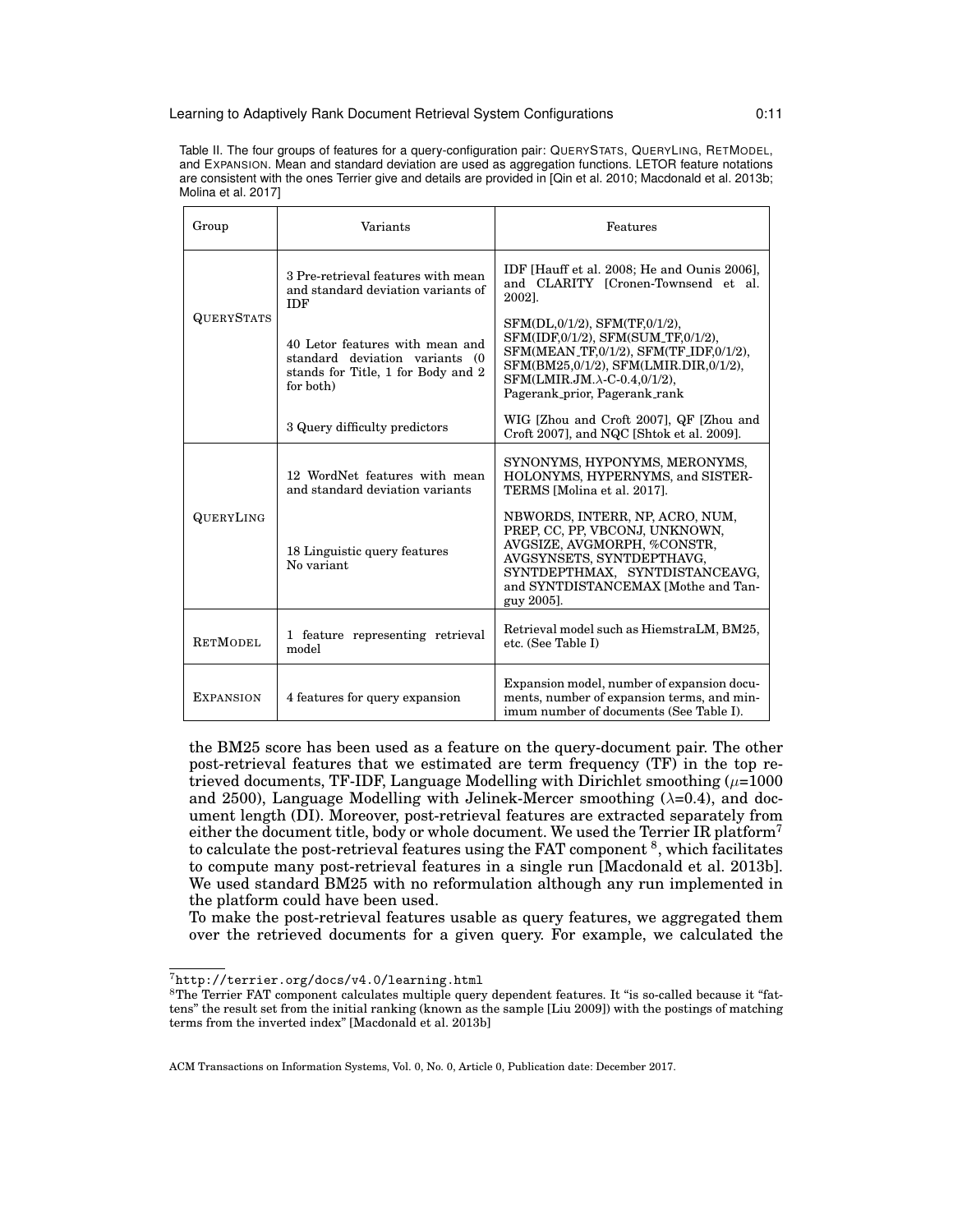mean of the BM25 scores over the retrieved document list for the considered query. Similar to pre-retrieval statistical query features, we employed the same 2 aggregation functions namely mean and standard deviation. Moreover, one of the postretrieval features is PageRank, which can be calculated for linked documents only. Furthermore, we estimated some state-of-the-art query difficulty predictors, including Query Feedback [Zhou and Croft 2007] features using various numbers of feedback documents, WIG [Zhou and Croft 2007], and a variant of the NQC (Normalized query commitment), which is based on the standard deviation of retrieved documents scores [Shtok et al. 2012].

— QUERYLING: these are collection-independent pre-retrieval query features and focus on modelling the linguistic properties of the query. We extracted some linguistic features by exploiting different types of relationship in WordNet [Miller 1995], including Synonym, Hyponym, Hypernym, Meronym, Holonym, and Sister-terms. Given a query, we counted the related terms of each relationship type of a query term and employed the same 2 aggregation functions over the set of terms in a query (mean and standard deviation). Moreover, we also extracted the features defined in [Mothe and Tanguy 2005], such as the number of WordNet synsets for a query term, average number of morphemes per word, and so on (see Table II).

Note that, all the training examples of a given query share the same query features but have different configuration features. Query features aim to inform the learning to rank technique about the characteristics of the query, thus allowing to select different system configurations on a per query basis.

#### **3.3. Labels for each example**

For each example, we calculated a label which corresponds to the effectiveness of the configuration  $c_j \in \mathbb{C}$  when treating a query,  $q_k$ . This label is used for the training. More specifically, various effectiveness measures for each example (including AP, P@10, P@100, nDCG@10, nDCG, and R-Prec) will be used for different experiments. When one of the measures is used, the configurations will be ranked according to it for the given query. This will be further detailed in the experiments.

## **3.4. Training**

As our goal of this study is to investigate if the LTR approach for configuration selection is effective, we use all the reasonable features at our disposal without performing any feature selection, leaving this aspect to future work.

In principle, any LTR approach could be used for our task: it would rank system configurations in such a way that the best configuration will be ranked first. This is the configuration that we want to select. Notice, however, that the relative positions of the elements at lower positions are also important in learning to rank models (for document ranking). The optimisation of an LTR model takes into account all the elements in the ranked list till some depth. The ranking of configurations at lower positions seems intuitively less critical for our task. Therefore, our learning objective could be different. Intuitively, for our task, we should use nDCG@1 as the objective function to optimize in the training process because we are only interested in selecting the first configuration.

However, optimising for a very short result list (1 configuration) may make the model unstable and subject to the variation in the features of the query. Therefore, we also consider nDCG@k  $(k > 1)$  to keep the best top ranked configurations rather than a single one. Details are provided in the evaluation sections.

*3.4.1. Learning-to-rank techniques.* Since this is the first time LTR is used for selecting the system configuration for a given query, we have no clear idea on which LTR method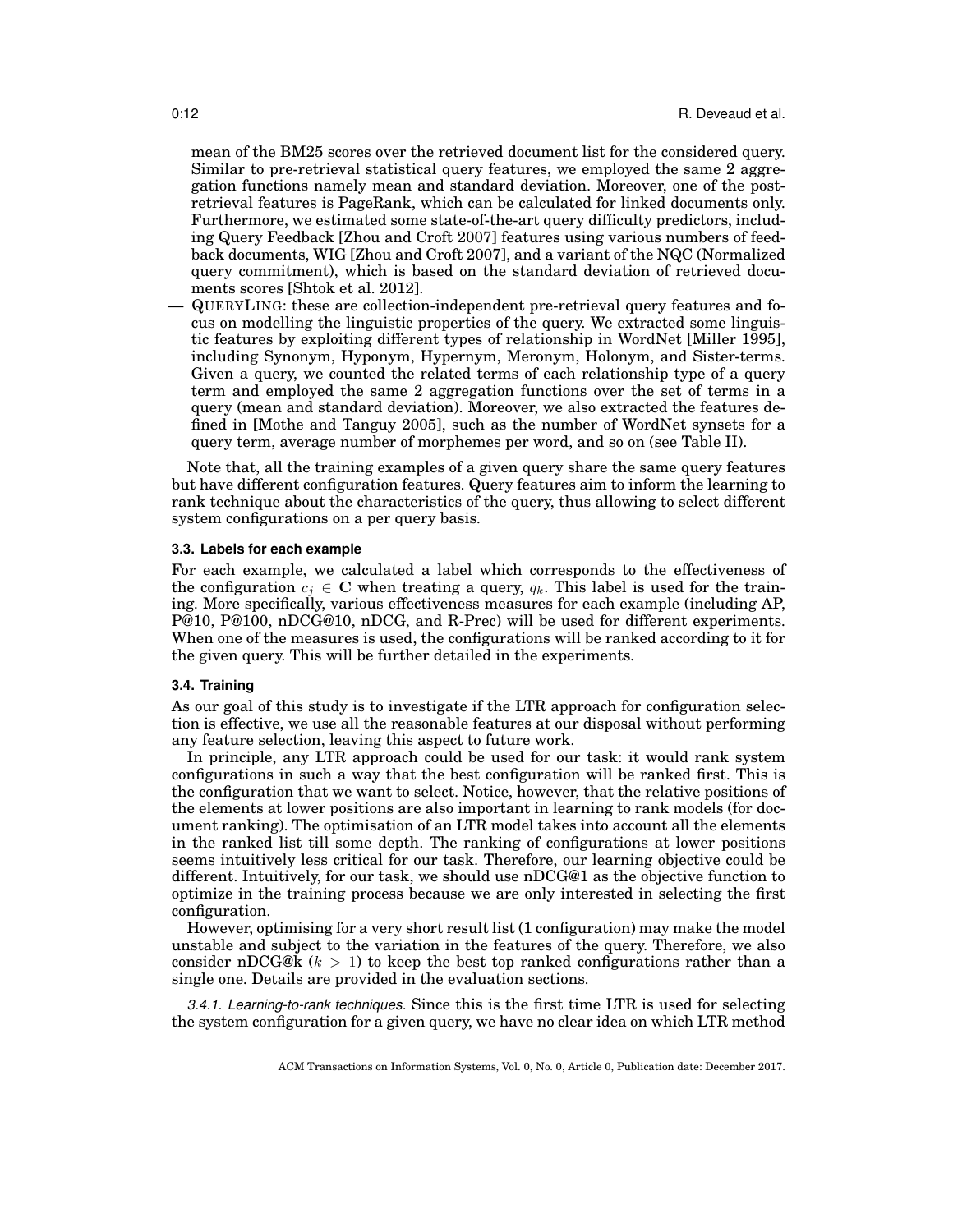fits best to the problem. We know that with LTR for document ranking, the point-wise methods perform slightly lower than the pair-wise and list-wise methods. However, the situation in ranking system configurations could be different. Thus, we consider the three types of methods for this new task. We experimented with a large selection of the existing learning to rank techniques made available in the RankLib<sup>9</sup> and the  $\text{SVM}^\text{rank}$  10 toolkits. For linear regression, we used the linear model in scikit-learn  $^{11}$ . Our goal was to experiment the three types of LTR models namely, point-wise (of which the standard linear regression can be considered as a special form), pair-wise, and listwise. We will see that the performance varies largely among the models. We first performed a preliminary analysis (see Table IV Section 4.3.1) to make a first selection of the most promising LTR models for further experiments: Standard linear regression, Random Forests [Breiman 2001], Gradient Boosted Regression Trees (GBRT) [Friedman 2000], Coordinate Ascent [Metzler and Croft 2007], SVM<sup>rank</sup> [Joachims 2002], RankNet [Burges et al. 2005], RankBoost [Freund et al. 2003], AdaRank [Xu and Li 2007], ListNet [Cao et al. 2007], and LambdaMART [Wu et al. 2010]. From these initial results, in the evaluation section, we kept five of these algorithms. These selected techniques cover all three categories of approaches of learning to rank: Linear regression, GBRT, and Random Forests are point-wise techniques,  $\widetilde{\text{SVM}}^{rank}$  is pair-wise, and LambdaMART uses both pair-wise and list-wise criteria<sup>12</sup>.

LTR algorithms use positive and negative examples during training. To help convergence, we used 10% of the best configurations as positive examples and 10% of the least performing configurations as negative examples.

*3.4.2. Optimization criteria.* It refers to the criterion that is optimized for a ranked list when training the model. This criterion reflects how well the ranked list ranks the most performing configurations (measured by an evaluation metric) on top. As stated previously, the normalized discounted cumulative gain at the cut-off rank 1 (nDCG@1), which optimizes the top 1 configuration, appears the most intuitive option. However, we will also examine several other choices and consider deeper ranked lists.

In the experiments, we mainly focus on nDCG@1 to train the ranking algorithms but we will also show the results with other alternative optimization criteria: nDCG@k  $(k \in \{1, 2, \dots, 10\})$ , expected reciprocal rank at n (err@n), and precision at n (P@n) (see Section 4.4.4 and Figure 8).

The optimization criterion should not be confused with the evaluation metric that measures the retrieval effectiveness.

*3.4.3. Evaluation Metric.* The evaluation metric is used to measure the retrieval effectiveness for a query with a specific configuration. This measure is used to label the configurations for each training query and to evaluate the retrieval effectiveness one can obtain for test queries using a trained LTR model to select configurations. We considered several common evaluation metrics including mean average precision (MAP), precision at the cut-off "n" (P@n and we chose P@10 and P@100), nDCG@10, nDCG, and precision after "R" documents have been retrieved (RPrec). We chose these measures since these measures combine both (1) widely used measures in IR and (2) complementary measures in the sense that they are weakly correlated [Baccini et al. 2012].

 $9$ sourceforge.net/p/lemur/wiki/RankLib/ as for the label which needs to be integer, we discretise the metric by x 10,000 to make it integer.

 $10$ www.cs.cornell.edu/people/tj/svm\_light/svm\_rank.html

 $^{11}\text{http://scikit-learn.org/stable/modules/generated/sklearn.linear}\_\text{model}.$ 

LinearRegression.html#sklearn.linear\\_model.LinearRegression

 $^{12}$ the implementation of LambdaMART we used is list-wise https://sourceforge.net/p/lemur/wiki/ RankLib\%20How\%20to\%20use/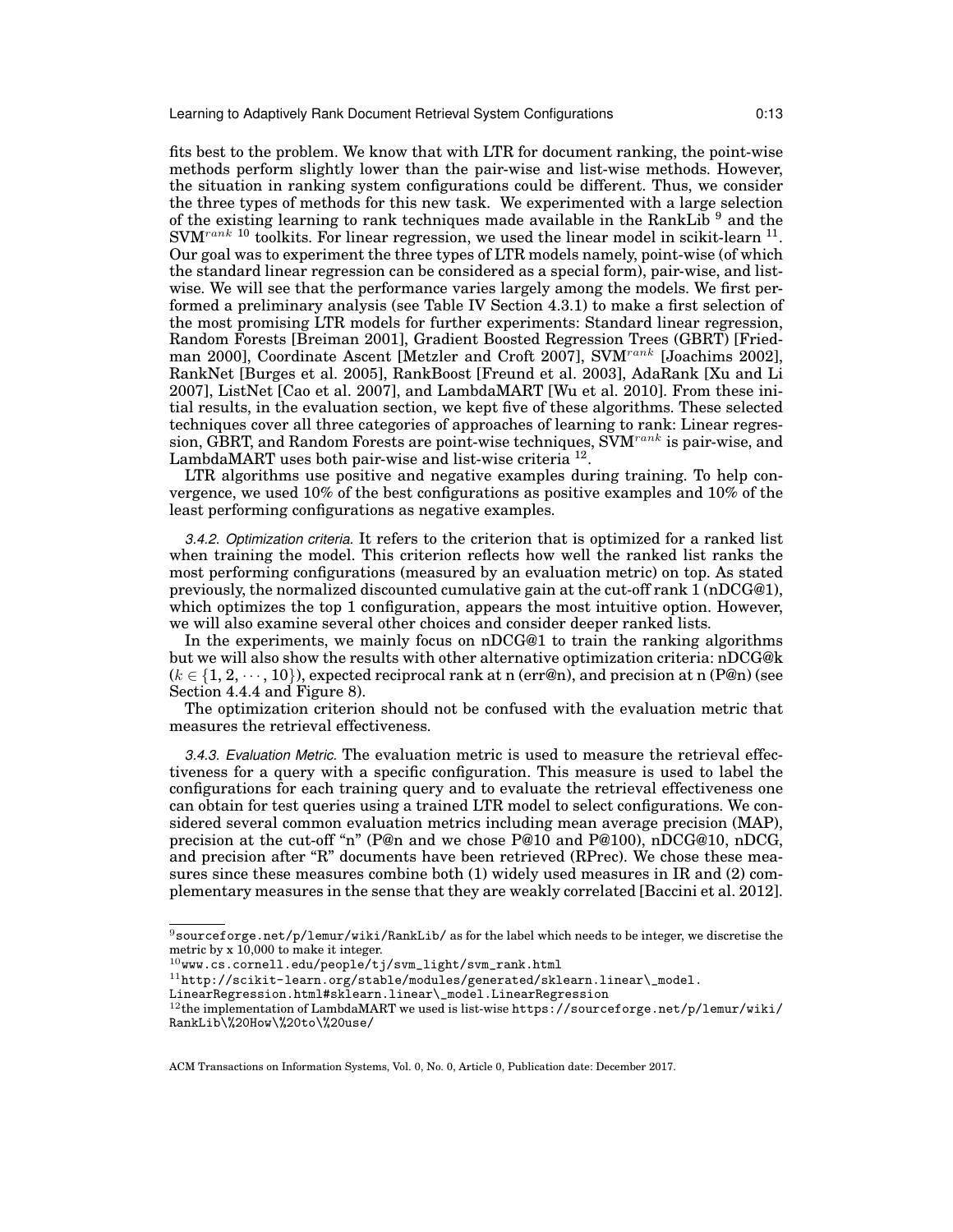#### **4. EXPERIMENTS AND EVALUATION**

In this section, we describe the collections, experimental setup, and results that we obtained by running our proposed approach on the collections and comparing with the baselines.

## **4.1. TREC collections**

The experiments carried out in this paper are on four TREC (Text REtrieval Conference)<sup>13</sup> test collections listed in Table III: TREC7-8, WT10G, GOV2, and Clueweb12. The TREC7-8 collection is an aggregation of two adhoc test collections (TREC7 and TREC8) with approximately 500K newspaper articles like the Financial Times, the Federal Register, the Foreign Broadcast Information Service, and the LA Times [Voorhees 2005]. The WT10G collection is composed of approximately 1.6 million Web/Blog page documents [Hawking 2000]. The GOV2 collection includes 25 million web pages, which is the crawl of .gov domain [Clarke et al. 2004]. For Clueweb12, we opted to the smaller subset Clueweb12-B13<sup>14</sup>, which contains approximately  $50$ million web pages [Collins-Thompson et al. 2014; Collins-Thompson et al. 2015].

Each of the TREC collections consists of different numbers of representative topics. The "standard" format of a TREC topic statement comprises a topic ID, a title, a description, and a narrative. The title contains two or three words that represent the keywords a user could have used to submit a query to a search engine. In our experiments, a query is composed of the topic title only. In the rest of the paper, we will use term "query" to refer to the title part of the topic. TREC7-8 collection is composed of 100 topics (i.e. merged of queries 351-400 for TREC07 and queries 401-450 for TREC-8). Similarly, we have 100 topics for WT10G, 150 topics for GOV2, and 100 topics for Clueweb12 (i.e. 50 from TREC web track 2013 [Collins-Thompson et al. 2014] and 50 from 2014 [Collins-Thompson et al. 2015]). Moreover, each of the test collections provides a *qrels* file, which contains the relevance judgments for each query on a document collection. This qrels file is used by the evaluation program *trec eval* to calculate the system effectiveness (e.g. MAP, P@100, etc.).

| Collection       | Number of documents | Number of topics (Range) |
|------------------|---------------------|--------------------------|
| TREC7-8          | 528,918             | $100(350-450)$           |
| WT10G            | 1,692,096           | $100(451 - 550)$         |
| GOV <sub>2</sub> | 25,205,179          | $150(701 - 850)$         |
| $C$ lueweb $12B$ | 52,343,021          | $100(201 - 300)$         |

Table III. Statistics of the collections used in the experiments.

# **4.2. Insights about configuration selection importance**

Before using an LTR model to select a system configuration, we show how important it is to select a good configuration. Figure 1 reports the density of AP for 4 individual queries from TREC7-8. In each of the sub-figures, the X-axis corresponds to the effectiveness measurement (in bins from 0 to 1) while the Y-axis corresponds to the number of configurations that obtained the corresponding effectiveness. We used the configurations as depicted in Section 3.

The four queries we show have very different distributions, but we can see that for each of them the selection of one configuration has a huge impact on AP. For example, for the first query on the left side, most of the configurations get AP between 0.3 and

<sup>13</sup>trec.nist.gov

<sup>14</sup>https://lemurproject.org/clueweb12/index.php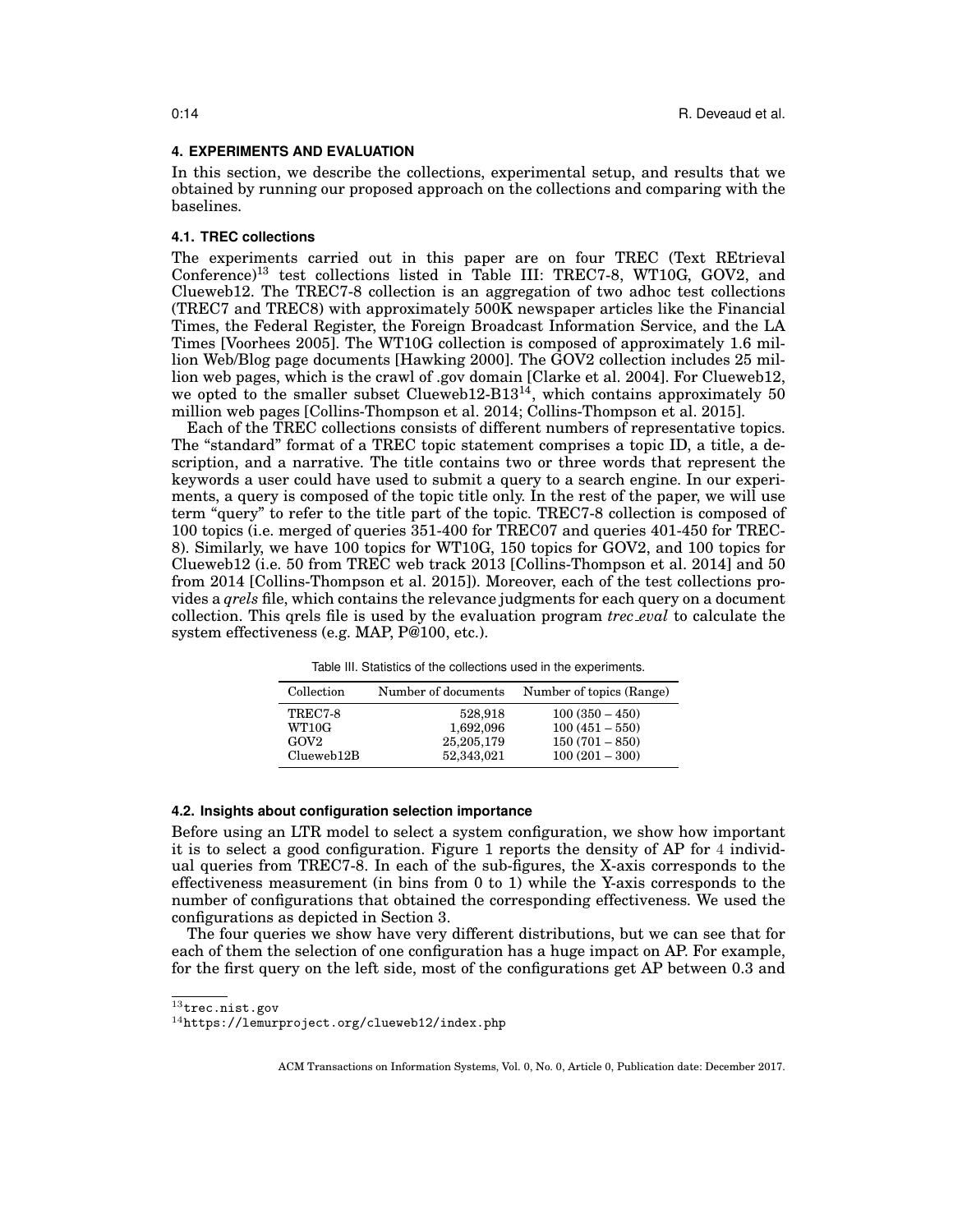

Fig. 1. Density plots of AP for four illustrative queries using the all set of configurations. In each sub-figure, X-axis corresponds to AP while Y-axis corresponds to the number of configurations that got the corresponding AP value. From left to right, queries are 400, 403, 438, and 447 from the TREC7-8 collection. Dash lines represent the value of grid search for the considered query.

0.6, but it is possible to find a configuration for which the AP is as high as 0.8136. Automatically picking up that specific configuration would be tremendously interesting. The same holds for the last query, on the right side of the figure: while most of the configurations get low performance, a few get high AP (e.g. the highest AP for the query 447 is 0.9676). The selection is probably easier for query 403 for which most of the configurations get high AP. In this figure, we also report the AP obtained using the grid search method, which selects a configuration for the whole set of queries. Obviously, for some queries, this method fails to generate an effectiveness score close to the best (e.g. 447 on the right side part of the figure).

The above examples show the large impact of selecting a system configuration for different queries. We also know from past evaluation campaigns that there is not a single configuration that is the best for all the queries, and this is indeed the case in Figure 1: the best configuration for the 4 queries is not the same. Therefore, the selection of system configuration should be query dependent, which is what we intend to do: selecting for each query the best configuration.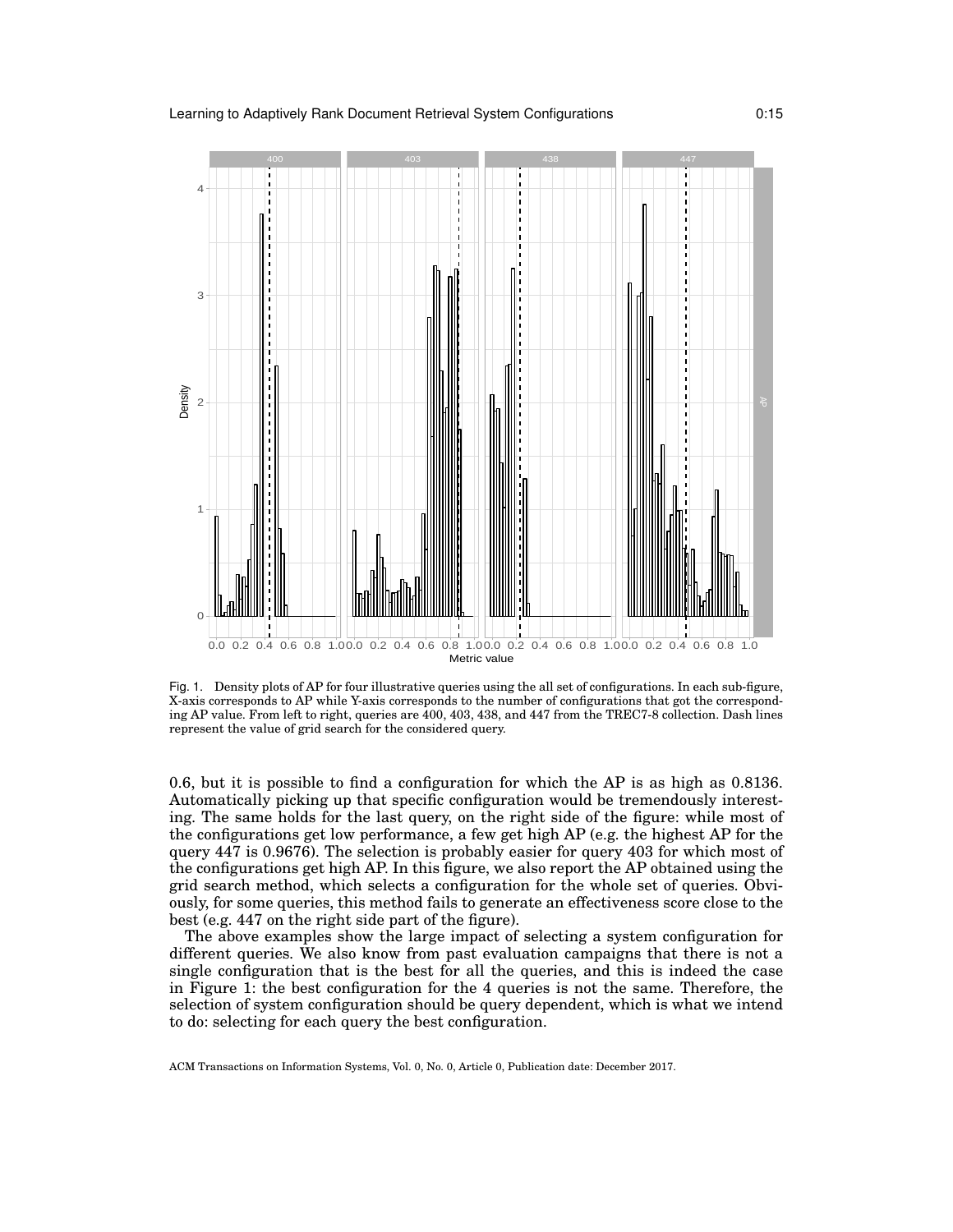#### 0:16 **R. Deveaud et al.**



Fig. 2. Density plots of AP for hard and easy queries using the whole set of configurations. In each subfigure, the X-axis corresponds to AP while the Y-axis corresponds to the number of configurations that yield the corresponding AP value. Hard queries from the TREC7-8 collection are displayed on the left-side of the figure while easy queries from the same collection are displayed on the right-side. Dash line is the mean AP value. Results are from five hard and five easy queries where queries were first sorted in ascending or descending order based on the 3rd quartile values.

To go a step further, we also had a look at two groups of queries for which it is easy or hard to pick a good configuration. Let us consider a set of five queries for which most of the configurations performed well (75% of configurations got AP higher than 0.74 across these queries) and a set of five queries for which most of the configurations performed poorly (75% of configurations got AP lower than 0.01). We can see that (see Figure 2) configurations do not make a big difference in results for hard queries while they can make a huge difference for easy queries. These results are consistent with previous findings [Mizzaro and Robertson 2007].

We also had a look at the relationship between query features and configuration features. Figure 3 illustrates this relationship when considering nDCG@10 measure. This figure visualizes a matrix where a column (X-axis) corresponds to a query feature while a row (Y-axis) corresponds to a configuration. Each value in the matrix corresponds to the canonical correlation when considering nDCG@10 as the measure of the effectiveness for a given configuration for all the queries. Columns and rows have been ordered to display the strongest correlations. To make the figure more readable, we did not plot all the features but rather a selection of them. The highest correlations (either positive in red or negative in blue) show that some query features are closely related to the effectiveness of the configurations. We also see redundancy either in terms of configurations (similar rows) or in terms of query features (similar columns). The fact that there are complementary query features and complementary configurations which can be clearly seen in different rows or different columns.

#### **4.3. Experimental System Architecture**

We depicted the schematic diagram of our proposed approach in Figure 4, which is composed of four main components: pre-processing, training, ranking, and evaluation. Each of the components is described as follows: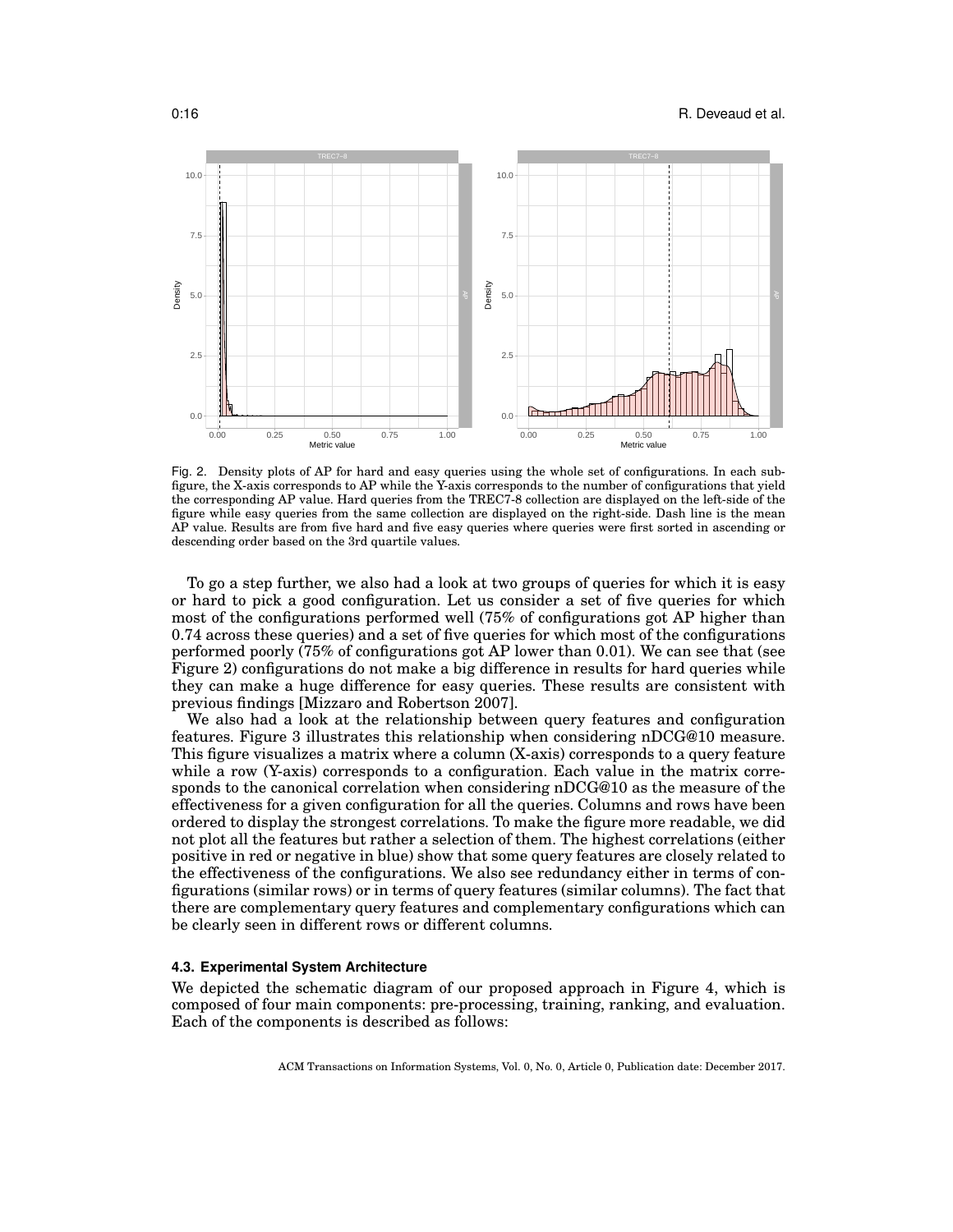

Fig. 3. Visualizing the canonical correlation between the system configurations and query features for evaluation metric nDCG@10 on TREC7-8 collection. The X-axis represents the query features and the Y-axis represents the system configurations. Here, a configuration "1 5 2 5 20 18" refers to "Param free expansion," "Query expansion model," "Number of Expansion documents," "Number of expansion terms," "Minimum number of expansion documents," "Retrieval model," respectively. While we provide the values of the features and settings, this figure is intended to show their overall correlations.

- *Pre-processing:* Given a collection, firstly, we determine all feasible system configurations C. Secondly, we index the documents corresponding to the collection using Terrier retrieval system with default parameters including the stop word removal. Thirdly, given the title of a TREC topic, we obtain a run based on each of the system configurations  $c_j \in \mathbb{C}$ . Finally, we estimate the evaluation metrics using *trec\_eval* tool for each run. The metric value is considered as the relevance label of the training example for the underlying run generated by a query and a configuration.
- *Training:* This step makes use of the training examples constructed from the query features, system configuration features, and relevance labels measured by the respective evaluation metric (see the part in grey in Figure 4) and a learning to rank algorithm using an optimization criterion (e.g. nDCG@1). Once the training is done, a learned model is generated.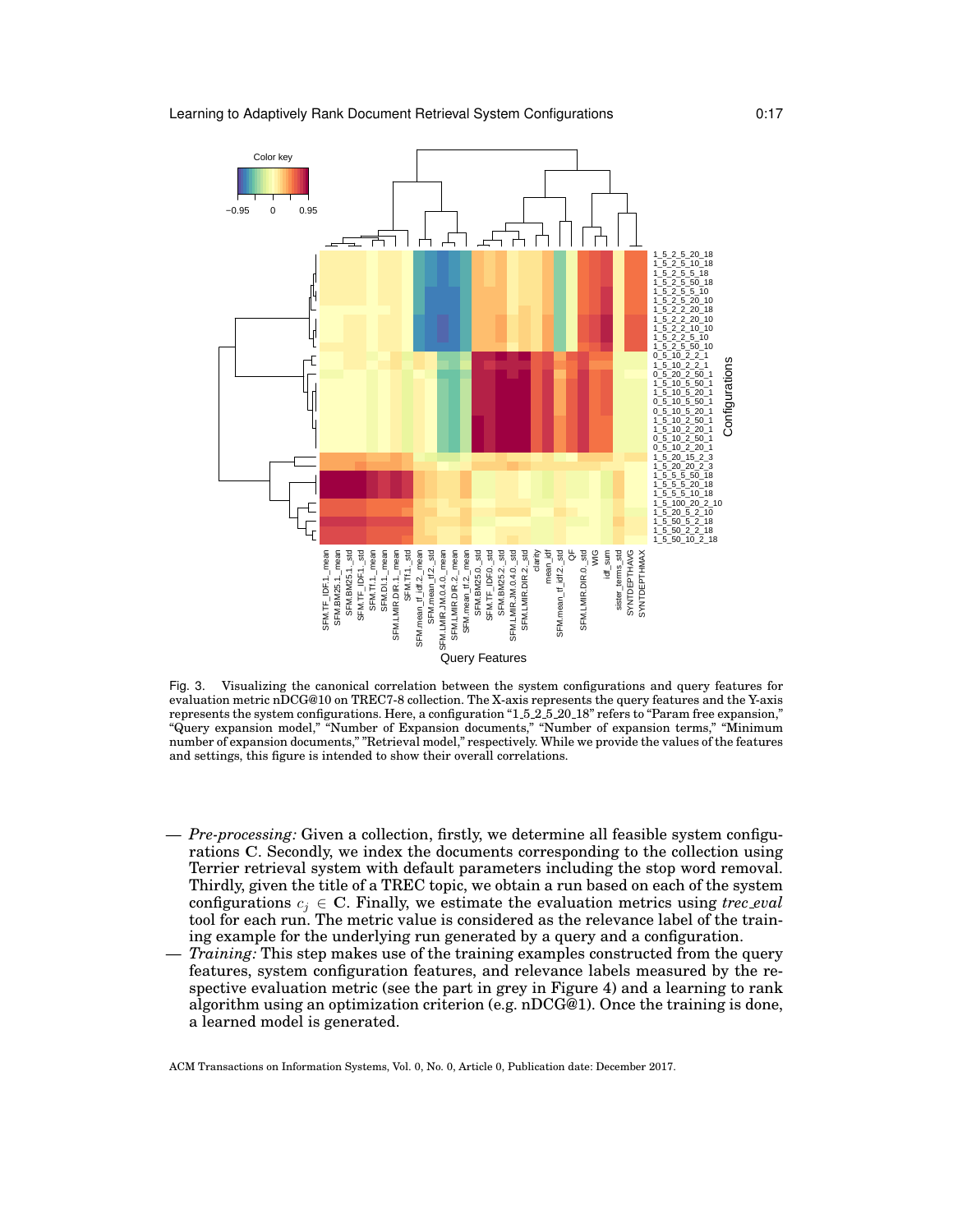

Fig. 4. The four steps of our approach for learning to rank system configurations. Steps 1 and 2 are only performed once. Step 1 is covered in this paper by Section 3.1; Step 2 is covered by Sections 3.2, 3.3, and 3.4. Steps 3 and 4 are parts of the experiments we detail in the subsequent sections.

- *Document Ranking:* In the ranking (testing) step, we consider a new query that has not been seen during training and apply our trained model to rank the system configurations for the current query.
- *Evaluation:* The final step is the evaluation of our method in which we calculate the system performance measure by applying the top configuration predicted by the learning to rank model for each query using an evaluation metric (e.g. AP).

Following our architecture depicted in Figure 4, we use a 5-fold cross validation for all experiments, where each fold has separate training (3/5), validation (1/5), and test sets (1/5). The training queries are used to train the learning to rank models, the validation queries are used to minimise the over-fitting, and the test queries are used to evaluate the learned models.

Since a quite large number of LTR algorithms exist, we performed a preliminary evaluation on TREC7-8 to select the most interesting models for further investigation.

*4.3.1. Preliminary results.* Table IV presents our preliminary results on TREC7-8 collection with 5-fold cross-validation. In this table, we considered different LTR algorithms of each type for a total of 9 algorithms, nDCG@1 optimization functions used to learn the model on the training queries, and 6 different IR system effectiveness measures. These results are obtained for test queries where each query is run using the configuration our trained model predicts.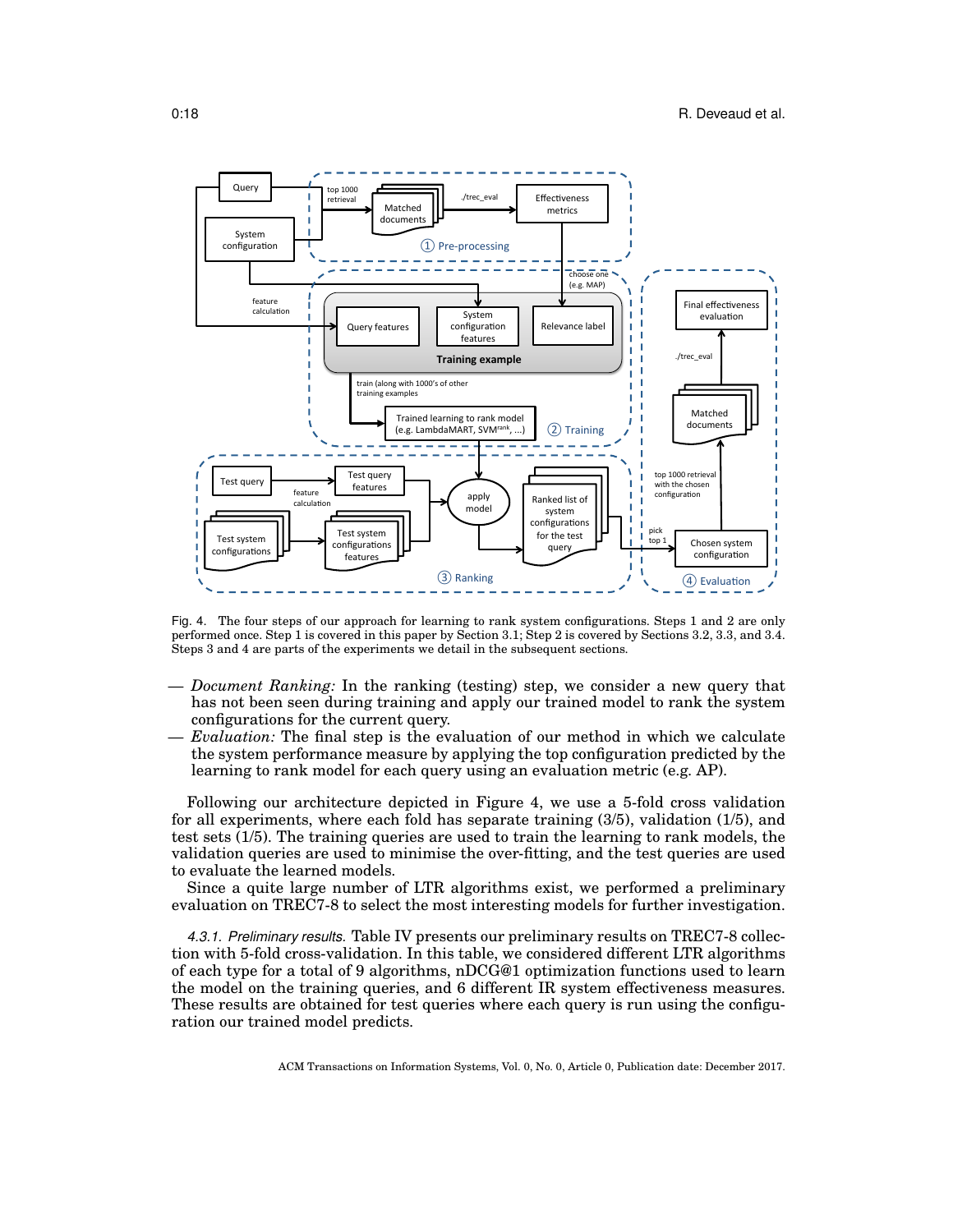|            |                       | <b>MAP</b>          | P@10                | NDCG@10             | <b>NDCG</b>                               | P@100                                     | <b>RPREC</b>               |
|------------|-----------------------|---------------------|---------------------|---------------------|-------------------------------------------|-------------------------------------------|----------------------------|
|            | Grid search           | 0.262               | 0.469               | 0.498               | 0.546                                     | 0.243                                     | 0.299                      |
|            |                       |                     |                     | nDCG@1              |                                           |                                           |                            |
|            | Linear Regression     | $0.319$ $^{\circ}$  | $0.579$ $^{\circ}$  | $0.612$ $^{\circ}$  | $0.619$ <sup><math>\triangle</math></sup> | $0.275$ $^{\circ}$                        | $0.349$ $^{\circ}$         |
| Point-wise | <b>Random Forests</b> | $0.335$ $\triangle$ | $0.575$ $^{\circ}$  | $0.614$ $^{\circ}$  | $0.634$ $^{\circ}$                        | $0.289$ $^{\circ}$                        | $0.371$ $^{\circ}$         |
|            | <b>GBRT</b>           | $0.334$ $^{\circ}$  | $0.546$ $\triangle$ | $0.565$ $\triangle$ | $0.616$ $\triangle$                       | $0.289$ <sup><math>\triangle</math></sup> | $0.359$ $^{\triangle}$     |
|            | $\text{SVM}^{rank}$   | $0.315$ $^{\circ}$  | 0.542               | 0.533               | $0.606$ $^{\circ}$                        | $0.268$ $\triangle$                       | $0.346$ $\triangle$        |
| Pair-wise  | <b>RankNet</b>        | $0.311$ $\triangle$ | 0.447               | 0.443               | $0.479$ $\sqrt{ }$                        | $0.274$ $^{\circ}$                        | 0.298                      |
|            | <b>RankBoost</b>      | $0.198$ $^{\nabla}$ | 0.395               | 0.401               | 0.559                                     | 0.243                                     | $0.195$ $^{\triangledown}$ |
|            | LambdaMART            | $0.310^{-4}$        | 0.539               | $0.338$ $\vee$      | $0.592$ $^{\circ}$                        | 0.228                                     | 0.329                      |
| List-wise  | Coordasc              | $0.200$ $^{\circ}$  | $0.316$ $^{\nabla}$ | ▽<br>0.366          | 0.479                                     | $0.269$ $^{\circ}$                        | $0.199$ $\sqrt{ }$         |
|            | ListNet               | $0.195$ $\sqrt{ }$  | 0.386               | $0.343$ $\sqrt{ }$  | $0.353$ $^{\circ}$                        | $0.110$ $^{\nabla}$                       | $0.221$ $^{\circ}$         |
|            | Oracle                | 0.4117              | 0.7700              | 0.8022              | 0.7073                                    | 0.3449                                    | 0.4484                     |

Table IV. Preliminary results - 9 different LTR models of different types - considering nDCG@1 objective function using 6 different evaluation measures MAP, P@10, NDCG@10, NDCG, P@100, and RPREC. TREC7-8 collection is used with 5-fold cross-validation.

Table IV shows that when considering nDCG@1 as the optimization function, thus considering the first ranked configuration, point-wise Random forests algorithm consistently performs the best across performance measures. Linear regression and GBRT, other point-wise algorithms also consistently perform well across performance measures. Also quite close in terms of performance are SVM<sup>rank</sup> and RankNet for pairwise and LambdaMART for list-wise.

Based on these preliminary results, we kept three point-wise (linear regression, Random forests and GBRT), one pair-wise  $(SVM^{rank})$ , and one list-wise (LambdaMART) LTR algorithms for further evaluations in this paper.

These preliminary results also show that our LTR methods can highly improve the results with grid search. These preliminary results need to be confirmed and the next section details the experiment design we set up for that.

*4.3.2. Experiment Design.* To evaluate our approach to select system configuration, we examine five research questions (**R1**-**R6**):

**RQ1**: *How effective is our proposed approach using learning to rank to select system configuration? Is it able to select the best configuration for a query, or a configuration close to it?*

We compare our proposed learning to rank system with the BM25 and parameter tuning with the grid search as baselines. The grid search is a well-known technique for optimal parameter search, which selects the best configuration on a set of training queries and uses it on the test queries. In this experiment, we use all the 81 features related to Linguistic (QUERYLING), Statistical (QUERYSTATS), Retrieval (RETMODEL), and Query expansion (EXPANSION) aspects. We also report Oracle result where for each query the best configuration is systematically selected. Finally, we go deep into the results in order to understand better the results.

#### **RQ2**: *What LTR model is the most effective for the task?*

We have different classes of LTR approaches: point-wise, pair-wise and list-wise approaches. We intend to determine which class of approaches is the most suitable for our task.

**RQ3**: *Are the different groups of features deem necessary in the learning to rank system configuration?*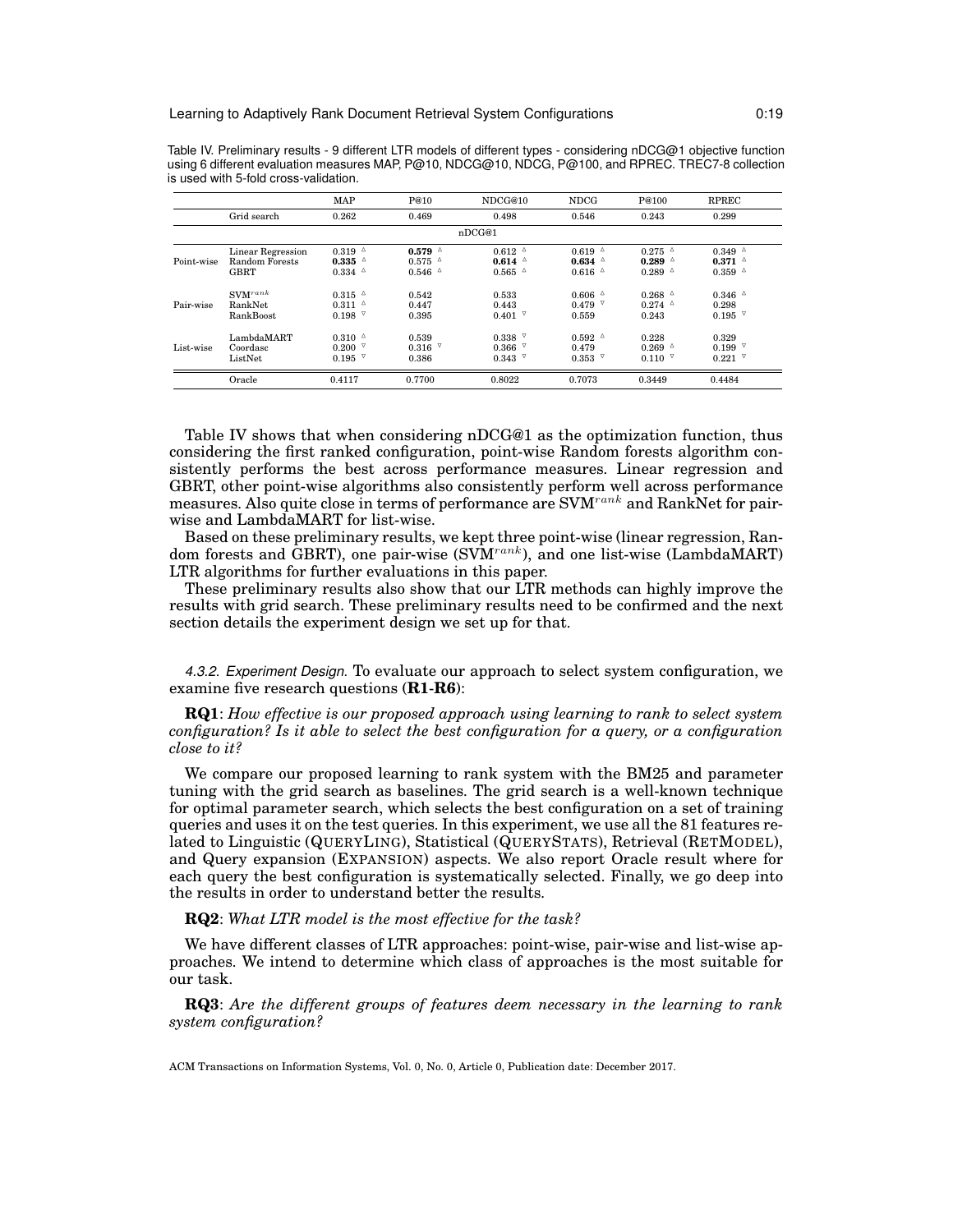To evaluate the effect of different groups of features on the trained model, we conducted a feature ablation study. We removed one group of features to see how this affects the system performance.

# **RQ4:** *What is the impact of the optimization criteria at different rank positions ?*

Learning to rank algorithms use different optimization criteria while in our case nDCG@1 is used as a natural choice. The optimization criteria may have an impact on the trained model. We studied the impact of the different optimization criteria and at different rank depths.

## **RQ5** *How influential are the query expansion parameters?*

Query expansion parameters are the most crucial part of system configurations in C because they lead to varying different system performances. We evaluate the influence of expansion features only on the learned model by conducting an ablation study of the expansion parameters. It is thus a more detailed analysis compared to RQ2 that looked at the whole set of expansion features together.

**RQ6** *What would be the cost of implementing the method in a commercial search engine?*

Our model considers several query features and several configurations. We discuss the cost of implementing our model on the training phase and on using the trained model or running phase.

#### **4.4. Experimental Results**

To address the research questions defined in the previous section, we conducted several experiments and reported the outcome in this section.

*4.4.1. Effectiveness of the learning to rank system configurations.* While in learning to rank documents, the point-wise methods usually yield lower effectiveness than the pairwise and list-wise methods, we need to compare the three approaches since we are dealing with a different task. There are two major differences: (1) we are interested in the first ranked system configuration while the standard LTR is interested in the full document list; (2) our labels are continuous variables while document ranking uses discrete ratings. It is thus worth comparing the results from the three categories of LTR methods. We compared the performance of our proposed learning to rank system configuration approach to two baselines. One baseline is the grid search method, which selects the best configuration of a set of training queries (we used both the training and the validation queries here) and uses it on the test queries. This corresponds to the common practice in IR for setting multiple parameters. Notice that this configuration is query-independent. A second baseline is Random search [Bergstra and Bengio 2012]. It has been recently introduced as an alternative to manual and grid searches for hyper-parameter optimization. Random search has been shown to be effective even when using 64 trials only [Bergstra and Bengio 2012]. In the experiments, we considered 1, 000 trials and report the result for the most effective configuration. Moreover, for an easy comparison, we also provided the performance of a standard BM25 run (without query expansion), using the default configuration provided by Terrier.

The training step makes use of many query features as presented in Table II. The models have been learned using the full set of 81 features related to Linguistic (QUERYLING), Statistical (QUERYSTATS), Retrieval (RETMODEL), and Query expansion (EXPANSION).

Given a test query, we used the system configuration that has been ranked first by the learned models. We report the average performance on the test queries in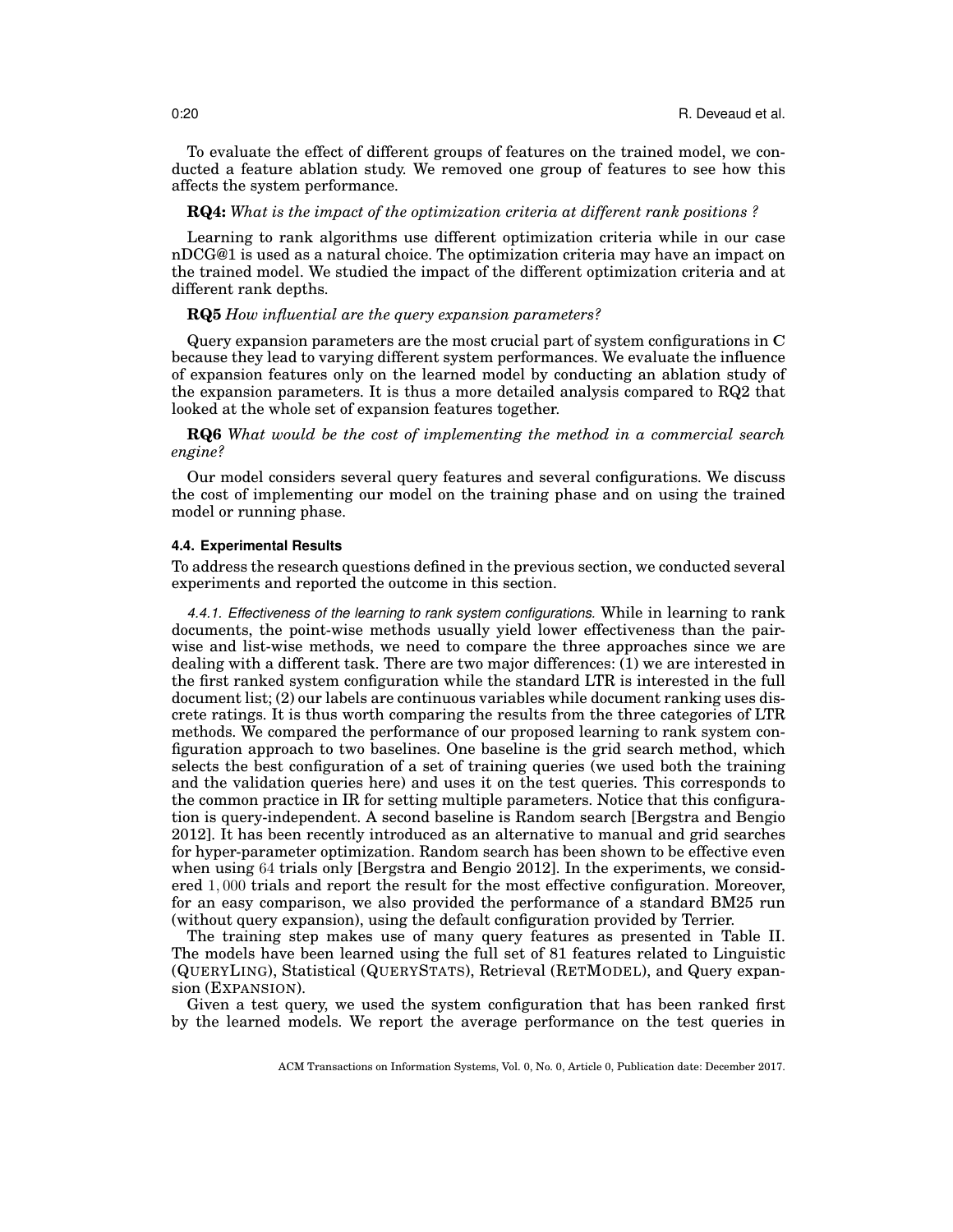Tables V, VI, VII, and VIII for all four collections TREC7-8, WT10G, GOV2, and Clueweb12, respectively. We also report in Tables V to VIII the upper bound of our method, which used the best possible system configuration for each query in the test set (i.e. the Oracle performance).

Table V. Comparative performance of our proposed learning to rank system configuration approach using 5 different learning to rank models on TREC7-8 collection to three baselines: BM25, Grid search, and Random search. Oracle performance (upper bound) is also reported when the best configuration for any individual query is used.  $\triangle$ indicates statistically significant improvement over the grid search baseline whereas ↑ indicates statistically significant improvement over the Random search baseline, according to a paired t-test ( $p < 0.05$ ). We used nDCG@1 as optimization function and four different effectiveness measures.

|                            | MAP                                        | nDCG@10                        | P@10                                      | RPrec                                                          |
|----------------------------|--------------------------------------------|--------------------------------|-------------------------------------------|----------------------------------------------------------------|
| BM25 (Baseline)            | 0.211                                      | 0.465                          | 0.431                                     | 0.255                                                          |
| Grid search (Baseline)     | 0.262                                      | 0.498                          | 0.469                                     | 0.299                                                          |
| Random search (Iter: 1000) | 0.263                                      | 0.507                          | 0.441                                     | 0.301                                                          |
| Linear Regression          | $0.319$ <sup><math>\triangle</math>↑</sup> | $0.612$ $\triangle$ $\uparrow$ | $0.579$ <sup><math>\triangle</math></sup> | $0.349$ $\circ$ $\uparrow$                                     |
| Random Forests             | Δ↑<br>0.335                                | Δ↑<br>0.614                    | $0.575$ $\circ$ $\uparrow$                | $0.371$ <sup><math>\triangle</math><math>\uparrow</math></sup> |
| <b>GBRT</b>                | Δ↑<br>0.334                                | $0.565$ $\triangle$            | △↑<br>0.546                               | $0.359$ $\circ$ $\uparrow$                                     |
| $\text{SVM}^{rank}$        | Δ↑<br>0.315                                | 0.533                          | 0.542                                     | $0.346$ <sup><math>\triangle</math>↑</sup>                     |
| LambdaMART                 | Δ↑<br>0.310                                | $0.338$ $\vee\downarrow$       | ↑<br>0.539                                | 0.329                                                          |
| Oracle performance         | 0.412                                      | 0.802                          | 0.770                                     | 0.448                                                          |

Table VI. Comparative performance of our proposed learning to rank system configuration approach on WT10G collection. Legend and settings are identical to Table V.

|                            | <b>MAP</b>  | nDCG@10                    | P@10                                       | RPrec       |
|----------------------------|-------------|----------------------------|--------------------------------------------|-------------|
| BM25 (Baseline)            | 0.199       | 0.364                      | 0.340                                      | 0.243       |
| Grid search (Baseline)     | 0.245       | 0.396                      | 0.361                                      | 0.273       |
| Random search (Iter: 1000) | 0.244       | 0.367                      | 0.384                                      | 0.273       |
| Linear Regression          | 0.260       | $0.453$ $\circ$ $\uparrow$ | $0.416$ <sup><math>\triangle</math>↑</sup> | 0.301       |
| Random Forests             | Δ↑<br>0.319 | $0.452$ $\circ$ $\uparrow$ | Δ↑<br>0.437                                | Δ↑<br>0.325 |
| GBRT                       | △↑<br>0.303 | 0.400                      | 0.401                                      | ∇↓<br>0.214 |
| $\mathrm{SVM}^{rank}$      | 0.228       | $0.447$ $\circ$ $\uparrow$ | 0.410                                      | 0.296       |
| LambdaMART                 | 0.210       | $0.321$ $\vee$             | 0.285                                      | ∇↓<br>0.200 |
| Oracle performance         | 0.406       | 0.657                      | 0.638                                      | 0.443       |

Table VII. Comparative performance of our proposed learning to rank system configuration approach on GOV2 collection. Legend and settings are identical to the Table V.

|                             | MAP                        | nDCG@10                                   | P@10                                       | RPrec                                     |
|-----------------------------|----------------------------|-------------------------------------------|--------------------------------------------|-------------------------------------------|
| BM25 (Baseline)             | 0.279                      | 0.477                                     | 0.542                                      | 0.345                                     |
| Grid search (Baseline)      | 0.357                      | 0.535                                     | 0.629                                      | 0.390                                     |
| Random search (Iter: 1000)  | 0.353                      | 0.519                                     | 0.624                                      | 0.384                                     |
| Linear Regression           | $0.410$ $\circ$ $\uparrow$ | $0.651$ $\circ$ $\uparrow$                | $0.770$ $\triangle$ $\uparrow$             | $0.441$ $\circ$ $\uparrow$                |
| Random Forests              | Δ↑<br>0.411                | Δ↑<br>0.659                               | Δ↑<br>0.767                                | $0.446$ <sup><math>\triangle</math></sup> |
| <b>GBRT</b>                 | $0.396$ $\circ$ $\uparrow$ | $0.642$ $\circ$ $\uparrow$                | Δ↑<br>0.760                                | $0.448$ $\circ$ $\uparrow$                |
| $\text{SVM}^{rank}$         | 0.363                      | $0.634$ <sup><math>\triangle</math></sup> | $0.741$ <sup><math>\triangle</math>↑</sup> | $0.433$ <sup><math>\triangle</math></sup> |
| $\operatorname{LambdaMART}$ | $0.324$ $\vee$             | $0.312$ $\vee\downarrow$                  | 0.618                                      | $0.280$ $\vee\downarrow$                  |
| Oracle performance          | 0.478                      | 0.813                                     | 0.910                                      | 0.515                                     |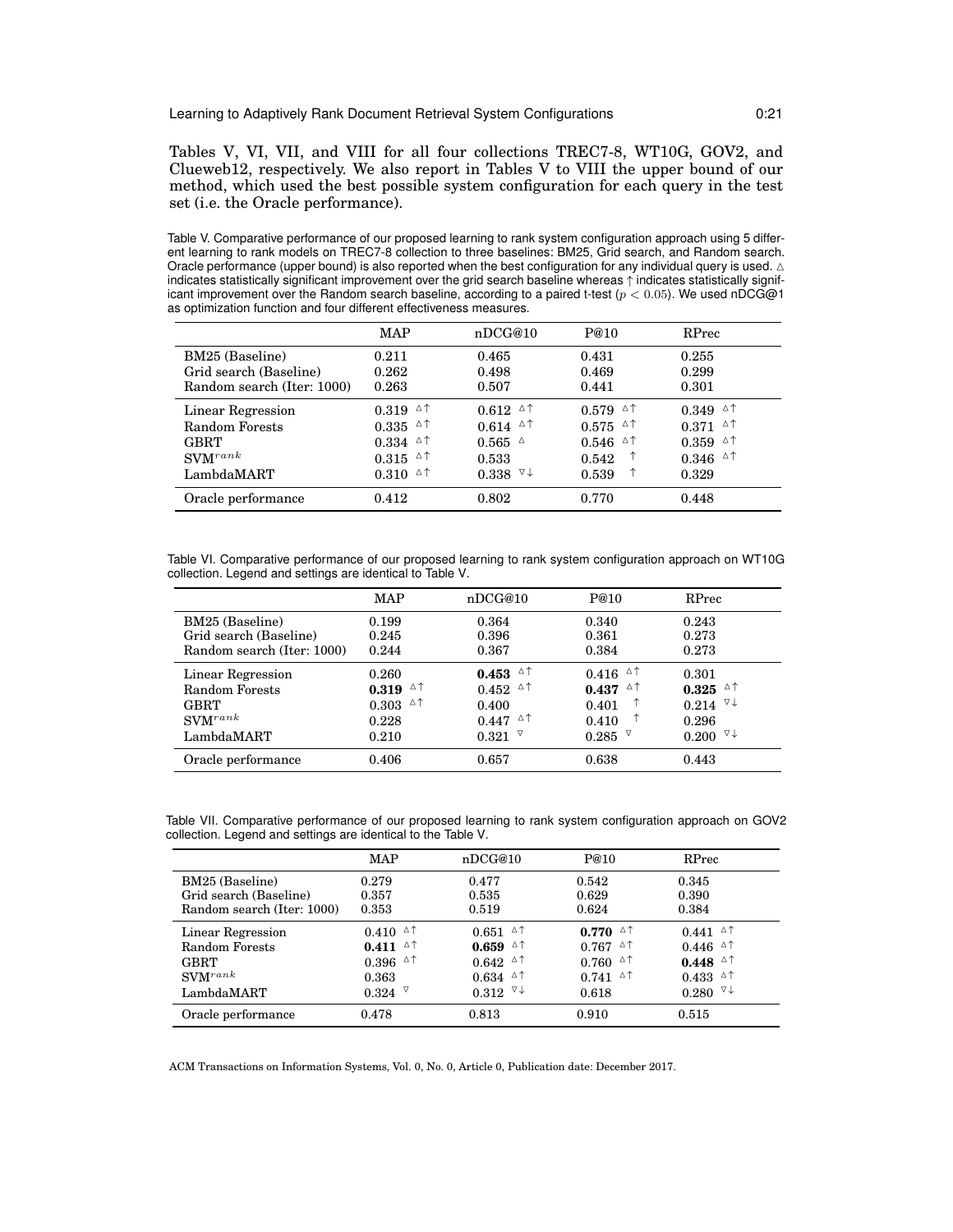|                            | MAP                                        | nDCG@10                                    | P@10                           | RPrec                                                          |
|----------------------------|--------------------------------------------|--------------------------------------------|--------------------------------|----------------------------------------------------------------|
| BM25 (Baseline)            | 0.026                                      | 0.151                                      | 0.210                          | 0.068                                                          |
| Grid search (Baseline)     | 0.032                                      | 0.167                                      | 0.259                          | 0.071                                                          |
| Random search (Iter: 1000) | 0.031                                      | 0.156                                      | 0.223                          | 0.066                                                          |
| Linear Regression          | $0.042$ <sup><math>\triangle</math>↑</sup> | $0.232$ <sup><math>\triangle</math>↑</sup> | $0.313$ $\triangle$ $\uparrow$ | △↑<br>0.080                                                    |
| Random Forests             | Δ↑<br>0.043                                | △↑<br>0.235                                | $0.336$ $\triangle$ $\uparrow$ | 0.076                                                          |
| GBRT                       | Δ↑<br>0.040                                | Δ↑<br>0.227                                | Δ↑<br>0.349                    | Δ↑<br>0.079                                                    |
| $\text{SVM}^{rank}$        | Δ↑<br>0.040                                | Δ↑<br>0.235                                | △↑<br>0.324                    | $0.078$ <sup><math>\triangle</math><math>\uparrow</math></sup> |
| LambdaMART                 | ▽<br>0.025                                 | 0.175                                      | ↑<br>0.278                     | 0.072                                                          |
| Oracle performance         | 0.059                                      | 0.321                                      | 0.420                          | 0.096                                                          |

Table VIII. Comparative performance of our proposed learning to rank system configuration approach on Clueweb12 collection. Legend and settings are identical to the Table V.

From Tables V to VIII, we see that all learning to rank techniques can reasonably learn to rank system configurations for most evaluation measures and test collections. The results are generally better than with grid search or random search. These results clearly indicate the benefit of using a learning to rank model to select an appropriate system configuration for a query, rather than setting a unique configuration globally.

Among the learning to rank models, the point-wise models, especially Random Forests, produce the best results. The second best is the standard linear regression, another point-wise algorithm. The pair-wise  $\text{SVM}^{rank}$  follows. The list-wise LambdaMART performs the worst. The performances obtained with the configuration selected by LambdaMART are sometimes lower than that determined by grid search.

This observation differs from the traditional use of learning to rank models for document ranking, where pair-wise and list-wise models are found to perform better than point-wise models [Liu 2009]. A possible explanation of this is in the difference of the optimization process used in learning to rank and our final goal. In pair-wise and list-wise learning to rank methods, the optimization takes into account the relative positions of configurations at lower ranks, while this is not important for our task, which only selects the best configuration. Thus, the changes of other configurations at lower positions do not affect our final choice but will impact the objective functions used in these learning to rank algorithms.

The learning to rank models also compared favourably to the best-performing systems of the TREC-7 and TREC-8 AdHoc Tracks, TREC-9 Web Track (WT10G), TREC-2004, TREC-2005, and TREC-2006 Terabyte Tracks (GOV2).

The best system that uses the title only at TREC-7 ("ok7as") [Robertson et al. 1999] and TREC-8 ("pir9At0") [Kwok et al. 1999] obtained 0.2614 and 0.3063 respectively, while the Random Forests model can produce 0.3121 and 0.3809 in MAP on the two separate sets of queries. The best performance from the participants of TREC-9 Web Track was 0.2011 in MAP, while the Random Forests model can produce 0.3371, which is significantly better. The best systems at TREC 2004, 2005, and 2006 Terabyte Tracks obtained 0.2840, 0.3885, and 0.3392 in MAP, respectively. Our Random Forests model achieves 0.3786, 0.4464, and 0.4076 in MAP in the respective Tracks, which is statistically significantly better than the best participants' method (the MAP is 0.4109 when AP is averaged over the 3 sets of queries).

*4.4.2. Differences between good and bad configurations.* In order to understand what distinguishes a good configuration from a bad configuration, we analyse the parameter values in the best 10% and worst 10% configurations, which have been used as positive and negative examples to train our LTR models. In this analysis, we focused on GOV2 collection.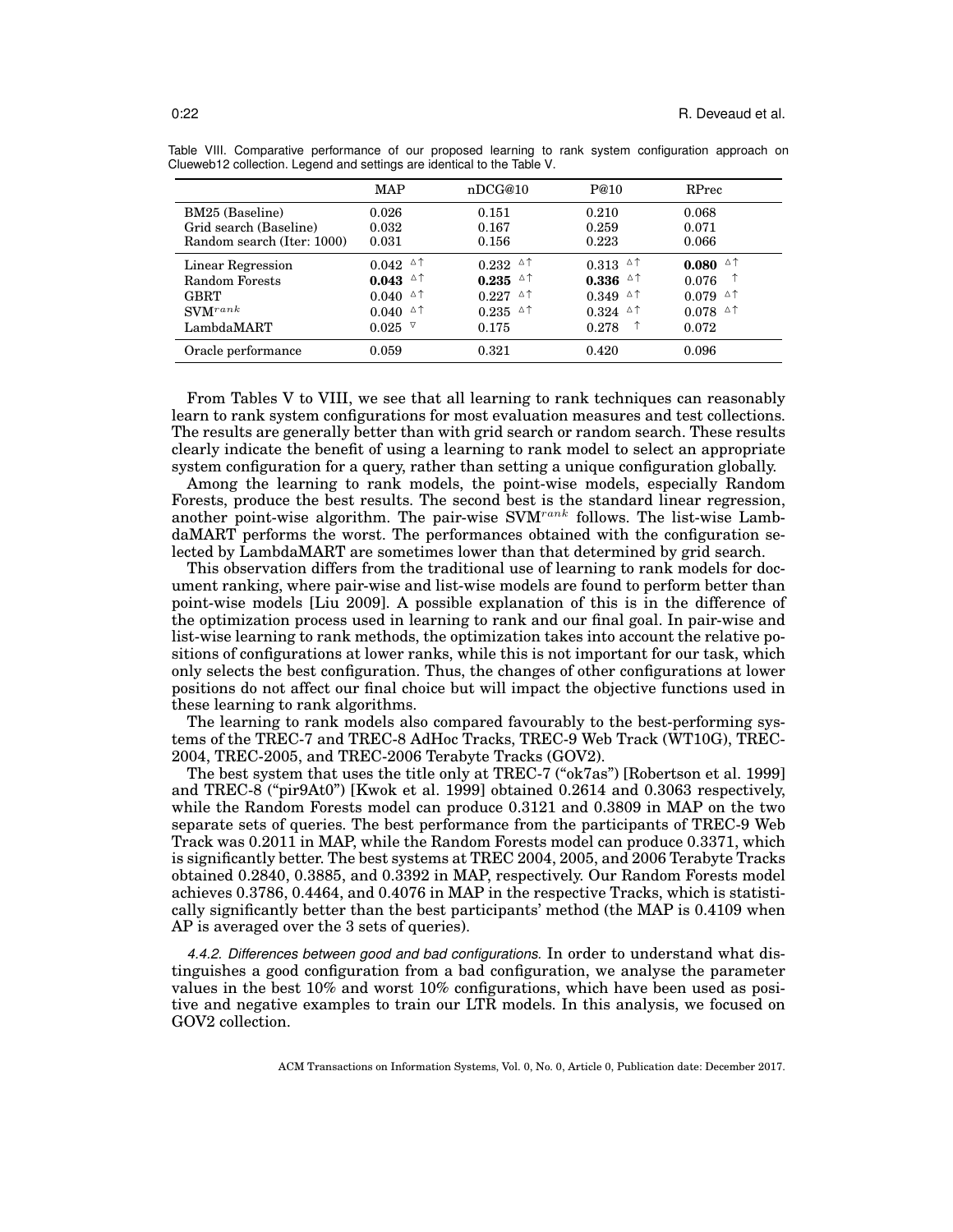

Fig. 5. Distribution of the configurations for a given value of the various parameters of the configurations for GOV2: retrieval model on the top part, then the four expansion parameters when considering the 10% best configurations (black bars) and when considering the 10% worst (grey bars) for each query.

Figure 5 shows the distribution of the parameter values used for each query: a) among the 10% best configurations and b) among 10% worst configurations for GOV2. The top part of the figure reports the number of configurations that use a specific retrieval model. They are ordered according to the number of times they are in the 10% best configurations for a query. Only the first 7 retrieval models have been used for query expansion, that is why the 14 others have smaller bars. We can see that the first model "DFRee" appears twice more in best configurations than in the worst ones. This is clearly the overall best retrieval model.

With regard to expansion models, "Bo2" is more frequent in the best configurations than the worst while, except "KL complete" and "Information" expansion models. On the number of expansion terms, the number of expansion documents, and the minimal number of documents the expansion terms should appear in, we see more mixed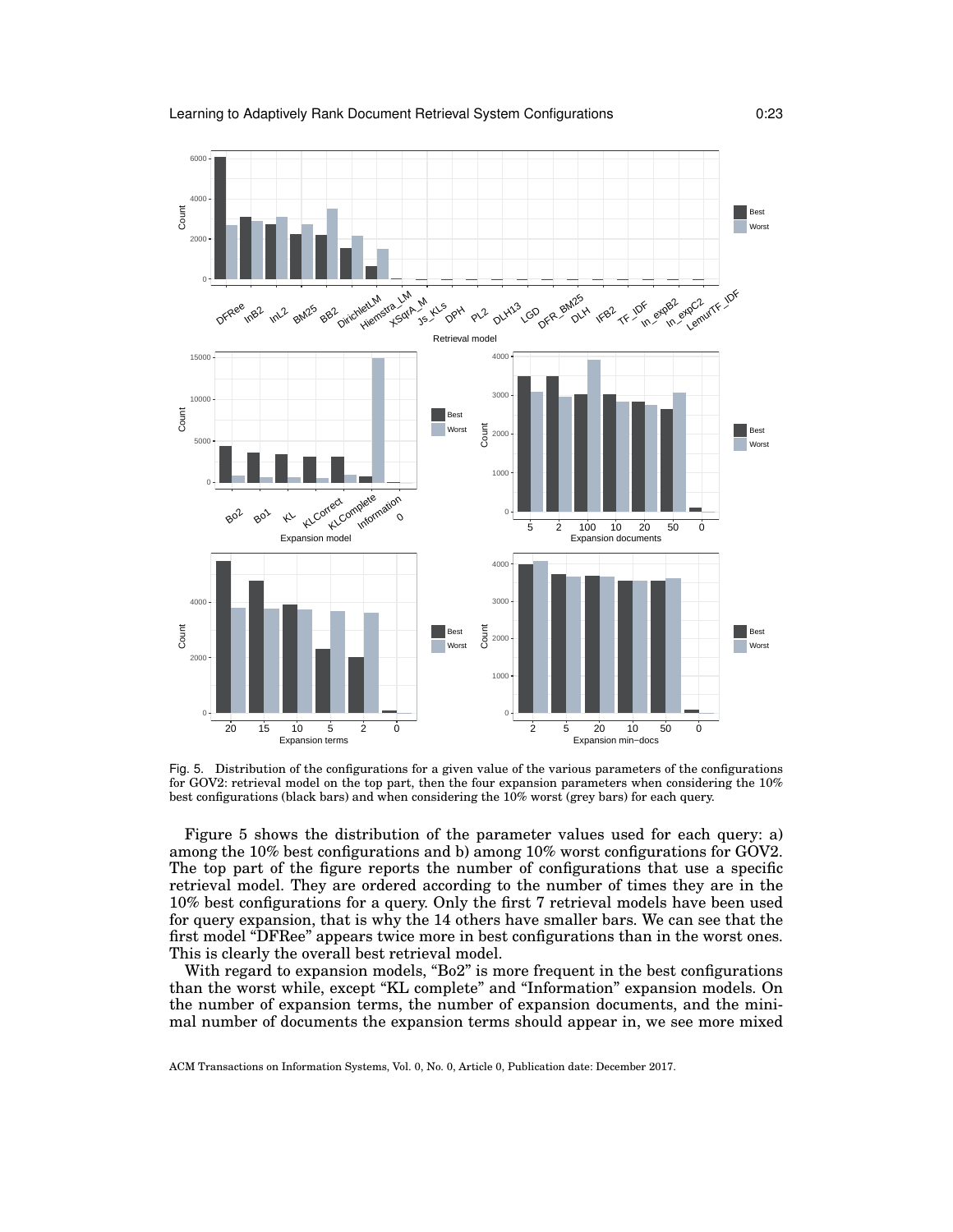

pictures: there is not a clear winner. In fact, these numbers strongly depend on the retrieval model and the expansion model used. It is impossible to select a good number independently from the models.

Fig. 6. Distribution of the configurations for a given value of the various parameters of the configurations for GOV2: retrieval model on the top part, then the four expansion parameters; both for the Oracle (black bars) and for our trained model (grey bars) using Random Forests, nDCG@1 as the objective function, and AP as effectiveness measure.

It is also interesting to compare the parameter values between the selected configurations and the Oracle configurations to see how close the selections are to the best. Figure 6 reports the distribution of the parameters on GOV2 testing set (from the 5-fold cross-validation) both for the Oracle and for our trained model when using Random Forests LTR algorithm with nDCG@1 as the objective function and AP as effectiveness measure. We can see that for retrieval model, the distributions of the Oracle and of our model are very close to each other. This suggests that our LTR model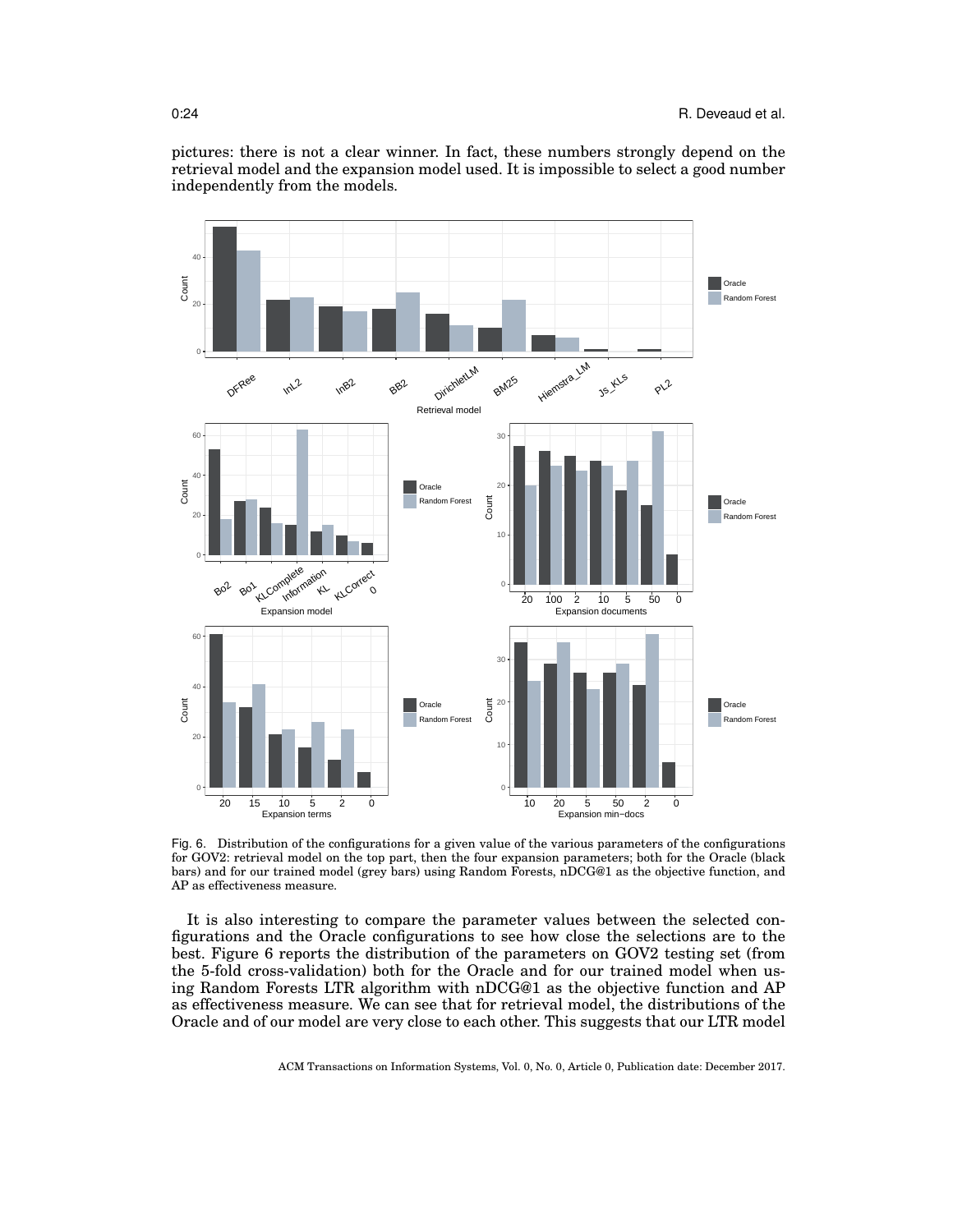is able to select good retrieval models. However, we observe more differences on the other parameters. These results indicate that it is more difficult to determine the good parameters for expansion than the retrieval model.

In the next section, we will carry out further analysis on the impact of each parameter through ablation.

*4.4.3. Ablation analysis of different group of features.* Not all the features are of the same importance. Since we defined several groups of features, it is worth knowing which ones are the most important. This may have an impact on costs. In order to evaluate the effect of each group of features presented in Section 3.2 (QUERYSTATS, QUERYLING, RETMODEL, and EXPANSION) for selecting the configuration, we performed the feature ablation analysis. We removed one group of features at each time, performed again the training, and testing steps as before. If we observe a large decrease in retrieval effectiveness, this would indicate that the ablated features are very important for the learner, while an increase in results would suggest that the features confuse the learner.

We first report the main findings in Figure 7 to make a fast and easy read. In that figure, we reported the performance of feature ablation for Random Forests on TREC7- 8 collection. The shape for the other collections is similar. We can clearly see that expansion features are the most important configuration features since when removing them from the model, the results decrease drastically.

To provide more details, we also report the average performance on the test queries of the features ablation study in Tables IX, X, XI, and XII for collections TREC7-8, WT10G, GOV2, and Clueweb12, respectively.

Table IX should be read as follows: when considering the MAP for example, the model trained using all the features and Random Forests achieves 0.335. When training the model without the linguistic features associated with the query, MAP increases by 3% to 0.345. Thus linguistic features seem to penalise the effectiveness. Reversely, when training the model without expansion features, MAP decreases of more than 31.9% to 0.228, thus expansion features are very useful in the model.

When analysing Table IX, we can make the following observations:

Firstly, we observe that ablating the EXPANSION group of features always significantly decreases the performance of the learned models, hinting the huge importance of these features for learning an effective model. This observation is in agreement with what we observed in the previous section (Section 4.4.2): the best values for query expansion parameters vary a lot across queries. So, when the expansion features are removed, the final selection will pick a random value among them, leading to large variations in retrieval effectiveness.

The ablation of the other groups of features has less marked impact. When we remove the RETMODEL feature, the performances can increase or decrease slightly. This may seem surprising. However, comparing with Figure 5, this observation can be explained by the following facts: 1) The 7 models that are used in combination with expansion parameters (thus can be selected) are all good models that can produce quite high retrieval effectiveness; therefore, any of them could be a reasonable choice, 2) It is possible that the other features may provide some information to determine the appropriate retrieval model. To confirm this, it would be necessary to examine the correlation between different features. We leave this to future work.

We also observe that the ablation of query-dependent features, namely QUERYS-TATS and QUERYLING (QUERYALL means both QUERYSTATS and QUERYLING), produces variable effects. In some cases, we can observe that removing some groups of features leads to even better performance than using the full set of 81 features (first

ACM Transactions on Information Systems, Vol. 0, No. 0, Article 0, Publication date: December 2017.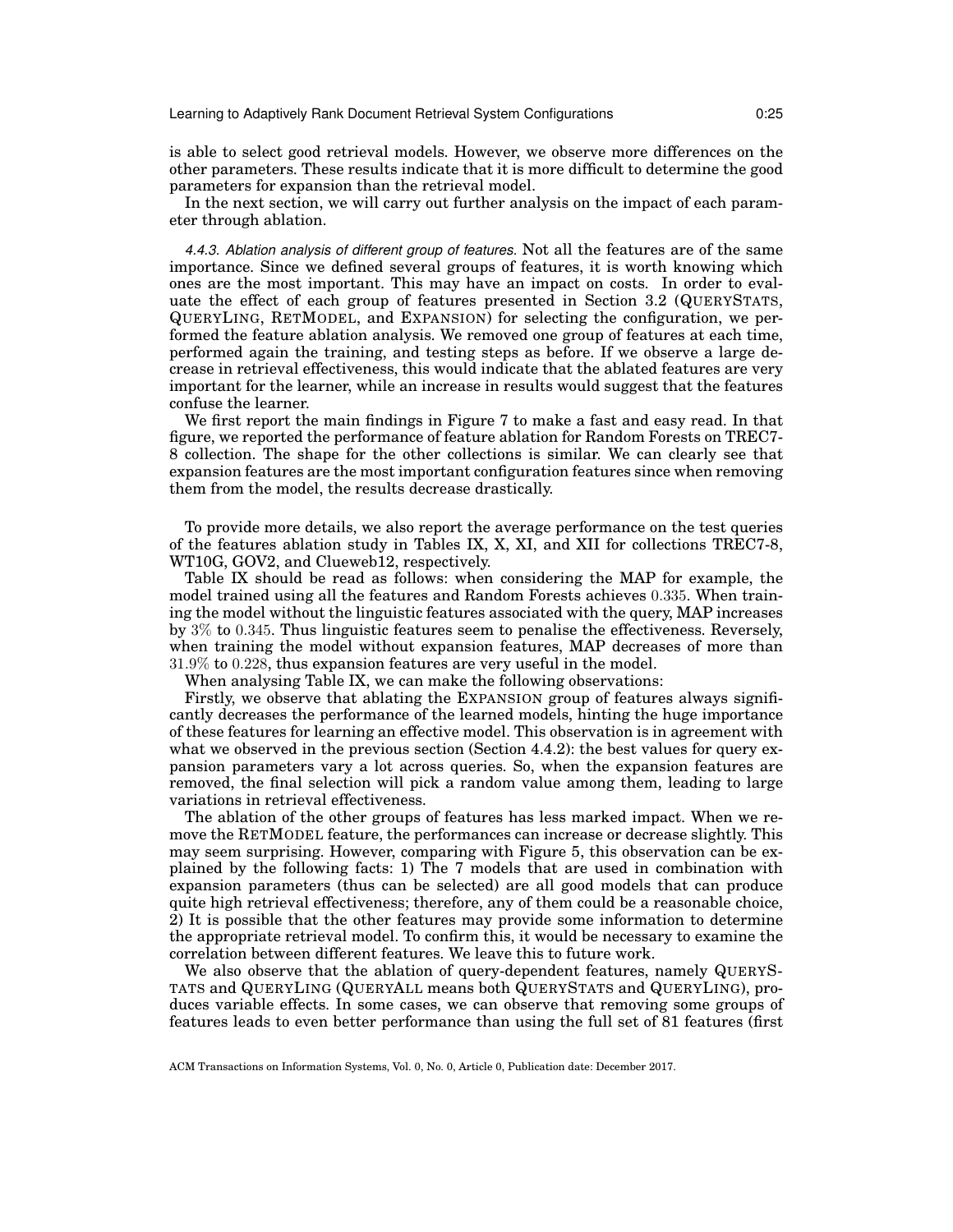

Fig. 7. The performance of feature ablation for Random Forests on TREC7-8 collection. We can observe degradation of the results when removing expansion features and increase when removing QueryStat features.

line named (All) for each LTR model). Therefore, it would be desirable to perform a feature selection to keep a subset of useful features. This will be part of our future work.

*4.4.4. Impact of the optimisation criteria in learning to rank technique.* Learning to rank algorithms use different optimization criteria such as ERR@n, nDCG@n, etc. to train a model. On the intuition that optimisation criteria may have an impact on the trained model, we experimented with different optimization criteria at the different rank position in training the learning to rank models.

In the first set of experiments that we carried in Section 4.4.1 and 4.4.3, the models learned by Random Forests, LambdaMART, and GBRT all used nDCG@1 optimisation criterion. This choice makes sense since we always choose the top-ranked system configuration. However, we also experimented with several other optimisation crite-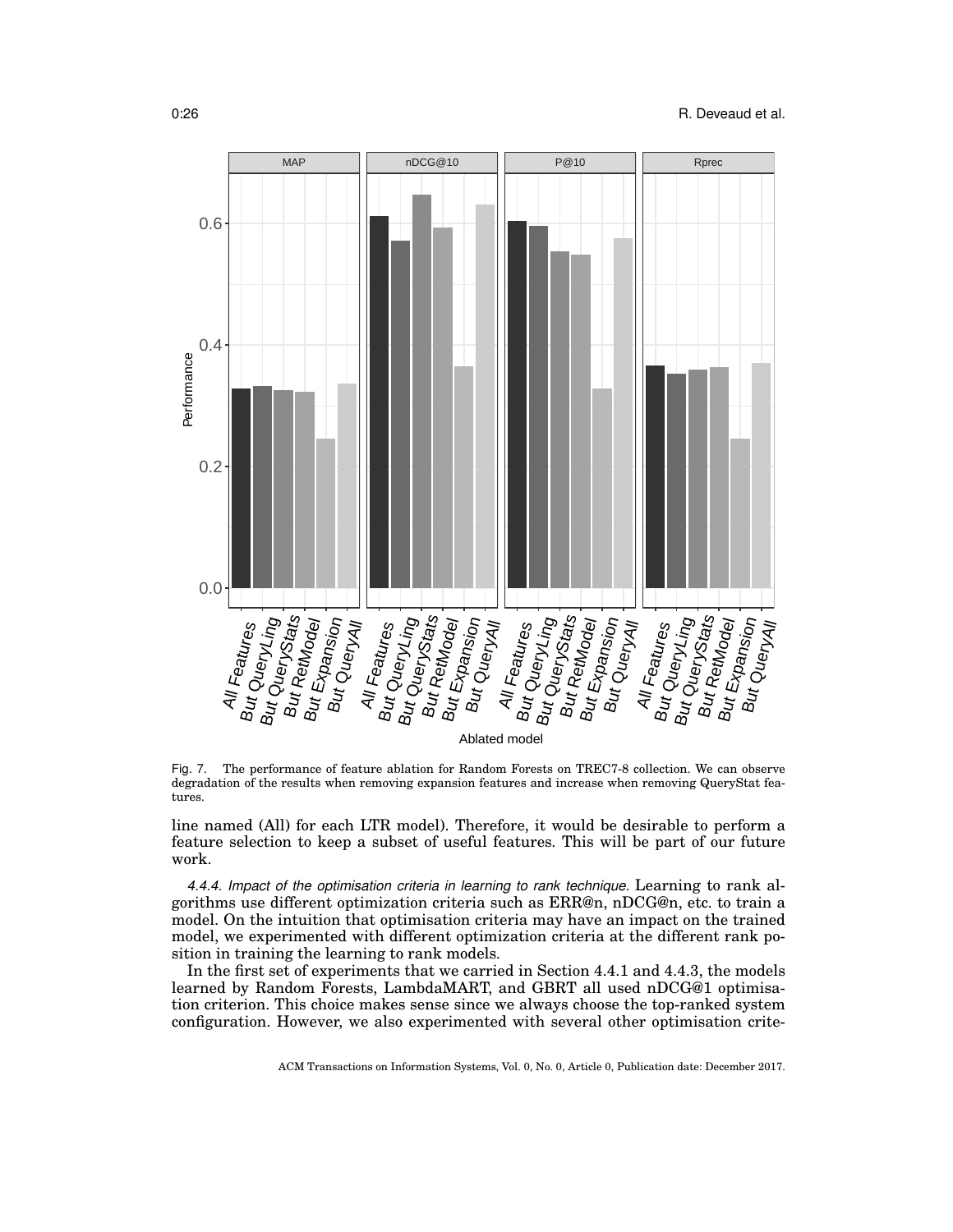#### Learning to Adaptively Rank Document Retrieval System Configurations 0:27

Table IX. Results with the 5 different learning to rank models and feature ablations on TREC7-8. nDCG@1 as optimization function (for all but SVM, which uses Kendall's  $\tau$  as optimization function).

 $\triangle$  and  $\uparrow$  indicate statistically significant improvements over the Grid search and Random search baselines respectively, according to a paired t-test ( $p < 0.05$ ).

 $\blacktriangledown$  indicates statistically significant decreases induced by a feature ablation with respect to the corresponding (All) models.

|                            | <b>MAP</b>                                                     |           | nDCG@10                                                        |          | P@10                                                           |          | RPrec                                                          |          |
|----------------------------|----------------------------------------------------------------|-----------|----------------------------------------------------------------|----------|----------------------------------------------------------------|----------|----------------------------------------------------------------|----------|
| Grid search (Baseline)     | 0.262                                                          |           | 0.498                                                          |          | 0.469                                                          |          | 0.299                                                          |          |
| Random search (Iter: 1000) | 0.263                                                          |           | 0.507                                                          |          | 0.441                                                          |          | 0.301                                                          |          |
| Linear Regression (All)    | $0.319$ $\circ$ $\uparrow$                                     |           | $0.612$ $\triangle$ $\uparrow$                                 |          | $0.579$ $\circ$ $\uparrow$                                     |          | $0.349$ <sup><math>\triangle</math>†</sup>                     |          |
| - QUERYLING                | $0.321$ $\circ$ $\uparrow$                                     | $+0.6%$   | $0.612$ <sup><math>\triangle</math>↑</sup>                     | $0.0\%$  | Δ↑<br>0.560                                                    | $-3.3%$  | $0.349$ <sup><math>\triangle</math>↑</sup>                     | $0.0\%$  |
| - QUERYSTATS               | $0.312$ <sup><math>\triangle</math>↑</sup>                     | $-2.2%$   | $0.622$ $^{\circ}$                                             | $+1.6%$  | $0.581$ <sup><math>\triangle</math>↑</sup>                     | $+0.3%$  | $0.334$ $\triangle$                                            | $-4.3%$  |
| - RETMODEL                 | $0.308$ <sup><math>\triangle</math>↑</sup>                     | $-3.5%$   | $0.511$ <sup>V</sup>                                           | $-16.5%$ | ↑<br>0.538                                                     | $-7.1%$  | $0.340$ <sup><math>\triangle</math><math>\uparrow</math></sup> | $-2.6%$  |
| - EXPANSION                | $0.152$ <sup>V<math>\vee</math></sup> <sup>+</sup>             | $-52.4%$  | $0.289$ <sup>V<math>\forall\downarrow</math></sup>             | $-52.8%$ | $0.303$ <sup>V<math>\vee</math></sup>                          | $-47.7%$ | $0.200$ <sup><math>\overline{v}</math></sup> $\overline{v}$    | $-42.7%$ |
| - QUERYALL                 | $0.338$ <sup><math>\triangle</math>↑</sup>                     | $+6.0\%$  | $0.632$ <sup><math>\triangle</math><math>\uparrow</math></sup> | $+3.3%$  | $0.554$ $\circ$ $\uparrow$                                     | $-4.3%$  | $0.345$ <sup><math>\triangle</math>↑</sup>                     | $-1.1%$  |
| Random Forests (All)       | $0.335$ $\circ$ $\uparrow$                                     |           | $0.614$ <sup><math>\triangle</math><math>\uparrow</math></sup> |          | $0.575$ $^{\triangle \uparrow}$                                |          | $0.371$ <sup><math>\triangle</math>↑</sup>                     |          |
| - QUERYLING                | $0.345$ $\circ$ $\uparrow$                                     | $+3.0%$   | $0.595$ <sup><math>\triangle</math>↑</sup>                     | $-3.1%$  | $0.585$ $\triangle$ $\uparrow$                                 | $+1.7%$  | $0.357$ $\triangle$ $\uparrow$                                 | $-3.8%$  |
| - QUERYSTATS               | $0.325$ $\circ$ $\uparrow$                                     | $-3.0%$   | $0.599$ <sup><math>\triangle</math>↑</sup>                     | $-2.4%$  | $0.572$ $\circ$ $\uparrow$                                     | $-0.5\%$ | $0.379$ <sup><math>\triangle</math><math>\uparrow</math></sup> | $+2.2%$  |
| - RETMODEL                 | $0.326$ <sup><math>\triangle</math>↑</sup>                     | $-2.7%$   | 0.561                                                          | $-8.6%$  | $0.564$ <sup><math>\triangle</math>↑</sup>                     | $-1.9%$  | $0.350$ <sup><math>\triangle</math><math>\uparrow</math></sup> | $-5.7%$  |
| - EXPANSION                | $0.228$ <sup>V</sup>                                           | $-31.9%$  | $0.407$ <sup>V<math>\forall</math></sup>                       | $-33.7%$ | $0.364$ <sup>V</sup>                                           | $-36.7%$ | $0.223$ <sup>V<math>\triangledown</math></sup>                 | $-39.9%$ |
| - QUERYALL                 | $0.330$ <sup><math>\triangle</math>↑</sup>                     | $-1.5%$   | $0.611$ <sup><math>\triangle</math>↑</sup>                     | $-0.5%$  | $0.600$ <sup><math>\triangle</math><math>\uparrow</math></sup> | $+4.3%$  | $0.358$ <sup><math>\triangle</math><math>\uparrow</math></sup> | $-3.5%$  |
| GBRT (All)                 | $0.334$ $\circ$ $\uparrow$                                     |           | $0.565$ $\triangle$                                            |          | $0.546$ ^^                                                     |          | $0.359$ $^{\circ}$ $^{\circ}$                                  |          |
| - QUERYLING                | $0.321$ $\circ$ $\uparrow$                                     | $-3.9%$   | $0.596$ <sup><math>\triangle</math>↑</sup>                     | $+5.5%$  | $0.564$ $\circ$ $\uparrow$                                     | $+3.3%$  | $0.353$ $\circ$ $\uparrow$                                     | $-1.7%$  |
| - QUERYSTATS               | $0.311$ <sup><math>\triangle</math>↑</sup>                     | $-6.9%$   | $0.601$ <sup><math>\triangle</math>↑</sup>                     | $+6.4%$  | ∆↑<br>0.561                                                    | $+2.8%$  | $0.345$ <sup><math>\triangle</math>↑</sup>                     | $-3.9%$  |
| - RETMODEL                 | $0.316$ <sup><math>\triangle</math>↑</sup>                     | $-5.4%$   | $0.577$ $^{\circ}$                                             | $+2.1%$  | $0.559$ $\circ$ $\uparrow$                                     | $+2.4%$  | $0.333$ <sup>V<math>\triangle</math></sup>                     | $-7.2%$  |
| - EXPANSION                | $0.223$ <sup>V</sup>                                           | $-33.2%$  | $0.330$ <sup>V<math>\forall\downarrow</math></sup>             | $-41.6%$ | $0.348$ <sup>V<math>\vee</math></sup>                          | $-36.3%$ | $0.212$ <sup>V<math>\triangledown</math></sup>                 | $-41.0%$ |
| - QUERYALL                 | $0.320$ <sup><math>\triangle</math>↑</sup>                     | $-4.2%$   | $0.618$ <sup><math>\triangle</math>↑</sup>                     | $+9.4%$  | $0.616^{\texttt{A}}$ <sup><math>\uparrow</math></sup>          | $+12.8%$ | $0.361$ <sup><math>\triangle</math><math>\uparrow</math></sup> | $+0.6%$  |
| $\text{SVM}^{rank}$ (All)  | $0.315$ <sup><math>\triangle</math><math>\uparrow</math></sup> |           | 0.533                                                          |          | ↑<br>0.542                                                     |          | $0.346$ <sup><math>\triangle</math>↑</sup>                     |          |
| - QUERYLING                | $0.314$ <sup><math>\triangle</math>↑</sup>                     | $-0.3%$   | $0.582$ <sup><math>\triangle</math>↑</sup>                     | $+9.2%$  | ↑<br>0.545                                                     | $+0.6%$  | $0.344$ <sup><math>\triangle</math>↑</sup>                     | $-0.6%$  |
| - QUERYSTATS               | $0.308$ <sup><math>\triangle</math>↑</sup>                     | $-2.2%$   | 0.524                                                          | $-1.7%$  | $0.533$ $\circ$ $\uparrow$                                     | $-1.7%$  | 0.322                                                          | $-6.9\%$ |
| - RETMODEL                 | $0.313$ <sup><math>\triangle</math>↑</sup>                     | $-0.6%$   | 0.563                                                          | $+5.6%$  | $0.557$ $\circ$ $\uparrow$                                     | $+2.8%$  | 0.332                                                          | $-4.0%$  |
| - EXPANSION                | $0.152$ <sup>V<math>\triangledown</math></sup>                 | $-51.8%$  | $0.272$ <sup>V<math>\forall\downarrow</math></sup>             | $-49.0%$ | $0.280$ <sup>V<math>\forall\downarrow</math></sup>             | $-48.3%$ | $0.200$ <sup>V<math>\forall\downarrow</math></sup>             | $-42.2%$ |
| - QUERYALL                 | $0.299$ $^{\circ}$ $^{\circ}$                                  | $-5.1%$   | $0.577$ $^{\circ}$                                             | $+8.3\%$ | ↑<br>0.537                                                     | $-0.9%$  | 0.329                                                          | $-4.9%$  |
| LambdaMART (All)           | $0.310$ $\triangle$ $\uparrow$                                 |           | $0.338$ $\nabla \downarrow$                                    |          | ↑<br>0.539                                                     |          | 0.329                                                          |          |
| - QUERYLING                | $0.333$ $\circ$ $\uparrow$                                     | $+7.4%$   | $0.383$ $\sqrt{4}$                                             | $+13.3%$ | 0.498                                                          | $-7.6%$  | $0.371^{\text{A}\triangle \uparrow}$                           | $+12.8%$ |
| - QUERYSTATS               | 0.271                                                          | $-12.6%$  | $0.344$ $\vee\downarrow$                                       | $+1.8%$  | $0.372$ <sup>V</sup>                                           | $-31.0%$ | 0.316                                                          | $-4.0%$  |
| - RETMODEL                 | 0.257                                                          | $-17.1%$  | $0.363$ $\sqrt{4}$                                             | $+7.4%$  | 0.470                                                          | $-12.8%$ | $0.338$ <sup><math>\triangle</math>↑</sup>                     | $+2.7%$  |
| - EXPANSION                | $0.152$ <sup>V<math>\triangledown</math></sup>                 | $-51.0%$  | $0.340~\rm{V}$                                                 | $+0.6%$  | $0.305$ <sup>V<math>\vee</math></sup>                          | $-43.4%$ | $0.196$ <sup>V<math>\forall\downarrow</math></sup>             | $-40.4%$ |
| - QUERYALL                 | $0.279$ <sup>V</sup>                                           | $-10.0\%$ | $0.381$ $\sqrt{4}$                                             | $+12.7%$ | 0.488                                                          | $-9.5%$  | $0.245$ <sup>V<math>\forall\downarrow</math></sup>             | $-25.5%$ |
| Oracle performance         | 0.410                                                          |           | 0.801                                                          |          | 0.775                                                          |          | 0.449                                                          |          |

ria in order to see whether they impact the quality of the learned models. In addition to nDCG with different depths, we also experimented with ERR (expected reciprocal rank) and Precision and varied the different cut-off ranks from 1 to 10. Apart from this change, the experimental set-up is identical to what we described in Section 4.4.1 and the results are reported in Figure 8 (SVM is excluded from this analysis since it uses Kendall's tau as optimisation criteria or loss function).

When analysing the Figure 8, we observe different patterns for different learning to rank techniques. In Figure 8 (a), we see very little variation in the performance of Random Forests, for all collections and all optimisation criteria, which suggests that this LTR model is very stable and can achieve strong results regardless of the optimisation method. These results also make sense in the light of the results of Section 4.4.1 and 4.4.3, which show that Random Forests achieves the best results overall. These strong performances seem to be linked to the adaptability of this learner.

When analysing the Figure 8 (b), we observe the same stability for GBRT, except on the WT10G collection for the nDCG@n and P@n metrics. Finally, we see on Figure 8 (c) that the performance fluctuates more for LambdaMART for both nDCG@n and P@n criteria, suggesting that this LTR model is unstable and might not be the most suitable for our specific task. These observations confirm the results in Section 4.4.1 and 4.4.3,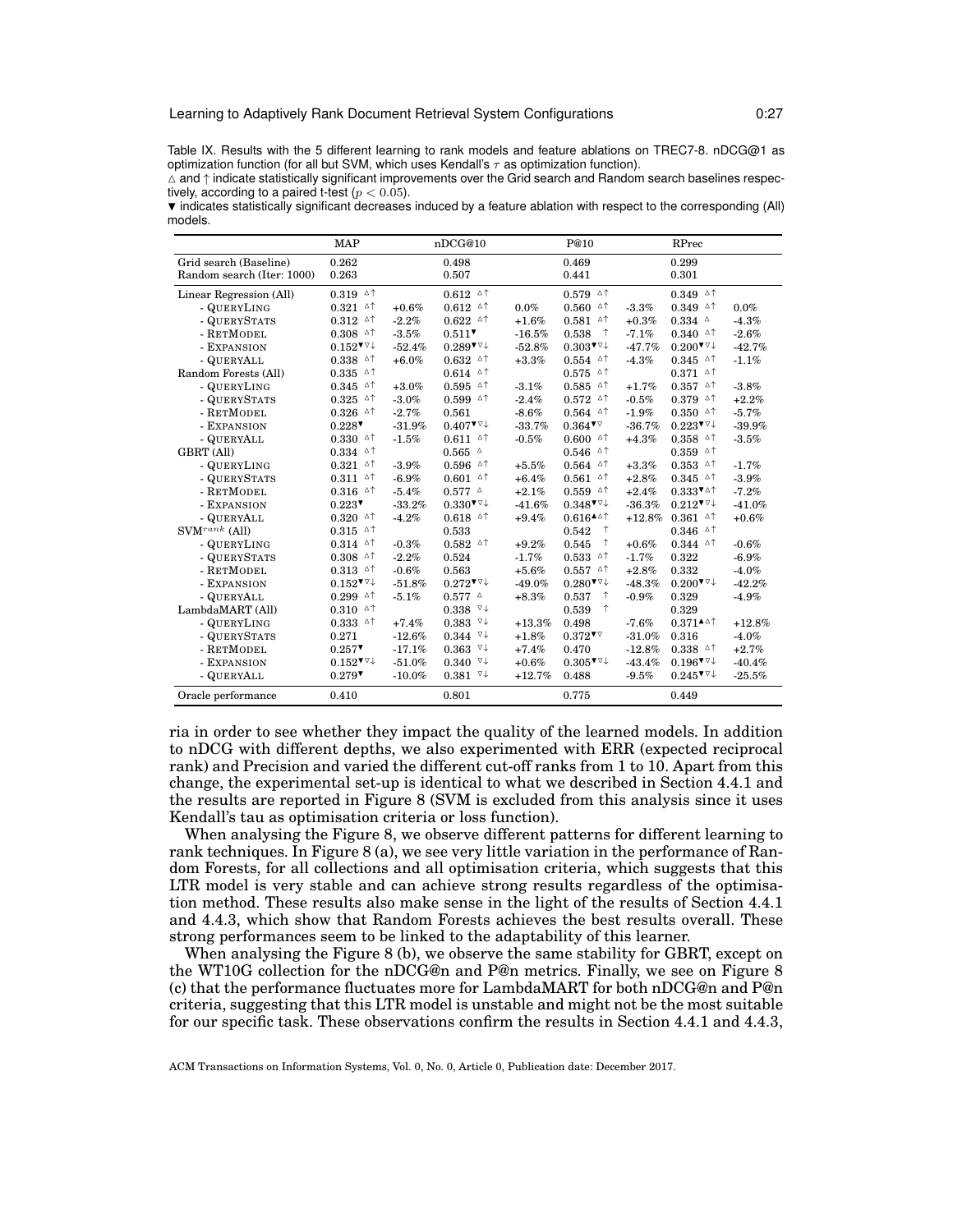|                            | <b>MAP</b>                                     |          | nDCG@10                                        |          | P@10                                                           |          | RPrec                                      |          |
|----------------------------|------------------------------------------------|----------|------------------------------------------------|----------|----------------------------------------------------------------|----------|--------------------------------------------|----------|
| Grid search (Baseline)     | 0.245                                          |          | 0.396                                          |          | 0.361                                                          |          | 0.273                                      |          |
| Random search (Iter: 1000) | 0.244                                          |          | 0.367                                          |          | 0.348                                                          |          | 0.273                                      |          |
| Linear Regression (All)    | 0.260                                          |          | $0.453$ $\circ$ $\uparrow$                     |          | $0.416$ <sup><math>\triangle</math>↑</sup>                     |          | 0.301                                      |          |
| - QUERYLING                | 0.272                                          | $+4.6%$  | $0.453$ $^{\circ}$ $^{\circ}$                  | 0.0%     | $\uparrow$<br>0.409                                            | $-1.7%$  | $0.310$ <sup><math>\triangle</math>↑</sup> | $+3.0\%$ |
| - QUERYSTATS               | Δ↑<br>0.280                                    | $+7.7%$  | $0.453$ $\circ$ $\uparrow$                     | 0.0%     | $0.411$ $\triangle^{\uparrow}$                                 | $-1.2%$  | $\uparrow$<br>0.303                        | $+0.7%$  |
| - RETMODEL                 | 0.250                                          | $-3.9%$  | $0.377$ <sup>V</sup>                           | $-16.8%$ | 0.354                                                          | $-14.9%$ | $0.255$ <sup>V</sup>                       | $-15.3%$ |
| - EXPANSION                | $0.159$ <sup>V<math>\forall</math></sup>       | $-38.9%$ | 0.355                                          | $-21.6%$ | $0.321$ <sup>V</sup>                                           | $-22.8%$ | $0.207$ <sup>V<math>\vee</math></sup>      | $-31.2%$ |
| - QUERYALL                 | 0.252                                          | $-3.1%$  | 0.441                                          | $-2.6%$  | ↑<br>0.410                                                     | $-1.4%$  | $0.302$ <sup><math>\triangle</math>↑</sup> | $+0.3%$  |
| Random Forests (All)       | Δ↑<br>0.319                                    |          | $0.452$ $^{\circ}$ $^{\circ}$                  |          | $0.437$ <sup><math>\triangle</math><math>\uparrow</math></sup> |          | $0.325$ $\circ$ $\uparrow$                 |          |
| - QUERYLING                | 0.308<br>Δ↑                                    | $-3.5%$  | $0.477$ <sup><math>\triangle</math>↑</sup>     | $+5.5%$  | 0.399                                                          | $-8.7%$  | $0.336$ <sup><math>\triangle</math>↑</sup> | $+3.4%$  |
| - QUERYSTATS               | $0.301$ <sup>VA</sup> <sup>1</sup>             | $-5.6%$  | 0.438                                          | $-3.1%$  | $0.421$ $\circ$ <sup>1</sup>                                   | $-3.7%$  | $0.316$ <sup><math>\triangle</math>↑</sup> | $-2.8%$  |
| - RETMODEL                 | $0.282$ <sup>VA</sup> <sup>1</sup>             | $-11.6%$ | $0.338$ <sup><math>\triangledown</math></sup>  | $-25.2%$ | $0.345$ <sup>V</sup>                                           | $-21.1%$ | 0.264                                      | $-18.8%$ |
| - EXPANSION                | $0.133$ <sup>V<math>\triangledown</math></sup> | $-58.3%$ | $0.356$ <sup>V</sup>                           | $-21.2%$ | $0.291$ <sup>V</sup>                                           | $-33.4%$ | $0.216$ <sup>V<math>\vee</math></sup>      | $-33.5%$ |
| - QUERYALL                 | $0.295$ <sup>V<math>\triangle</math></sup>     | $-7.5%$  | 0.421                                          | $-6.9%$  | $0.431$ <sup><math>\triangle</math>↑</sup>                     | $-1.4%$  | $0.320$ <sup><math>\triangle</math>↑</sup> | $-1.5%$  |
| <b>GBRT</b> (All)          | Δ↑<br>0.303                                    |          | 0.400                                          |          | $\uparrow$<br>0.401                                            |          | $0.214$ $\vee\downarrow$                   |          |
| - QUERYLING                | $0.285$ $\circ$ $\uparrow$                     | $-5.9%$  | 0.420                                          | $+5.0%$  | $0.436$ <sup><math>\triangle</math>↑</sup>                     | $+8.7%$  | $0.286$ <sup><math>\triangle</math></sup>  | $+33.6%$ |
| - QUERYSTATS               | $0.247$ <sup>V</sup>                           | $-18.5%$ | $0.451$ $^{\triangle \uparrow}$                | $+12.8%$ | 0.397                                                          | $-1.0%$  | 0.264                                      | $+23.4%$ |
| - RETMODEL                 | $0.252$ <sup>V</sup>                           | $-16.8%$ | $0.329$ $^{\nabla}$                            | $-17.8%$ | 0.359                                                          | $-10.5%$ | $0.209$ $\sqrt{4}$                         | $-2.3%$  |
| - EXPANSION                | $0.158$ <sup>V<math>\forall</math></sup>       | $-47.9%$ | 0.371                                          | $-7.2%$  | $0.302$ <sup>V</sup>                                           | $-24.7%$ | $0.210^{-7}$                               | $-1.9%$  |
| - QUERYALL                 | $0.290$ <sup><math>\triangle</math>†</sup>     | $-4.3%$  | $0.468^{\text{A}\triangleup}$                  | $+17.0%$ | $0.429$ $^{4+}$                                                | $+7.0%$  | $0.314^{\triangle}\mathrm{A}$              | $+46.7%$ |
| $\text{SVM}^{rank}$ (All   | 0.228                                          |          | $0.447$ $\triangle$ $\uparrow$                 |          | $\uparrow$<br>0.410                                            |          | 0.296                                      |          |
| - QUERYLING                | 0.237                                          | $+4.0%$  | 0.438                                          | $-2.0\%$ | Δ↑<br>0.415                                                    | $+1.2%$  | 0.285                                      | $-3.7%$  |
| - QUERYSTATS               | 0.253                                          | $+11.0%$ | 0.440                                          | $-1.6%$  | $\uparrow$<br>0.412                                            | $+0.5%$  | 0.293                                      | $-1.0%$  |
| - RETMODEL                 | 0.247                                          | $+8.3%$  | $0.381$ <sup>V</sup>                           | $-14.8%$ | 0.372                                                          | $-9.3%$  | $0.248$ <sup>V</sup>                       | $-16.2%$ |
| - EXPANSION                | $0.159$ <sup>V<math>\forall</math></sup>       | $-30.3%$ | $0.355$ <sup>V</sup>                           | $-20.6%$ | $0.321$ <sup>V</sup>                                           | $-21.7%$ | $0.207$ <sup>V</sup>                       | $-30.1%$ |
| - QUERYALL                 | 0.237                                          | $+4.0%$  | 0.413                                          | $-7.6%$  | $0.437$ <sup><math>\triangle</math>↑</sup>                     | $+6.6%$  | $0.304$ <sup><math>\triangle</math>↑</sup> | $+2.7%$  |
| LambdaMART (All)           | 0.210                                          |          | $0.321$ $\sqrt{ }$                             |          | $0.285$ $\sqrt{ }$                                             |          | $0.200$ $\vee\downarrow$                   |          |
| - QUERYLING                | $0.147$ <sup>V<math>\forall</math></sup>       | $-30.0%$ | 0.364                                          | $+13.4%$ | 0.334                                                          | $+17.2%$ | 0.229                                      | $+14.5%$ |
| - QUERYSTATS               | 0.200                                          | $-4.8%$  | $0.263$ $\nabla \downarrow$                    | $-18.1%$ | 0.296                                                          | $+3.9%$  | $0.173$ $\nabla \downarrow$                | $-13.5%$ |
| - RETMODEL                 | 0.230                                          | $+9.5%$  | $0.228$ <sup>V<math>\triangledown</math></sup> | $-29.0%$ | 0.311                                                          | $+9.1%$  | 0.232                                      | $+16.0%$ |
| - EXPANSION                | $0.135$ <sup>V<math>\vee</math></sup>          | $-35.7%$ | $0.241$ $\vee\downarrow$                       | $-24.9%$ | 0.347                                                          | $+21.8%$ | $0.200~\sqrt{1}$                           | $0.0\%$  |
| - QUERYALL                 | $0.296^{\text{A}\triangleup}$                  | $+41.0%$ | 0.310<br>V                                     | $-3.4%$  | 0.300                                                          | $+5.3%$  | $0.202$ $\sqrt{4}$                         | $+1.0%$  |
| Oracle performance         | 0.406                                          |          | 0.657                                          |          | 0.638                                                          |          | 0.443                                      |          |

Table X. Results with the 5 different learning to rank models and feature ablations on WT10G. Legend and settings are identical to Table IX.

where LambdaMART achieved the lowest performance in comparison to the other LTR models. The fluctuation of the performance with different depths can again explain by the fact that LambdaMART takes into account the whole ranked list to determine the quality of the list. The depth of the ranked list will have some impact on the model. In particular, it will take into account the relative positions of configurations at lower ranks, which are not important for our task.

*4.4.5. Influence of query expansion features.* Since the query expansion parameters exhibit the largest impact on the retrieval effectiveness, we conducted a more detailed feature ablation experiment on some individual features of this group, with the aim of identifying the single features that have the highest impact on the quality of the learned model.

In this experiment, we compared the performance of the models that have been learned with all features to those of the models that have been learned after removing each of the four EXPANSION features (see Table I) individually.

More specifically, we calculate the  $\Delta_{\mu}$ , where  $\mu \in \{MAP, P@10, nDGC@10, RPrec\},\$ which represents the difference between the  $\mu$  metric after and before ablation. Hence, a positive  $\Delta_{\mu}$  means that removing the feature has improved the quality of the learned model (i.e. the feature is harmful) and a negative  $\Delta_{\mu}$  means that removing the feature harms performance (i.e. the feature is beneficial).

We reported the results of  $\mu = MAP$  in Figure 9. The results with other evaluation metrics are similar. When analysing this figure, we see that the largest changes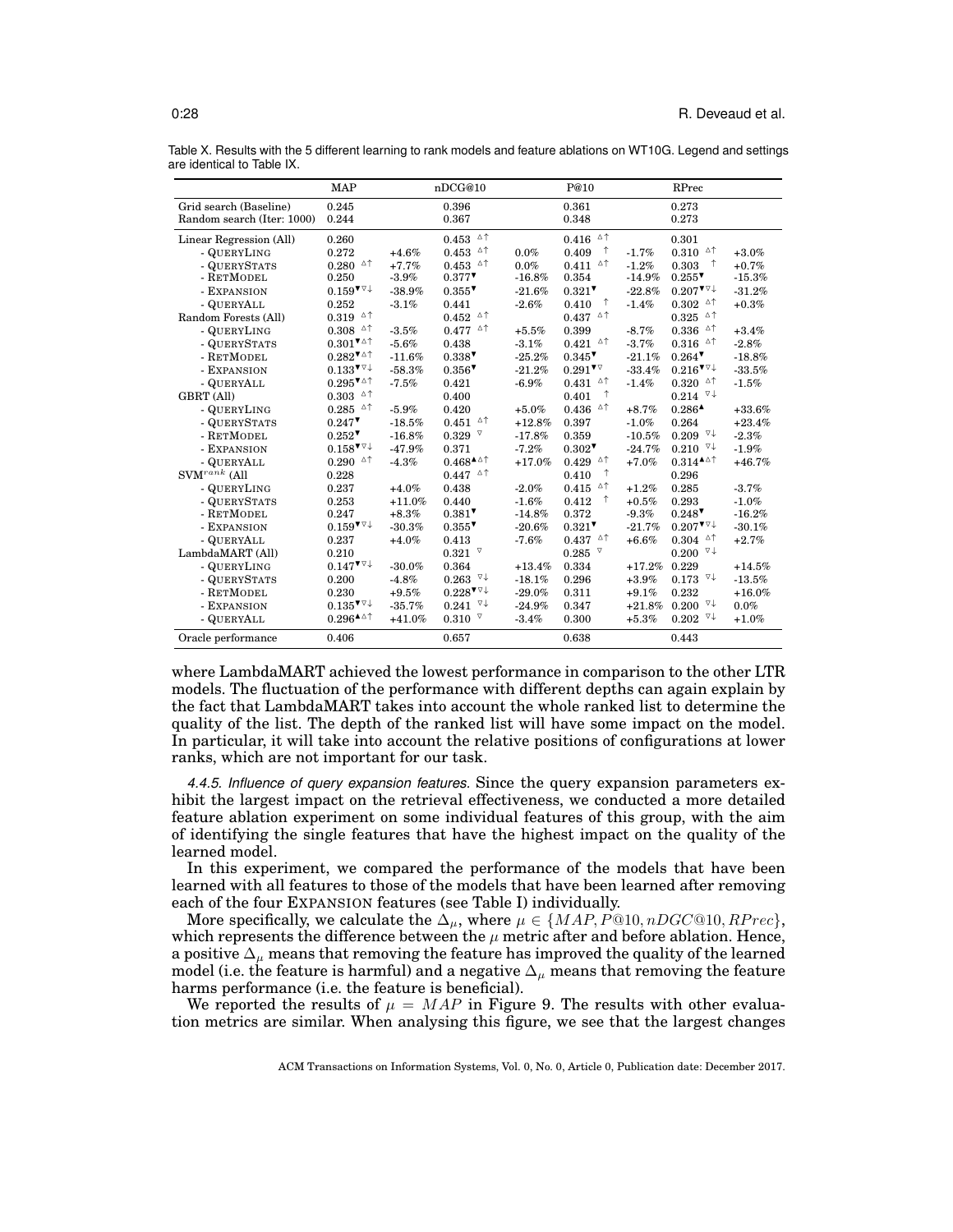|                            | <b>MAP</b>                                                     |          | nDCG@10                                                        |          | P@10                                                           |           | RPrec                                          |          |
|----------------------------|----------------------------------------------------------------|----------|----------------------------------------------------------------|----------|----------------------------------------------------------------|-----------|------------------------------------------------|----------|
| Grid search (Baseline)     | 0.357                                                          |          | 0.535                                                          |          | 0.629                                                          |           | 0.390                                          |          |
| Random search (Iter: 1000) | 0.353                                                          |          | 0.519                                                          |          | 0.624                                                          |           | 0.384                                          |          |
| Linear Regression (All)    | $0.410$ <sup><math>\triangle</math>↑</sup>                     |          | $0.651$ $\triangle$ $\uparrow$                                 |          | $0.770$ <sup><math>\triangle</math><math>\uparrow</math></sup> |           | $0.441$ $\triangle$ $\uparrow$                 |          |
| - QUERYLING                | $0.390$ <sup><math>\triangle</math>↑</sup>                     | $-4.9%$  | $0.627$ $\circ$ $\uparrow$                                     | $-3.7%$  | $0.779$ <sup><math>\triangle</math>↑</sup>                     | $+1.2%$   | 0.427<br>Δ↑                                    | $-3.2%$  |
| - QUERYSTATS               | $0.384$ <sup>V <math>\triangle</math></sup>                    | $-6.3%$  | $0.650$ <sup><math>\triangle</math><math>\uparrow</math></sup> | $-0.1%$  | $0.759$ <sup><math>\triangle</math><math>\uparrow</math></sup> | $-1.4%$   | $0.433$ <sup><math>\triangle</math>↑</sup>     | $-1.8%$  |
| - RETMODEL                 | $0.382$ <sup>V <math>\triangle</math></sup>                    | $-6.8%$  | $0.512$ <sup>V</sup>                                           | $-21.4%$ | $0.613$ <sup>V</sup>                                           | $-20.4%$  | $0.374$ <sup>V</sup>                           | $-15.2%$ |
| - EXPANSION                | $0.127$ <sup>V<math>\triangledown</math></sup>                 | $-69.0%$ | $0.378$ <sup>V<math>\vee</math></sup>                          | $-41.9%$ | $0.528$ <sup>V<math>\triangledown</math></sup>                 | $-31.4%$  | $0.212$ <sup>V<math>\triangledown</math></sup> | $-51.9%$ |
| - QUERYALL                 | $0.398$ <sup><math>\triangle</math><math>\uparrow</math></sup> | $-2.9%$  | $0.626$ <sup><math>\triangle</math><math>\uparrow</math></sup> | $-3.8%$  | $0.762$ <sup><math>\triangle</math><math>\uparrow</math></sup> | $-1.0%$   | $0.423$ <sup><math>\triangle</math>↑</sup>     | $-4.1%$  |
| Random Forests (All)       | $0.411$ $^{\circ}$ $^{\uparrow}$                               |          | $0.659$ <sup><math>\triangle</math></sup>                      |          | $0.767$ $\triangle$ $\uparrow$                                 |           | $0.446$ <sup><math>\triangle</math></sup>      |          |
| - QUERYLING                | $0.418$ <sup><math>\triangle</math>↑</sup>                     | $+1.7%$  | $0.650$ <sup><math>\triangle</math><math>\uparrow</math></sup> | $-1.4%$  | $0.799^{\texttt{AA}}$                                          | $+4.2%$   | $0.449$ <sup><math>\triangle</math>↑</sup>     | $+0.7%$  |
| - QUERYSTATS               | $0.407$ <sup><math>\triangle</math>↑</sup>                     | $-1.0%$  | $0.653$ $\circ$ $\uparrow$                                     | $-0.9%$  | $0.766$ <sup><math>\triangle</math>↑</sup>                     | $-0.1%$   | $0.447$ $\triangle$ $\uparrow$                 | $+0.2%$  |
| - RETMODEL                 | $0.356$ <sup>V</sup>                                           | $-13.4%$ | $0.493$ <sup>V</sup>                                           | $-25.2%$ | $0.581$ <sup>V</sup>                                           | $-24.2%$  | $0.382$ <sup>V</sup>                           | $-14.3%$ |
| - EXPANSION                | $0.213$ <sup>V<math>\triangledown</math></sup>                 | $-48.2%$ | $0.528$ <sup>V</sup>                                           | $-19.9%$ | $0.578$ <sup>V</sup>                                           | $-24.6%$  | $0.247$ <sup>V<math>\vee</math></sup>          | $-44.6%$ |
| - QUERYALL                 | $0.411$ $\circ$ <sup>1</sup>                                   | 0.0%     | $0.649$ <sup><math>\triangle</math>↑</sup>                     | $-1.5%$  | $0.771$ <sup><math>\triangle</math>↑</sup>                     | $+0.5%$   | $0.447$ <sup><math>\triangle</math>↑</sup>     | $+0.2%$  |
| <b>GBRT All)</b>           | △↑<br>0.396                                                    |          | $0.642$ <sup><math>\triangle</math>↑</sup>                     |          | $0.760$ <sup><math>\triangle</math><math>\uparrow</math></sup> |           | △↑<br>0.448                                    |          |
| - QUERYLING                | $0.412$ <sup><math>\triangle</math>↑</sup>                     | $+4.0%$  | $0.627$ <sup><math>\triangle</math>↑</sup>                     | $-2.3%$  | $0.777$ $\triangle$ $\uparrow$                                 | $+2.2%$   | $0.439$ <sup><math>\triangle</math>↑</sup>     | $-2.0%$  |
| - QUERYSTATS               | $0.396$ <sup><math>\triangle</math>↑</sup>                     | 0.0%     | $0.629$ $^{\circ}$ $^{\circ}$                                  | $-2.0%$  | $0.758$ <sup><math>\triangle</math>↑</sup>                     | $-0.3%$   | $0.440$ <sup><math>\triangle</math>↑</sup>     | $-1.8%$  |
| - RETMODEL                 | $0.352$ <sup>V</sup>                                           | $-11.1%$ | $0.493$ <sup>V</sup>                                           | $-23.2%$ | $0.573$ <sup>V</sup>                                           | $-24.6%$  | $0.357$ <sup>V</sup>                           | $-20.3%$ |
| - EXPANSION                | $0.180$ <sup>V</sup> <sup><math>\vee</math></sup>              | $-54.5%$ | $0.456$ <sup>V<math>\triangledown</math></sup>                 | $-29.0%$ | $0.580$ <sup>V</sup>                                           | $-23.7%$  | $0.271$ <sup>V<math>\triangledown</math></sup> | $-39.5%$ |
| - QUERYALL                 | $0.409$ <sup><math>\triangle</math><math>\uparrow</math></sup> | $+3.3%$  | $0.658$ <sup><math>\triangle</math><math>\uparrow</math></sup> | $+2.5%$  | $0.788$ <sup><math>\triangle</math><math>\uparrow</math></sup> | $+3.7%$   | $0.447$ <sup><math>\triangle</math>↑</sup>     | $-0.2%$  |
| $\text{SVM}^{rank}$ (All)  | 0.363                                                          |          | $0.634$ <sup><math>\triangle</math>↑</sup>                     |          | $0.741$ <sup><math>\triangle</math>↑</sup>                     |           | $0.433$ $~^{\vartriangle\uparrow}$             |          |
| - QUERYLING                | 0.345                                                          | $-5.0%$  | $0.617$ <sup><math>\Delta</math>↑</sup>                        | $-2.7%$  | $0.762$ <sup><math>\triangle</math>↑</sup>                     | $+2.8%$   | $0.414$ <sup><math>\Delta</math>†</sup>        | $-4.4%$  |
| - QUERYSTATS               | 0.336                                                          | $-7.4%$  | $0.626$ <sup><math>\triangle</math><math>\uparrow</math></sup> | $-1.3%$  | $0.756$ <sup><math>\triangle</math><math>\uparrow</math></sup> | $+2.0%$   | 0.405                                          | $-6.5%$  |
| - RETMODEL                 | 0.375                                                          | $+3.3%$  | 0.516                                                          | $-18.6%$ | $0.610$ <sup>V</sup>                                           | $-17.7%$  | $0.372$ <sup><math>\triangledown</math></sup>  | $-14.1%$ |
| - EXPANSION                | $0.127$ <sup>V<math>\vee</math></sup>                          | $-65.0%$ | $0.378$ <sup>V<math>\vee</math></sup>                          | $-40.4%$ | $0.528$ <sup>V<math>\triangledown</math></sup>                 | $-28.7%$  | $0.212$ <sup>V<math>\triangledown</math></sup> | $-51.0%$ |
| - QUERYALL                 | 0.342                                                          | $-5.8%$  | $0.599$ <sup><math>\triangle</math><math>\uparrow</math></sup> | $-5.5%$  | $0.746$ <sup><math>\triangle</math>↑</sup>                     | $+0.7%$   | $0.393$ <sup>V</sup>                           | $-9.2%$  |
| LambdaMART (All)           | $0.324$ $\sqrt{ }$                                             |          | $0.312 \sqrt{4}$                                               |          | 0.618                                                          |           | $0.280~\sqrt{4}$                               |          |
| - QUERYLING                | 0.362                                                          | $+11.7%$ | $0.365$ $\sqrt{4}$                                             | $+17.0%$ | 0.573                                                          | $-7.3%$   | $0.296$ $\sqrt{4}$                             | $+5.7%$  |
| - QUERYSTATS               | $0.300$ $\sqrt{4}$                                             | $-7.4%$  | $0.394 \star 7+$                                               | $+26.3%$ | $0.384$ <sup>V<math>\vee</math></sup>                          | $-37.9%$  | $0.269$ $\sqrt{4}$                             | $-3.9%$  |
| - RETMODEL                 | $0.362$ <sup><math>\triangle</math></sup>                      | $+11.7%$ | $0.445^{\text{A}\vee\downarrow}$                               | $+42.6%$ | 0.577                                                          | $-6.6%$   | $0.358$ <sup><math>\triangle</math></sup>      | $+27.9%$ |
| - EXPANSION                | $0.149$ <sup>V</sup>                                           | $-54.0%$ | $0.408^{\text{A}\nabla\downarrow}$                             | $+30.8%$ | $0.444$ <sup>V<math>\triangledown</math></sup>                 | $-28.2\%$ | $0.205$ <sup>V<math>\vee</math></sup>          | $-26.8%$ |
| - QUERYALL                 | $0.376$ <sup><math>\triangle</math></sup>                      | $+16.1%$ | $0.389$ $\vee\downarrow$                                       | $+24.7%$ | $0.485$ <sup>V<math>\triangledown</math></sup>                 | $-21.5%$  | $0.407$ <sup><math>\triangle</math></sup>      | $+45.4%$ |
| Oracle performance         | 0.478                                                          |          | 0.813                                                          |          | 0.910                                                          |           | 0.515                                          |          |

Table XI. Results with the 5 different learning to rank models and feature ablations on GOV2. Legend and settings are identical to Table IX.

in results occur for LambdaMART (highest bars either with a positive or a negative change), which confirms our observations in previous experiments that this LTR model appears to be more sensitive to features than others on this specific task. On the other hand, the SVM<sup>rank</sup>, GBRT, and Random Forests techniques are less sensitive to the variation, which highlights their stability and their effectiveness for this task.

Furthermore, we see that the expansion model (ExpModel) appears to be a strong feature for SVM<sup>rank</sup>, GBRT, and Random Forests on the four collections. When this feature is removed, the effectiveness generally decreases (except LambdaMART). This observation sounds intuitive: without specifying the expansion model, the choice of other expansion parameters may not be meaningful.

However, the other features like the number of expansion documents or the number of expansion terms seem to be less important and have more variable effects, as seen on Figure 9. We see that removing the number of expansion documents from the features can even lead to improvements on WT10G and GOV2 for LambdaMART and GBRT, respectively.

*4.4.6. Cost aspect.* Two main factors influence the cost of the proposed method: (1) the number of candidate configurations and (2) the number of features. Moreover, cost should be distinguished between off-line and on-line. Off-line cost is for training while on-line is for processing a new user's query. The latter is more critical. Most of the costs of our method are off-line costs as we detail below.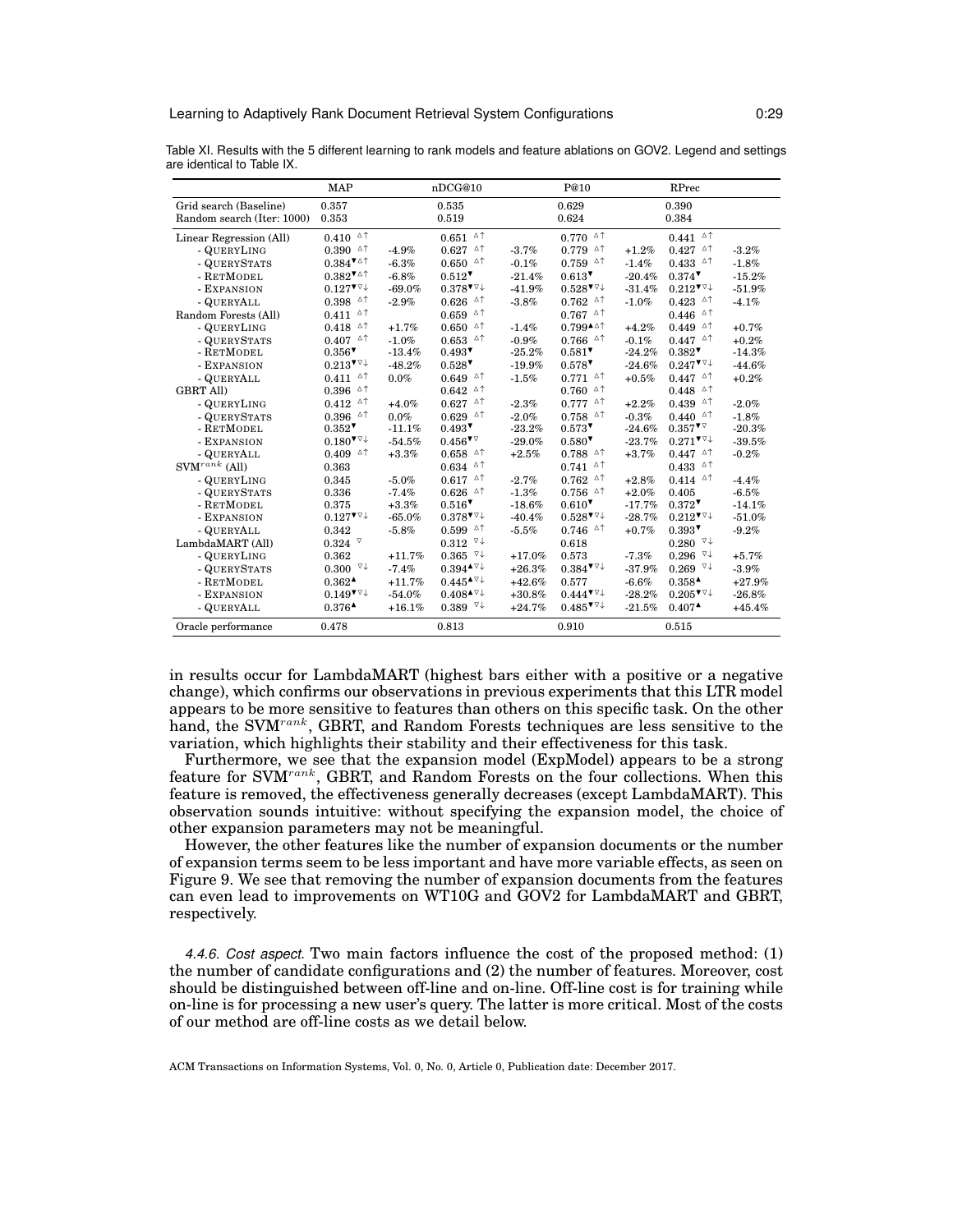|                            | <b>MAP</b>                                              |           | nDCG@10                                                        |          | P@10                                               |          | RPrec                                                                      |          |
|----------------------------|---------------------------------------------------------|-----------|----------------------------------------------------------------|----------|----------------------------------------------------|----------|----------------------------------------------------------------------------|----------|
| Grid search (Baseline)     | 0.032                                                   |           | 0.167                                                          |          | 0.259                                              |          | 0.071                                                                      |          |
| Random search (Iter: 1000) | 0.031                                                   |           | 0.156                                                          |          | 0.223                                              |          | 0.066                                                                      |          |
| Linear Regression (All)    | $0.042$ $^{\circ}$ $^{\circ}$                           |           | $0.232$ $^{\circ}$ $^{\circ}$                                  |          | $0.313$ ^^                                         |          | $0.080$ <sup><math>\triangle</math><math>\uparrow</math></sup>             |          |
| - QUERYLING                | $0.044$ $\circ$ $\uparrow$                              | $+4.8%$   | $0.229$ $^{\circ}$                                             | $-1.3%$  | $0.318$ $\circ$ <sup><math>\uparrow</math></sup>   | $+1.6%$  | $0.079$ <sup><math>\triangle</math>↑</sup>                                 | $-1.2%$  |
| - QUERYSTATS               | $0.043$ ^^                                              | $+2.4%$   | $0.214$ <sup>V<math>\triangle</math></sup>                     | $-7.8%$  | $0.319$ <sup><math>\triangle</math>↑</sup>         | $+1.9%$  | $0.079$ <sup><math>\triangle</math><math>\uparrow</math></sup>             | $-1.2%$  |
| - RETMODEL                 | $0.041$ <sup><math>\triangle</math>↑</sup>              | $-2.4%$   | $0.157$ <sup>V</sup>                                           | $-32.3%$ | $0.214$ <sup>V<math>\triangledown</math></sup>     | $-31.6%$ | $0.071$ <sup>V</sup>                                                       | $-11.2%$ |
| - EXPANSION                | $0.020$ <sup><math>\triangledown\downarrow</math></sup> | $-52.4%$  | $0.190$ <sup><math>\triangledown</math></sup>                  | $-18.1%$ | 0.249                                              | $-20.4%$ | $0.041$ <sup><math>\triangledown\downarrow</math></sup>                    | $-48.8%$ |
| - QUERYALL                 | $0.044$ <sup><math>\triangle</math>↑</sup>              | $+4.8%$   | $0.210$ <sup>V<math>\triangle</math></sup>                     | $-9.5%$  | $0.301$ <sup><math>\triangle</math>↑</sup>         | $-3.8%$  | $0.081$ <sup><math>\triangle</math>↑</sup>                                 | $+1.2%$  |
| Random Forests (All)       | $0.043$ $\circ$ $\uparrow$                              |           | $0.235$ $\circ$ $\uparrow$                                     |          | $0.336$ <sup><math>\triangle</math>↑</sup>         |          | $\uparrow$<br>0.076                                                        |          |
| - QUERYLING                | $0.042$ <sup><math>\triangle \uparrow</math></sup>      | $-2.3%$   | $0.235$ $\circ$ $\uparrow$                                     | $0.0\%$  | $0.325$ $\circ$ $\uparrow$                         | $-3.3%$  | $0.080$ ^^                                                                 | $+5.3%$  |
| - QUERYSTATS               | $0.043$ <sup><math>\triangle</math>↑</sup>              | $0.0\%$   | $0.239$ <sup><math>\triangle</math>↑</sup>                     | $+1.7%$  | $0.317$ $\circ$ $\uparrow$                         | $-5.7%$  | $\uparrow$<br>0.078                                                        | $+2.6%$  |
| - RETMODEL                 | $0.038$ $\triangle$ $\uparrow$                          | $-11.6%$  | 0.162                                                          | $-31.1%$ | 0.216                                              | $-35.7%$ | $0.059$ <sup>V<math>\triangledown</math></sup>                             | $-22.4%$ |
| - EXPANSION                | $0.025$ <sup>V<math>\triangledown</math></sup>          | $-41.9%$  | $0.203$ <sup>VA</sup> <sup>1</sup>                             | $-13.6%$ | $0.2787$ <sup>↑</sup>                              | $-17.3%$ | $0.061$ <sup>V</sup>                                                       | $-19.7%$ |
| - QUERYALL                 | $0.043$ ^^                                              | $0.0\%$   | $0.234$ $\circ$ $\uparrow$                                     | $-0.4%$  | $0.337$ ^^                                         | $+0.3%$  | $0.079$ <sup><math>\triangle</math>↑</sup>                                 | $+4.0%$  |
| GBRT (All)                 | $0.040$ <sup><math>\triangle</math></sup>               |           | $0.227$ $\circ$ $\uparrow$                                     |          | $0.349$ <sup><math>\triangle</math>↑</sup>         |          | $0.079$ <sup><math>\triangle</math>†</sup>                                 |          |
| - QUERYLING                | $0.041$ <sup><math>\triangle</math>↑</sup>              | $+2.5%$   | $0.232$ $\circ$ $\uparrow$                                     | $+2.2%$  | $0.322$ <sup>V<math>\triangle</math></sup>         | $-7.7%$  | 0.073                                                                      | $-7.6%$  |
| - QUERYSTATS               | $0.044^{\triangle}\text{A}$                             | $+10.0%$  | $0.231$ <sup><math>\triangle</math>↑</sup>                     | $+1.8%$  | $0.316$ <sup>V<math>\triangle</math></sup>         | $-9.5%$  | 0.076                                                                      | $-3.8%$  |
| - RETMODEL                 | $0.040$ <sup><math>\triangle</math>†</sup>              | $0.0\%$   | $0.149$ <sup>V</sup>                                           | $-34.4%$ | $0.216$ <sup>V</sup>                               | $-38.1%$ | $0.061$ <sup>V</sup>                                                       | $-22.8%$ |
| - EXPANSION                | $0.032$ <sup>V</sup>                                    | $-20.0%$  | $0.203$ <sup><math>\triangle</math><math>\uparrow</math></sup> | $-10.6%$ | $0.292$ <sup><math>\tau</math></sup> <sup>↑</sup>  | $-16.3%$ | $0.051$ <sup>V<math>\triangledown</math></sup>                             | $-35.4%$ |
| - QUERYALL                 | $0.042$ <sup><math>\triangle</math>↑</sup>              | $+5.0%$   | $0.233$ $\triangle$ $\uparrow$                                 | $+2.6%$  | $0.331$ <sup>V<math>\triangle</math></sup>         | $-5.2%$  | $0.080$ <sup><math>\triangle</math><math>\uparrow</math></sup>             | $+1.3%$  |
| $\text{SVM}^{rank}$ (All)  | $0.040$ <sup><math>\triangle</math>†</sup>              |           | $0.235$ $\triangle$ $\uparrow$                                 |          | $0.324$ <sup><math>\triangle</math></sup>          |          | $0.078$ <sup><math>\triangle</math></sup> <sup><math>\uparrow</math></sup> |          |
| - QUERYLING                | $0.042$ <sup><math>\triangle</math>↑</sup>              | $+5.0%$   | $0.234$ <sup><math>\triangle</math>↑</sup>                     | $-0.4%$  | $0.326$ <sup><math>\triangle</math>↑</sup>         | $+0.6%$  | $0.079$ <sup><math>\triangle</math>↑</sup>                                 | $+1.3%$  |
| - QUERYSTATS               | $0.042$ <sup><math>\triangle</math>↑</sup>              | $+5.0%$   | $0.231$ $\circ$ <sup><math>\uparrow</math></sup>               | $-1.7%$  | $0.308$ <sup><math>\triangle</math>↑</sup>         | $-4.9%$  | $\uparrow$<br>0.076                                                        | $-2.6%$  |
| - RETMODEL                 | $0.038$ <sup><math>\triangle</math>↑</sup>              | $-5.0%$   | $0.155$ <sup>V</sup>                                           | $-34.0%$ | 0.227                                              | $-29.9%$ | 0.073                                                                      | $-6.4%$  |
| - EXPANSION                | $0.010$ <sup><math>\triangledown\downarrow</math></sup> | $-75.0%$  | $0.190$ <sup><math>\triangledown</math></sup>                  | $-19.1%$ | 0.249                                              | $-23.1%$ | $0.041$ <sup><math>\triangledown\downarrow</math></sup>                    | $-47.4%$ |
| - QUERYALL                 | $0.043$ <sup><math>\triangle</math>↑</sup>              | $+7.5%$   | $0.227$ $\circ$ $\uparrow$                                     | $-3.4%$  | $0.321$ ^^                                         | $-0.9%$  | $\uparrow$<br>0.078                                                        | $0.0\%$  |
| LambdaMART (All)           | $0.025$ $^{\nabla}$                                     |           | 0.175                                                          |          | $\uparrow$<br>0.278                                |          | 0.072                                                                      |          |
| - QUERYLING                | 0.026                                                   | $+4.0%$   | 0.181                                                          | $+3.4%$  | 0.246                                              | $-11.5%$ | $0.055$ <sup>V</sup>                                                       | $-23.6%$ |
| - QUERYSTATS               | $0.038^{\text{A}\Delta\uparrow}$                        | $+52.0%$  | ↑<br>0.189                                                     | $+8.0\%$ | ↑<br>0.280                                         | $+0.7%$  | $0.051$ <sup>V<math>\triangledown</math></sup>                             | $-29.2%$ |
| - RETMODEL                 | $0.039^{\blacktriangle\triangle\uparrow}$               | $+56.0%$  | 0.143                                                          | $-18.3%$ | $0.159$ <sup>V<math>\forall\downarrow</math></sup> | $-42.8%$ | 0.063                                                                      | $-12.5%$ |
| - EXPANSION                | $0.021$ $\sqrt{4}$                                      | $-16.0\%$ | 0.177                                                          | $+1.1%$  | 0.246                                              | $-11.5%$ | $0.047$ <sup><math>\triangledown\downarrow</math></sup>                    | $-34.7%$ |
| - QUERYALL                 | 0.026                                                   | $+4.0%$   | $0.210^{\text{A}\Delta\uparrow}$                               | $+20.0%$ | 0.274<br>↑                                         | $-1.4%$  | 0.067                                                                      | $-6.9\%$ |
| Oracle performance         | 0.059                                                   |           | 0.321                                                          |          | 0.420                                              |          | 0.096                                                                      |          |

Table XII. Results with the 5 different learning to rank models and feature ablations on Clueweb12 collection. Legend and settings are identical to Table IX.

*Off-line cost:* Since the trained system can predict the best system configuration for the given query without going through all the configurations, the number of configurations only affects the cost of the training phase.The more configurations the meta system can choose among, the higher the probability to have a configuration that is effective for a given query since we have an enlarged configuration space. The off-line cost can, in turn, be decomposed into two parts: pre-processing and training. In the pre-processing step, we have to design the set of configurations, run the queries with each configuration, evaluate the runs to generate effectiveness metrics, and finally prepare the features for the training stage. Therefore, the more configurations we have in pre-processing stage, the higher the cost to build the runs.

Suppose that we have to build runs in  $C$  configuration settings for each query, evaluate the effectiveness, and prepare the features for the training stage. Given a collection with a set Q of queries, the cost to build all the runs is  $C \times \text{cost}(run, Q, c_i)$ , where  $cost (run, Q, c_i)$  is a function which returns the cost of retrieving a batch run for the set of Q queries under a particular configuration  $c_i \in C$ . At training stage, as we explore a large number of configurations (which could probably be reduced) with varying degree of effectiveness, we used a sampling process to reduce it to 20%, which helps to train a LTR model quickly and leads to a set of globally effective configurations.

During the training process of a LTR model (e.g. Random Forests), the time complexity is  $\mathcal{O}(N t \times N f \times N c \times \log(N c))$ , where Nt is the number of trees, Nf is the number of features at each node, and  $Nc$  is the number of training samples. In our case with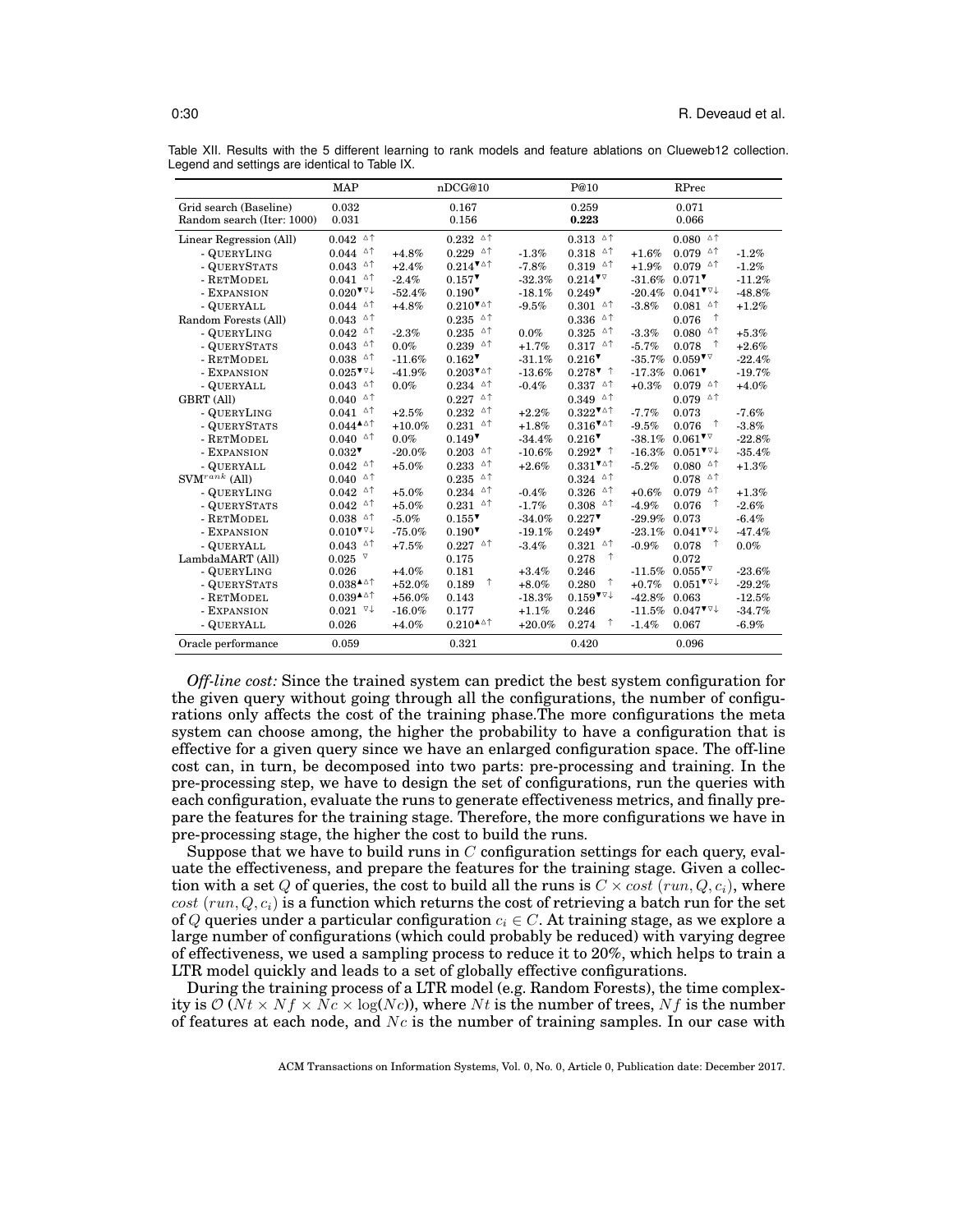

## Collections ● **Clueweb12b GOV2 TREC7−8 WT10G**

Fig. 8. MAP results when varying the optimisation criteria of Random Forests, GBRT, and LambdaMART. The X-axis represents different ranks of the optimisation criterium (i.e.  $ERR@1, ERR@2, etc.$ ). SVM  $Rank$  is not included in this analysis since the implementation we used does not allow such settings.

(c) LambdaMART

● ● ● ● ● ● ● ● ● ● ● ● ● ● ● ● ● ● ● ● ● ● ● ● ● ● ● ● ● ●

1 2 3 4 5 6 7 8 910 1 2 3 4 5 6 7 8 910 1 2 3 4 5 6 7 8 910

Rank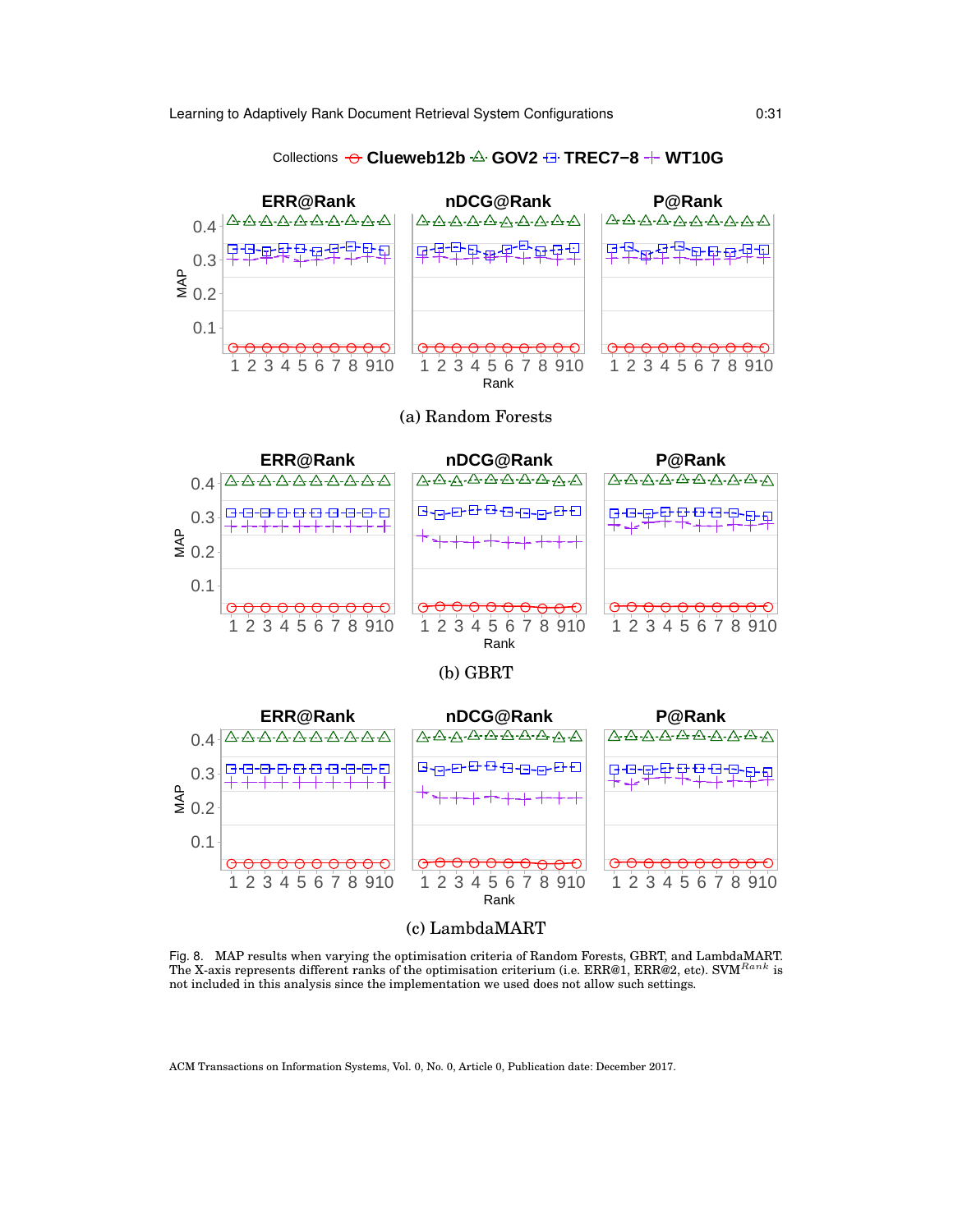

Fig. 9. Absolute changes in MAP when removing individual EXPANSION features, with respect to models that use all features. This plot is best viewed in colour. Bars above 0.00 line mean that results decreased.

default parameters,  $N_c = C \times 20\%$  and  $N_t = 300$ ,  $N_f = 23$  (since, feature sampling rate is 30% and the total number of features is 78). Thus, in the worst-case scenario, the cost to train a Random Forest would be  $\mathcal{O}(300 \times 23 \times N_c \times \log(N_c))$ . This is a training cost which only occurs at an off-line stage.

*On-line cost:* The cost which matters the most at the on-line stage is related to the selection of a configuration, which has a complexity of  $\mathcal{O}(N t \times N f \times \log(N f)) \approx \mathcal{O}(N f)$ (since  $Nf \gg Nt$  and  $Nf \gg \log(Nf)$ ), a linear time complexity. We can further lower the cost of training and prediction by sampling the training examples (i.e. a smaller  $N_f$ ) while maintaining a good predictive performance.

On the other hand, the number of query features affects both the training phase (off-line) and the running phase (on-line). In principle, the more features we have, the better the trained model could be. However, experimentally we found that ablating some features helps the training and improves the performance of the model. In this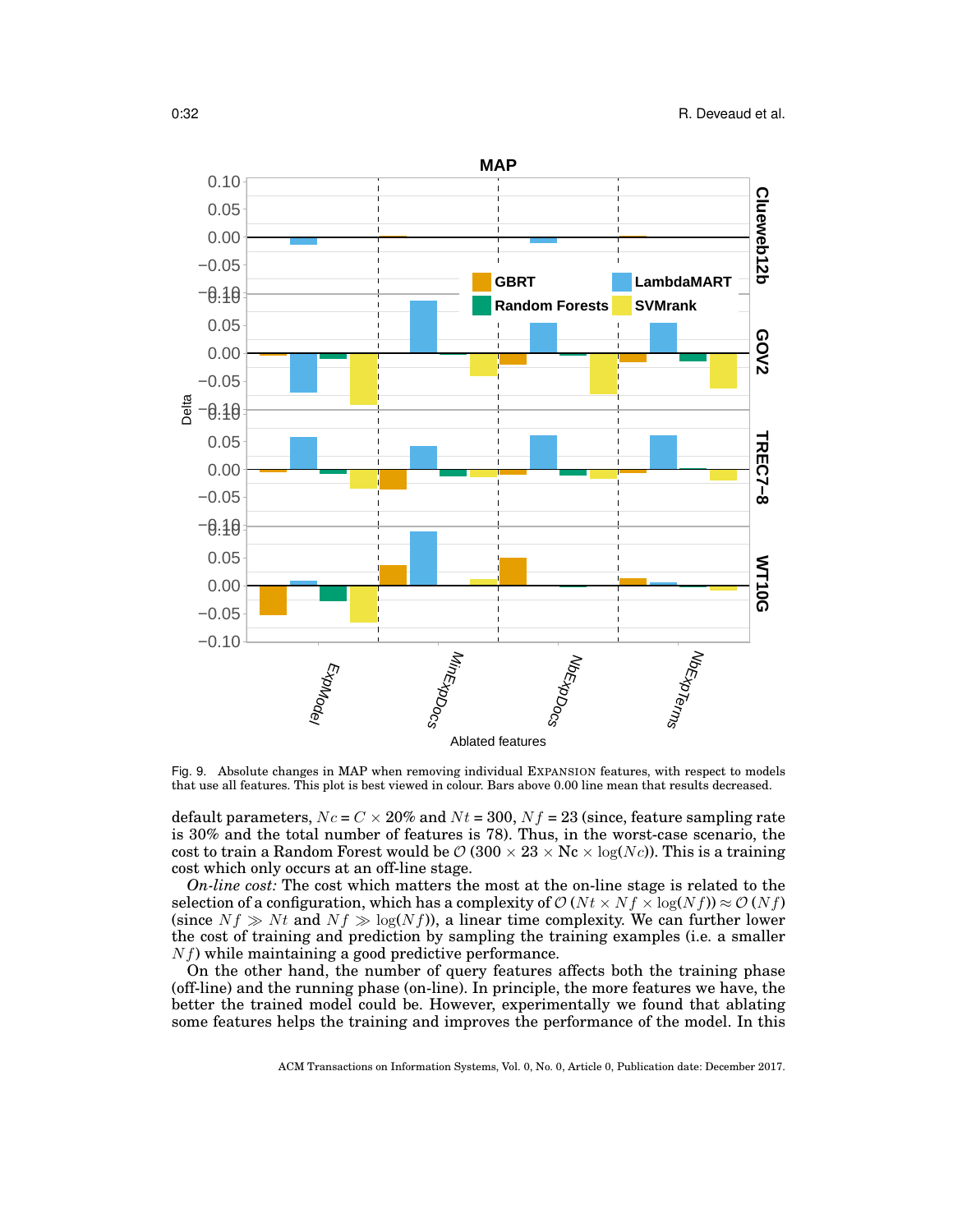Learning to Adaptively Rank Document Retrieval System Configurations 0:33

paper, we only ablated groups of features, a finer study would be needed to detect which are the most important features of each group and which ones are common across collections.

Notice also that the cost of feature extraction is not the same for all features. It depends on the type of feature: pre-retrieval features are less costly than post-retrieval features since the latter need to process the query to be calculated. For example, the cost of extracting idf features is fairly low, as the system only needs to retrieve statistics from the inverted-index for each query term and to aggregate the values. On the other hand, the post-retrieval  $QF$  (query feedback) feature, which is the percentage of overlap at some rank between the documents retrieved for the original query and the expanded query, requires a costly two-stage processing. Some other post-retrieval features and query performance predictors (QPP) such as those used in Letor, e.g. BM25 or NQC, are obtained from the documents retrieved at the first stage. They require less computation than  $QF$ . It is possible to make the feature extraction faster. For example, we could replace  $QF$  predictors by another QPP such as the weighted product model (WPM) [Roitman et al. 2017], which was shown to be effective and requires only the documents from the first retrieval stage. In addition, given that the average length of the queries is small - 4.1 words [Arampatzis and Kamps 2008], the cost of estimating the considered query features is not prohibitively high in practice.

We see in the above analysis that the cost depends on the number of features we use. As we showed earlier in Figure 3, the features could be redundant (i.e. rows or columns that are similar). We could limit the number of features without degrading the overall performance of our method. We will leave investigation on this aspect to future studies.

The additional cost of implementing a strategy as we proposed in this paper in the existing Lemur and Terrier platforms is relatively small if we consider a limited number of features and a limited number of configurations. With regard to query features, Terrier has already implemented in its FAT [Macdonald et al. 2013b] component a number of post-retrieval features that could be easily used. Lemur provides the clarity feature. With regard to configuration parameters as stated in Table 4.4.6, Lemur has several configurations of language modelling and non-language modelling based retrieval models, with various strategies of reformulation made possible by the  $\lambda$  parameter [Lavrenko and Croft 2001]. In Terrier, configuration parameters could be easily set since it has already implemented an extensive list of retrieval models, expansion models, etc. Therefore, our method can be directly implemented on top of the existing platforms.

| Parameter                  | <b>LEMUR</b>                                                                                         | <b>TERRIER</b>                                                                                             |
|----------------------------|------------------------------------------------------------------------------------------------------|------------------------------------------------------------------------------------------------------------|
| Retrieval model            | BM25, TF. IDF, VSM, Language<br>model (Dirichlet, Jelinek-mercer,<br>Two-stage), KL-divergence, etc. | BB2, BM25, DFRee, DirichletLM,<br>HiemstraLM, XSqrAM, DPH,<br>IFB2, TFIDF, and InexpC2, etc. <sup>15</sup> |
| Pseudo relevance feedback  | Yes                                                                                                  | Yes                                                                                                        |
| Expansion model            | RMExpander,<br>PonteExpander,<br>TFIDFExpander                                                       | KL, Bo1, Bo2, KLCorrect, Informa-<br>tion, and KLComplete $^{16}$                                          |
| <b>Expansion documents</b> | Yes                                                                                                  | Yes                                                                                                        |
| <b>Expansion terms</b>     | Yes                                                                                                  | Yes                                                                                                        |
| Minimum documents          | No                                                                                                   | Yes                                                                                                        |

Table XIII. Availability of the off-the-self parameters in the Open-source IR systems such as LEMUR and TERRIER.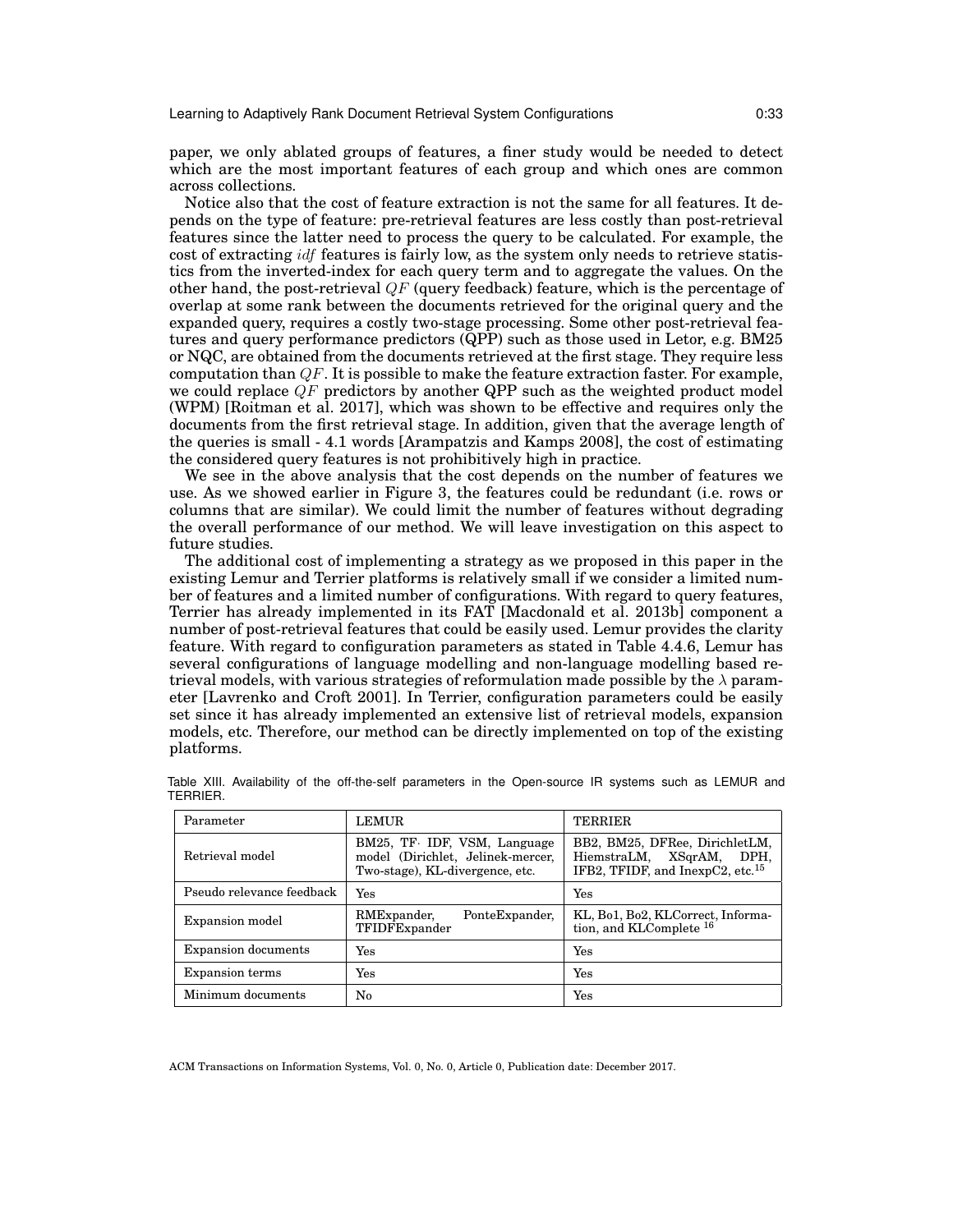## **4.5. Transfer learning**

Transfer learning refers to the principle of training a model on one data set and using it on other data sets. In our case, transfer learning can be applied as follows: learning on one collection and testing on the others. Since the collections differ both in terms of queries and in terms of document collection, the result of transfer learning will give a good cue on how generalisable the model is. If transfer learning works well, it would mean that the model does not need to be trained again for new document collections (or when new documents are added), and thus there is no training cost apart from the initial one. Reversely, if the model should be trained for any new document collection before being applicable, its implies additional off-line cost for training.

In Table XIV, we report the results for Random Forests since it performed best in our previous experiments. We consider three of the four collections because these three collections shared exactly the same features once we removed page rank features. We train on two collections and tested on the third one. For each combination, we report the BM25 and Random search baselines as well as Oracle which uses the best configuration, as in the previous experiments. We then report the initial results using Random Forests when the model is trained on the current collection using 5-fold crossvalidation and when using transfer learning.

Table XIV. Transfer learning using Random Forests. We compare the initial results when learning is made on the same collection as testing (using 5-fold cross-validation on queries) and when using transfer learning from two collections to the third one. BM25 and Random search, as well as Oracle performance (upper bound) are also reported. ↑ indicates statistically significant improvement over the Random search baseline, according to a paired t-test ( $p < 0.05$ ). We used nDCG@1 as optimization function and four different effectiveness measures.

|                                                           |                      | Training on WT10G and GOV2 collections; testing on TREC7-8 collection |                                          |                      |
|-----------------------------------------------------------|----------------------|-----------------------------------------------------------------------|------------------------------------------|----------------------|
|                                                           | <b>MAP</b>           | nDCG@10                                                               | P@10                                     | RPrec                |
| BM25                                                      | 0.211                | 0.464                                                                 | 0.431                                    | 0.255                |
| Random search                                             | 0.174                | 0.406                                                                 | 0.391                                    | 0.234                |
| RF 5-fold CV                                              | $0.329$ <sup>T</sup> | 0.612<br>$\tau$                                                       | $0.604$ <sup>↑</sup>                     | 0.367<br>T           |
| RF transfer                                               | $0.249$ <sup>↑</sup> | 0.492                                                                 | 0.474                                    | $0.298$ <sup>↑</sup> |
| Oracle                                                    | 0.412                | 0.802                                                                 | 0.770                                    | 0.448                |
|                                                           |                      | Training on TREC7-8 and GOV2; testing on WT10G collection             |                                          |                      |
|                                                           | <b>MAP</b>           | nDCG@10                                                               | P@10                                     | RPrec                |
| <b>BM25</b>                                               | 0.199                | 0.363                                                                 | 0.340                                    | 0.243                |
| Random search                                             | 0.227                | 0.341                                                                 | 0.342                                    | 0.251                |
| RF 5-fold CV                                              | $0.307$ <sup>↑</sup> | 0.443                                                                 | $0.427$ <sup>↑</sup>                     | $0.333$ <sup>↑</sup> |
| RF transfer                                               | 0.269                | 0.441                                                                 | 0.420                                    | 0.265                |
| Oracle                                                    | 0.406                | 0.657                                                                 | 0.638                                    | 0.443                |
| Training on TREC7-8 and WT10G; testing on GOV2 collection |                      |                                                                       |                                          |                      |
|                                                           | <b>MAP</b>           | nDCG@10                                                               | P@10                                     | RPrec                |
| <b>BM25</b>                                               | 0.279                | 0.476                                                                 | 0.542                                    | 0.345                |
| Random search                                             | 0.321                | 0.456                                                                 | 0.540                                    | 0.353                |
| RF 5-fold CV                                              | $0.411$ $\uparrow$   | 0.652                                                                 | $0.788$ $\uparrow$                       | $0.452$ <sup>↑</sup> |
| RF transfer                                               | 0.366                | 0.601                                                                 | $0.722$ <sup><math>\uparrow</math></sup> | 0.390                |
| Oracle                                                    | 0.478                | 0.813                                                                 | 0.909                                    | 0.515                |

In Table XIV, we can see that transfer learning is better than the Random search baseline which is the best of our three baselines. However, cross-validation on the same collection works better than transfer learning. This result shows that while transfer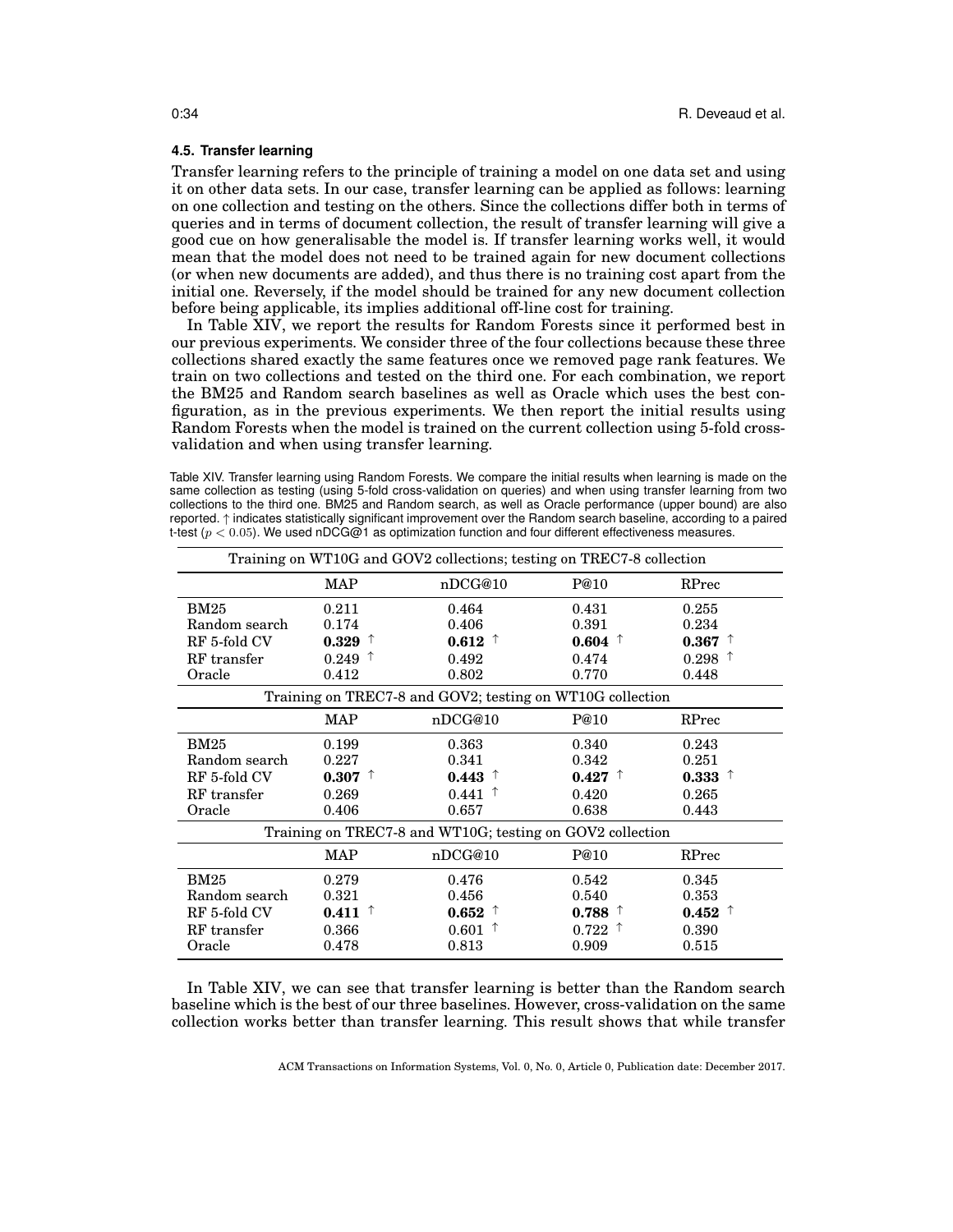learning could help choosing better configurations compared to Random search, the document and query collections are very different in nature so that a model learned from one collection could be hardly transferred to another collection. A better solution is to train a model using a set of training queries on the same collection. This result indicates that transfer learning for choosing system configurations are difficult because of the large differences between collections.

### **5. CONCLUSIONS AND DISCUSSIONS**

**Main results** In this paper, we proposed a new approach to set system configuration using learning to rank methods. This work is motivated by the intuition that selecting a good system configuration boils down to rank the candidate configurations. Thus, LTR methods can be used. In this paper, we showed that this approach is feasible, and it can produce performance superior to the state of the art, specifically to the traditional grid search method and to the best results submitted to TREC. Our approach can be seen as a generalisation of selective query expansion (SQE) which implements a binary decision: a model decides whether the query should be expanded or not [Amati et al. 2004; Cronen-Townsend et al. 2004; Zhao and Callan 2012]. In SQE, the stateof-the-art models use quite simple features and methods to make the decision. The method we proposed in this paper uses much more complex features and learning algorithms to make the decision. In addition, our decision is also more complex: we have to decide not only the number of feedback documents and terms to use, but also several other system setting parameters.

Globally, our study proposes to see a search system no longer as a system with preset parameters, but as a system with parameters settable according to the query. Thus this study paves the way to a new research direction - IR as an adaptive service. Depending on the characteristics of the query, different configurations can be used.

Among the three families of LTR approaches, the best and most stable (across collections and measures) are the point-wise approaches, in particular, Random Forests. The two other families of approaches tend to be less effective. The worst ones are the list-wise methods. This observation is different from that on document ranking, where list-wise approaches produce the best results. This difference could be explained by the difference between our task and that of document ranking: in our case, we are interested in selecting one best configuration (and indeed we optimized the model on ndcg@1), while in document ranking, one aims to rank a list of documents. In the latter case, the relative positions of documents at lower ranks matter, but not in our case of configuration selection. Therefore, a point-wise approach (or similarly, a regression approach) is more suitable.

Our experiments also showed the importance and benefits to make query-dependent configuration setting. Using any LTR method, we were able to select a better configuration than the Grid or Random search methods, which make query-independent selections.

The feature ablation analysis demonstrated various impacts of different features. In particular, the features of query exhibited lower impact than we initially thought. More investigations are needed to fully understand the reasons.

**Selection and costs** This is the first study on utilising LTR to select system configurations and we have limited its scope to several aspects. For example, we did not make a selection of the features to be used and simply used all the features proposed in the literature that sound relevant. However, we observed that the relevance of some of the features to our task may be low. The features can also be redundant, providing similar or even contradictory information. We think that we should apply some feature selection to help the algorithms focusing on the most important features. It is also useful to carry out an analysis of the correlation between features in order to understand their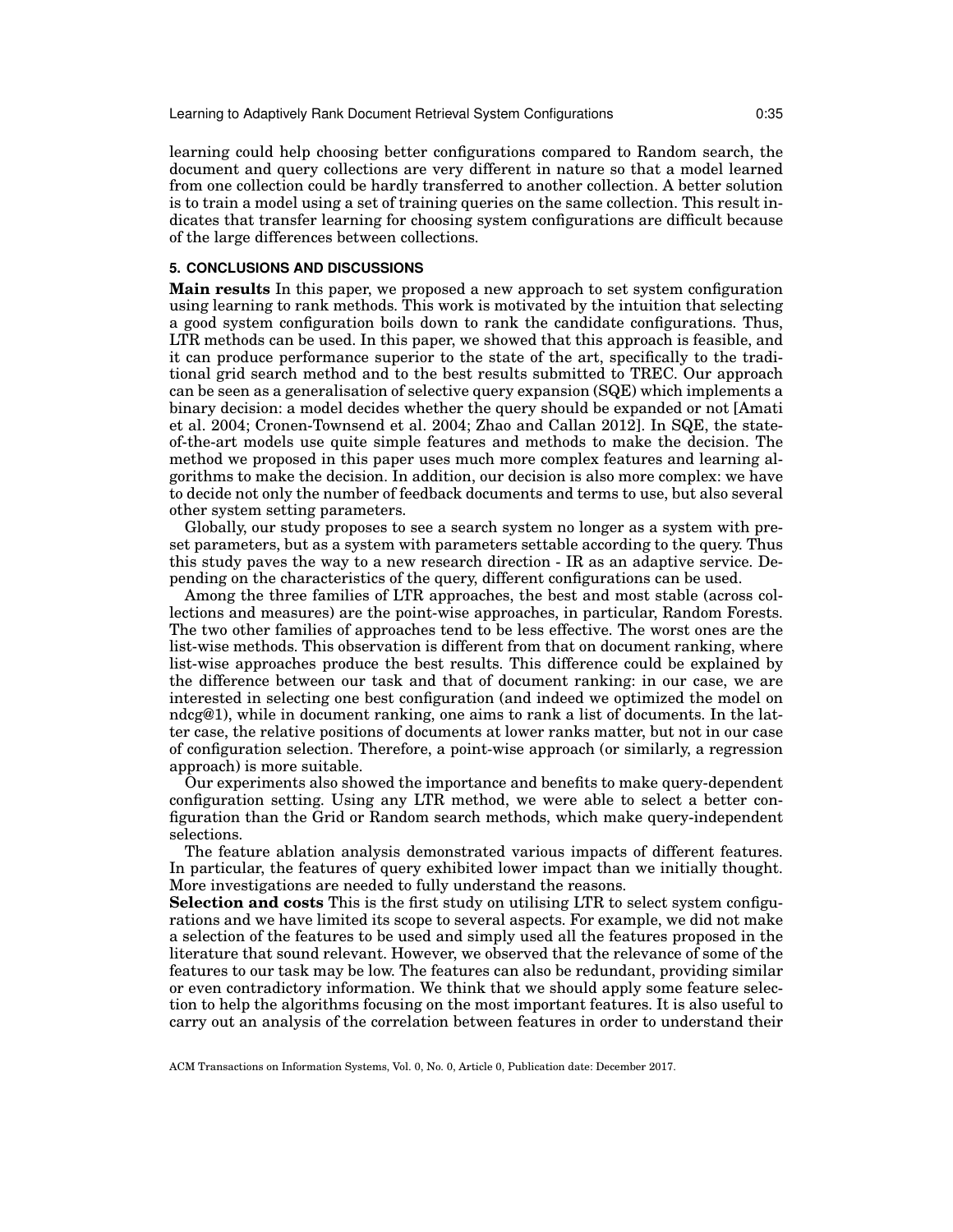interactions. This aspect will be very important for real computational cost. Indeed, feature extraction may incur a significant cost that should not be neglected for concrete use of our method in a search engine. A more extensive investigation is needed in order to select the most influential features of each type and the ones that are common across collections. The trade-off between effectiveness and feature calculation needs to be investigated in future studies.

**Impact of LTR algorithms** The main application of learning to rank in IR is to rank documents. The literature of the domain has shown that list-wise algorithms are the best [Tax et al. 2015; Lin et al. 2017]. In this paper, however, our observation is different. Overall, point-wise approaches, and specifically, Random Forests, performs the best. This result is based on global performance on the set of queries, which as usual hide some epiphenomenon or specific behaviour. It is necessary to carry out a detailed analysis to understand why there is such a difference between leaning to rank system configurations and learning to rank documents.

**The focus in optimising system performance** The need for a careful selection of configuration is different from one query to another. As we reported in this paper, queries that have a broad range of effectiveness values require more a careful selection than queries that have a limited range of performance values. Indeed, when there is a limited range of effectiveness values, any configuration can be picked up, even randomly, without decreasing user's satisfaction; while with a large range of effectiveness values, the selection is more difficult and should be done more carefully. This observation suggests that in trying to optimise system performance, we should focus on queries for which the range of effectiveness value is large for which it is crucial to select the appropriate configuration. This is different from the previous studies which suggested to focus on "hard" queries [Compaoré et al. 2011] that have low effectiveness values.

**Other research directions** Although we included the most relevant features available, the feature set can be further enlarged. In particular, the features reflecting the relationships between a query and a specific configuration could be very informative. However, we need to find a tractable way to extract such features. Considering the number of configurations we used, these specific features would have been costly to obtain.

We created a quite large set of candidate configurations based on the results of previous studies. It may be more appropriate to design a way to determine the values of parameters dynamically, rather than choosing among the fixed candidate set.

Another open question is the effectiveness of our method when considering diversity as for Clueweb12 TREC task for example. In that specific task, the idea is that the relevance of documents may depend on the aspects or sub-queries underlying the general query. Intuitively, different configurations could answer different sub-queries and thus their combination could be helpful in diversity task.

## **A. APPENDIX: DETAILS ON THE QUERY FEATURES**

#### **Acknowledgement**

The authors would like to thank the anonymous reviewers for their valuable comments that helped in improving the quality of this paper.

#### **REFERENCES**

Nega Alemayehu. 2003. Analysis of performance variation using query expansion. *Journal of the Association for Information Science and Technology* 54, 5 (2003), 379–391.

Giambattista Amati, Claudio Carpineto, and Giovanni Romano. 2004. Query difficulty, robustness, and selective application of query expansion. In *European conference on information retrieval*. Springer, 127– 137.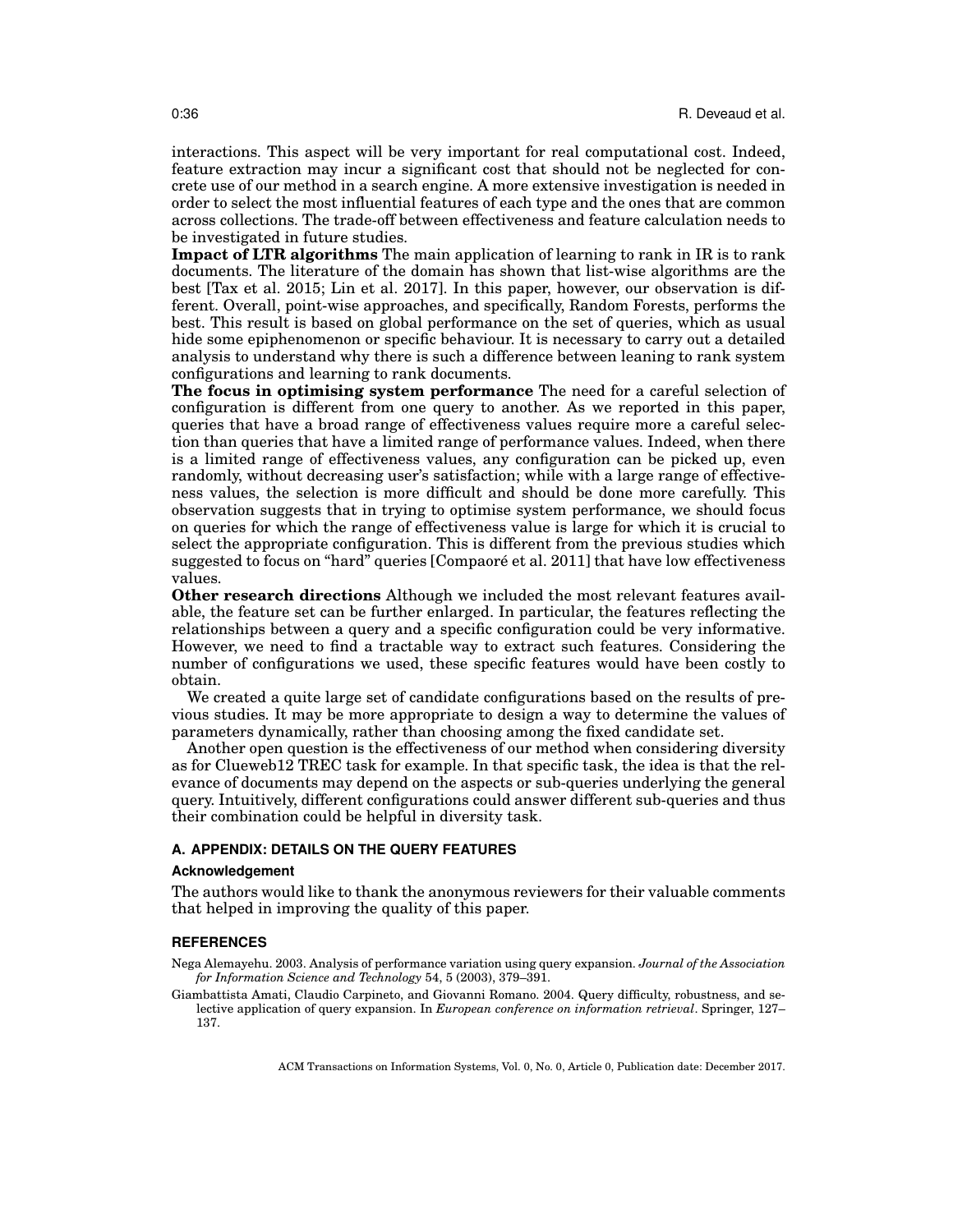## Table XV. QUERYSTATS features.

| From [Qin et al. 2010], calculated using Terrier module [Macdonald et al. 2013b] |  |  |  |  |
|----------------------------------------------------------------------------------|--|--|--|--|
|----------------------------------------------------------------------------------|--|--|--|--|

| Name                                                                                                                                    | Detail                                                                                                                                                                                         |
|-----------------------------------------------------------------------------------------------------------------------------------------|------------------------------------------------------------------------------------------------------------------------------------------------------------------------------------------------|
| $SFM(DL,0)$ or 1 or 2                                                                                                                   | The score for the language model with<br>Dirichlet smoothing for the query and the                                                                                                             |
| $SFM(TF,0)$ or 1 or 2                                                                                                                   | document title or body or both.<br>The value of the TF for the query and<br>the document title or body or both.                                                                                |
| $SFM(TF_\text{IDF,0})$ or 1 or 2                                                                                                        | The value of the TF. IDF score for<br>the query and the document title or body or both.                                                                                                        |
| sum tf idf full mean tf idf full                                                                                                        | The sum or mean of TF. IDF values for the<br>query terms                                                                                                                                       |
| sum_tf_full mean_tf_full                                                                                                                | The sum or mean of TF values for the<br>query terms                                                                                                                                            |
| JM.col $\lambda$ 0.4.doc $\lambda$ 0.0 and .1                                                                                           | The score value for the language model with<br>Jelinek-Mercer smoothing, with a collection                                                                                                     |
| $SFM(BM25,0)$ or 1 or 2                                                                                                                 | lambda of 0.4.<br>The value of BM25 model for the query and<br>the document title or body or both.                                                                                             |
|                                                                                                                                         | From [Qin et al. 2010], calculated using Lemur                                                                                                                                                 |
| pagerank_rank and                                                                                                                       | The the pagerank score and                                                                                                                                                                     |
| pagerank_prior                                                                                                                          | log probability of it (Inlink count within the retrieved<br>document set).                                                                                                                     |
|                                                                                                                                         | Query difficulty predictors                                                                                                                                                                    |
| Name                                                                                                                                    | Detail                                                                                                                                                                                         |
| <b>IDF</b><br>Clarity [Cronen-Townsend et al. 2002]<br>WIG [Zhou and Croft 2007]<br>QF [Zhou and Croft 2007]<br>NQC [Shtok et al. 2012] | Query terms IDF (inverse document frequency).<br>The entropy between a query and the collection language models.<br>Weighted information gain<br>Query feedback<br>Normalized query commitment |

Avi Arampatzis and Jaap Kamps. 2008. A Study of Query Length. In *Proceedings of the 31st Annual International ACM SIGIR Conference on Research and Development in Information Retrieval (SIGIR '08)*. ACM, New York, NY, USA, 811–812. DOI:https://doi.org/10.1145/1390334.1390517

Julie Ayter, Adrian Chifu, Sébastien Déjean, Cecile Desclaux, and Josiane Mothe. 2015. Statistical Analysis to Establish the Importance of Information Retrieval Parameters. *Journal of Universal Computer Science, Information Retrieval and Recommendation (J. UCS)* 21, 13 (2015) (2015), 1767–1789.

- Alain Baccini, Sébastien Déjean, Laetitia Lafage, and Josiane Mothe. 2012. How many performance measures to evaluate information retrieval systems? *Knowledge and Information Systems* 30, 3 (2012).
- David Banks, Paul Over, and Nien-Fan Zhang. 1999. Blind Men and Elephants: Six Approaches to TREC Data. *Information Retrieval, Springer* 1, 1-2 (May 1999), 7–34. DOI:https://doi.org/10.1023/A:1009984519381

Anthony Bigot, Claude Chrisment, Taoufiq Dkaki, Gilles Hubert, and Josiane Mothe. 2011. Fusing different information retrieval systems according to query-topics: a study based on correlation in information retrieval systems and TREC topics. *Information Retrieval* 14, 6 (2011), 617.

Anthony Bigot, Sébastien Déjean, and Josiane Mothe. 2015. Learning to Choose the Best System Configuration in Information Retrieval: the Case of Repeated Queries. *Journal of Universal Computer Science (J. UCS)* 21, 13 (2015), 1726–1745.

Leo Breiman. 2001. Random Forests. *Machine Learning* 45, 1 (Oct. 2001), 5–32.

James Bergstra and Yoshua Bengio. 2012. Random search for hyper-parameter optimization. *Journal of Machine Learning Research* 13, Feb (2012), 281–305.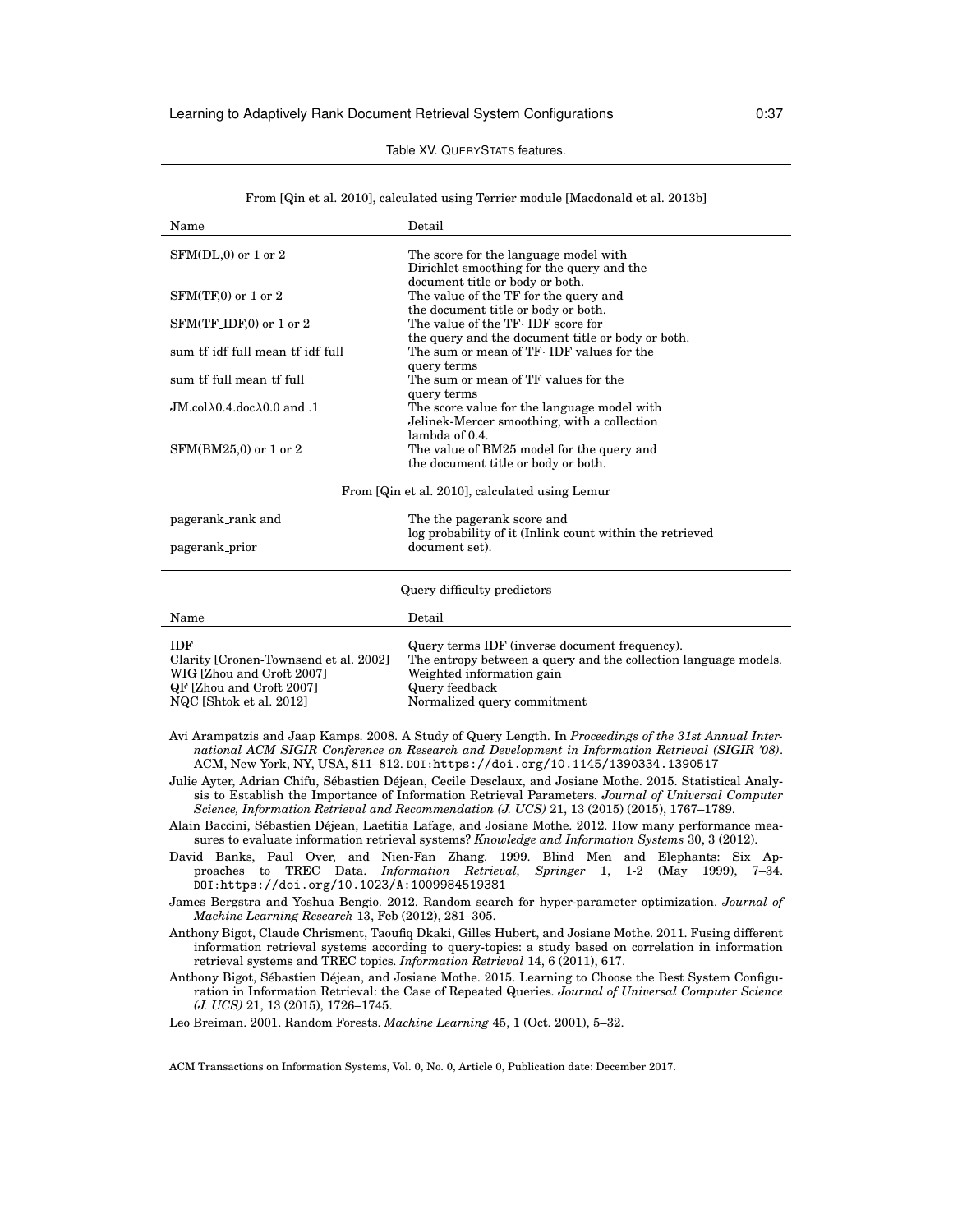| Name              | Detail (From [Mothe and Tanguy 2005])                         |
|-------------------|---------------------------------------------------------------|
| <b>NBWORDS</b>    | Number of words (terms) in the query                          |
| <b>INTERR</b>     | Number of interrogative words (terms) in the query            |
| PN                | Number of proper nouns (according to CoreNLP's POS tagger)    |
| <b>ACRO</b>       | Number of acronyms                                            |
| NUM               | Number of numeral values (dates, quantities, etc.)            |
| <b>PREP</b>       | Number of prepositions (idem)                                 |
| $_{\rm CC}$       |                                                               |
| <b>PP</b>         | Number of personal pronouns (idem)                            |
| <b>CONJ</b>       | Number of conjunctions (according to CoreNLP's POS tagger)    |
| <b>UNKNOWN</b>    | Number of unknown tokens (based on WordNet)                   |
| <b>AVGSIZE</b>    | Word length in number of characters                           |
| <b>AVGMORPH</b>   | Average number of morphemes per word (according to CELEX)     |
| %CONSTR           |                                                               |
| <b>AVGSYNSETS</b> | Average number of query term sense in WordNet                 |
| <b>SYNTDEPTH</b>  | Syntactic depth (max depth of the syntactic tree,             |
|                   | according to CoreNLP parser)                                  |
| <b>SYNTDIST</b>   | Syntactic links span (average distance between words linked)  |
|                   | by a dependency syntactic relation)                           |
|                   |                                                               |
| Name              | Detail (From [Molina et al. 2017])                            |
|                   |                                                               |
| <b>SYNONYMS</b>   | Number of terms denoted as synonyms (same sense) to the query |
|                   | terms in WordNet                                              |
| <b>HYPONYMS</b>   | Number of terms denoted as hyponyms (generic relationship) to |
|                   | the query terms in WordNet                                    |
| <b>MERONYM</b>    | Number of terms denoted as meronyms (part-whole relationship) |
|                   | to the query terms in WordNet                                 |
| SISTER-TERMS      | Number of terms denoted as sister-term in WordNet (share      |
|                   | the same hypernym) for the query terms                        |

Table XVI. QUERYLING features.

- Chris Buckley and Gerard Salton. 1995. Optimization of relevance feedback weights. In *Proceedings of the 18th annual international ACM SIGIR conference on Research and development in information retrieval*. ACM, 351–357.
- Chris Burges, Tal Shaked, Erin Renshaw, Ari Lazier, Matt Deeds, Nicole Hamilton, and Greg Hullender. 2005. Learning to rank using gradient descent. In *Proceedings of the 22nd international conference on Machine learning*. ACM, 89–96.
- Guihong Cao, Jian-Yun Nie, Jianfeng Gao, and Stephen Robertson. 2008. Selecting Good Expansion Terms for Pseudo-relevance Feedback. In *Proceedings of the 31st Annual International ACM SIGIR Conference on Research and Development in Information Retrieval (SIGIR '08)*. ACM, New York, NY, USA, 243–250. DOI:https://doi.org/10.1145/1390334.1390377
- Zhe Cao, Tao Qin, Tie-Yan Liu, Ming-Feng Tsai, and Hang Li. 2007. Learning to rank: from pairwise approach to listwise approach. In *Proceedings of the 24th international conference on Machine learning*. ACM, 129–136.
- David Carmel and Elad Yom-Tov. 2010. Estimating the Query Difficulty for Information Retrieval. *Synthesis Lectures on Information Concepts, Retrieval, and Services* 2, 1 (2010), 1–89.
- Claudio Carpineto and Giovanni Romano. 2012. A survey of automatic query expansion in information retrieval. *ACM Computing Surveys (CSUR)* 44, 1 (2012), 1.
- Olivier Chapelle, Yi Chang, and Tie-Yan Liu. 2011. Future directions in learning to rank.. In *Yahoo! Learning to Rank Challenge (JMLR Proceedings)*, Olivier Chapelle, Yi Chang, and Tie-Yan Liu (Eds.), Vol. 14. JMLR.org, 91–100.
- Olivier Chapelle and S Sathiya Keerthi. 2010. Efficient algorithms for ranking with SVMs. *Information Retrieval* 13, 3 (2010), 201–215.
- Adrian Chifu, L´a Laporte, Josiane Mothe, and Zia Ullah Md. 2018. Query Performance Prediction Focused on Summarized Letor Features. In *Proceedings of the 41th International ACM SIGIR Conference on Research and Development in Information Retrieval (SIGIR '18)*. ACM.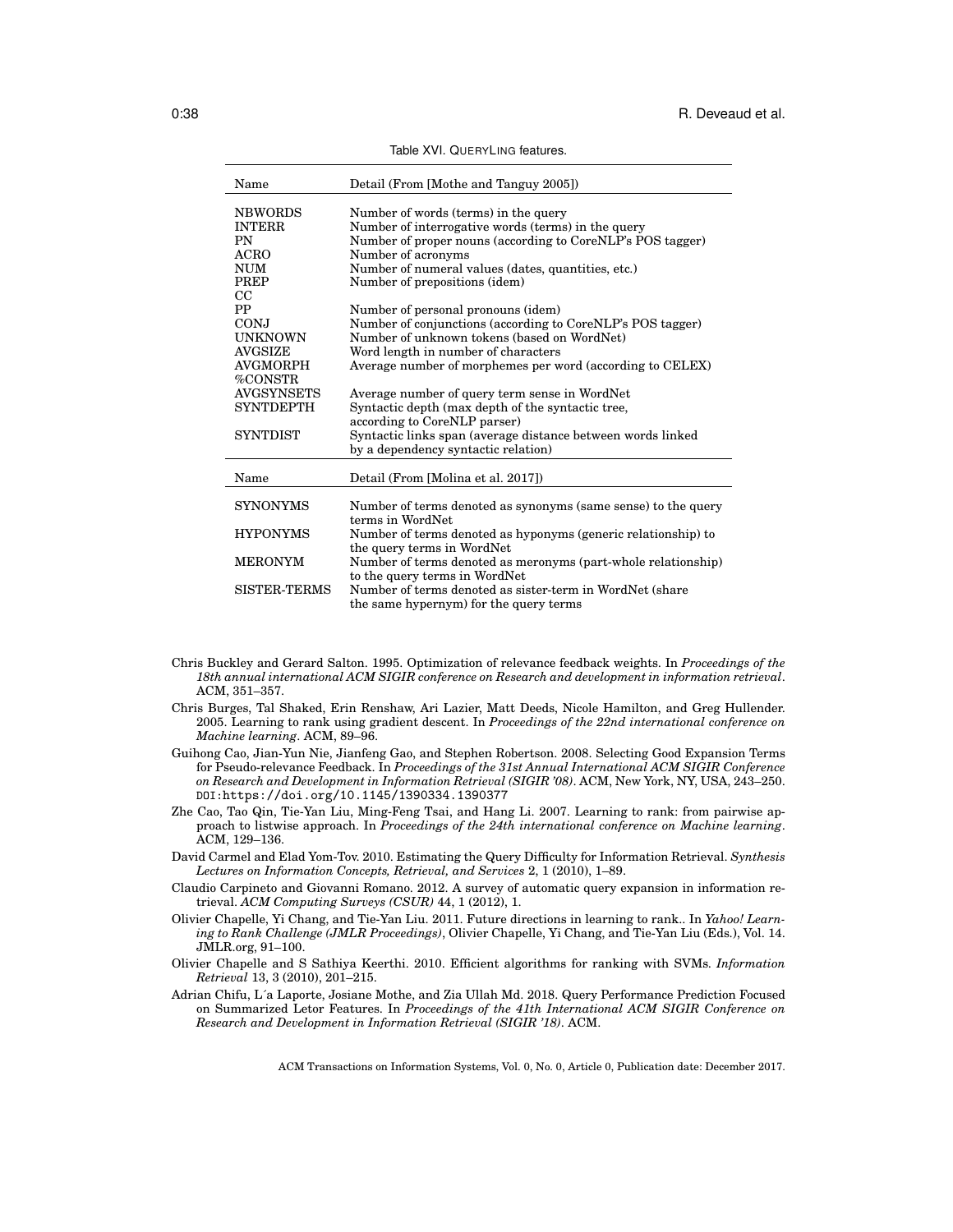- Charles LA Clarke, Nick Craswell, and Ian Soboroff. 2004. Overview of the TREC 2004 Terabyte Track.. In *Text REtrieval Conference, TREC*, Vol. 4. 74.
- Kevyn Collins-Thompson, Paul Bennett, Charles L. A. Clarke, Fernando Diaz, and Ellen M Voorhees. 2014. *TREC 2013 Web Track overview*. Technical Report. MICHIGAN UNIV ANN ARBOR.
- Kevyn Collins-Thompson, Craig Macdonald, Paul Bennett, Fernando Diaz, and Ellen M Voorhees. 2015. *TREC 2014 web track overview*. Technical Report. MICHIGAN UNIV ANN ARBOR.
- J Compaoré, S Déjean, AM Gueye, J Mothe, and J Randriamparany. 2011. Mining information retrieval results: Significant IR parameters. *Advances in Information Mining and Management* (2011).
- Steve Cronen-Townsend, Yun Zhou, and W. Bruce Croft. 2002. Predicting Query Performance. In *Proceedings of the 25th Annual International ACM SIGIR Conference on Research and Development in Information Retrieval (SIGIR '02)*. ACM, New York, NY, USA, 299–306. DOI:https://doi.org/10.1145/564376.564429
- Steve Cronen-Townsend, Yun Zhou, and W Bruce Croft. 2004. A framework for selective query expansion. In *Proceedings of the thirteenth ACM international conference on Information and knowledge management*. ACM, 236–237.
- Romain Deveaud, Josiane Mothe, and Jian-Yun Nie. 2016. Learning to rank system configurations. In *Proceedings of the 25th ACM International on Conference on Information and Knowledge Management*. ACM, 2001–2004.
- Bekir Taner Dincer. 2007. Statistical Principal Components Analysis for Retrieval Experiments: Research Articles. *Journal of the Association for Information Science and Technology* 58, 4 (Feb. 2007), 560–574. DOI:https://doi.org/10.1002/asi.v58:4
- Francis C Fernández-Reyes, Jorge Hermosillo-Valadez, and Manuel Montes-y Gómez. 2018. A Prospect-Guided global query expansion strategy using word embeddings. *Information Processing & Management* 54, 1 (2018), 1–13.
- Nicola Ferro. 2017. What Does Affect the Correlation Among Evaluation Measures? *ACM Trans. Inf. Syst.* 36, 2 (2017), 19:1–19:40. DOI:https://doi.org/10.1145/3106371
- Nicola Ferro and Gianmaria Silvello. 2016. The CLEF monolingual grid of points. In *International Conference of the Cross-Language Evaluation Forum for European Languages*. Springer, 16–27.
- Yoav Freund, Raj Iyer, Robert E Schapire, and Yoram Singer. 2003. An efficient boosting algorithm for combining preferences. *Journal of machine learning research* 4, Nov (2003), 933–969.
- Jerome H. Friedman. 2000. Greedy Function Approximation: A Gradient Boosting Machine. *Annals of Statistics* 29 (2000), 1189–1232.
- Johannes Fürnkranz and Eyke Hüllermeier. 2011. Preference learning. Springer.
- Nicolo Fusi and Huseyn Melih Elibol. 2017. Probabilistic matrix factorization for automated machine learning. *arXiv preprint arXiv:1705.05355* (2017).
- Parantapa Goswami, Eric Gaussier, and Massih-Reza Amini. 2017. Exploring the space of information retrieval term scoring functions. *Information Processing & Management* 53, 2 (2017), 454–472.
- Donna Harman. 1992. Relevance feedback revisited. In *Proceedings of the 15th annual international ACM SIGIR conference on Research and development in information retrieval*. ACM, 1–10.
- Donna Harman and Chris Buckley. 2009. Overview of the Reliable Information Access Workshop. *Information Retrieval* 12, 6 (18 Jul 2009), 615. DOI:https://doi.org/10.1007/s10791-009-9101-4
- Claudia Hauff, Djoerd Hiemstra, and Franciska de Jong. 2008. A Survey of Pre-retrieval Query Performance Predictors. In *Proceedings of the 17th ACM Conference on Information and Knowledge Management (CIKM '08)*. ACM, New York, NY, USA, 1419–1420. DOI:https://doi.org/10.1145/1458082.1458311
- David Hawking. 2000. Overview of the TREC-9 Web Track. In *Text REtrieval Conference, TREC, NIST*.
- Ben He and Iadh Ounis. 2006. Query performance prediction. *Information Systems* 31, 7 (2006), 585–594.
- Djoerd Hiemstra. 2001. *Using language models for information retrieval*. Univ. Twente. I–VIII, 1–163 pages. Thorsten Joachims. 2002. Optimizing search engines using clickthrough data. In *Proc. 18th ACM SIGKDD*
	- *Int. Conf. Knowledge Discovery and Data mining*. 133–142.
- KL Kwok, Laszlo Grunfeld, and M Chan. 1999. TREC-8 Ad-Hoc, Query and Filtering Track Experiments using PIRCS.. In *TREC*.
- Hanjiang Lai, Yan Pan, Cong Liu, Liang Lin, and Jie Wu. 2013. Sparse learning-to-rank via an efficient primal-dual algorithm. *IEEE Trans. Comput.* 62, 6 (2013), 1221–1233.
- Léa Laporte, Rémi Flamary, Stéphane Canu, Sébastien Déjean, and Josiane Mothe. 2014. Nonconvex regularizations for feature selection in ranking with sparse svm. *IEEE Transactions on Neural Networks and Learning Systems* 25, 6 (2014), 1118–1130.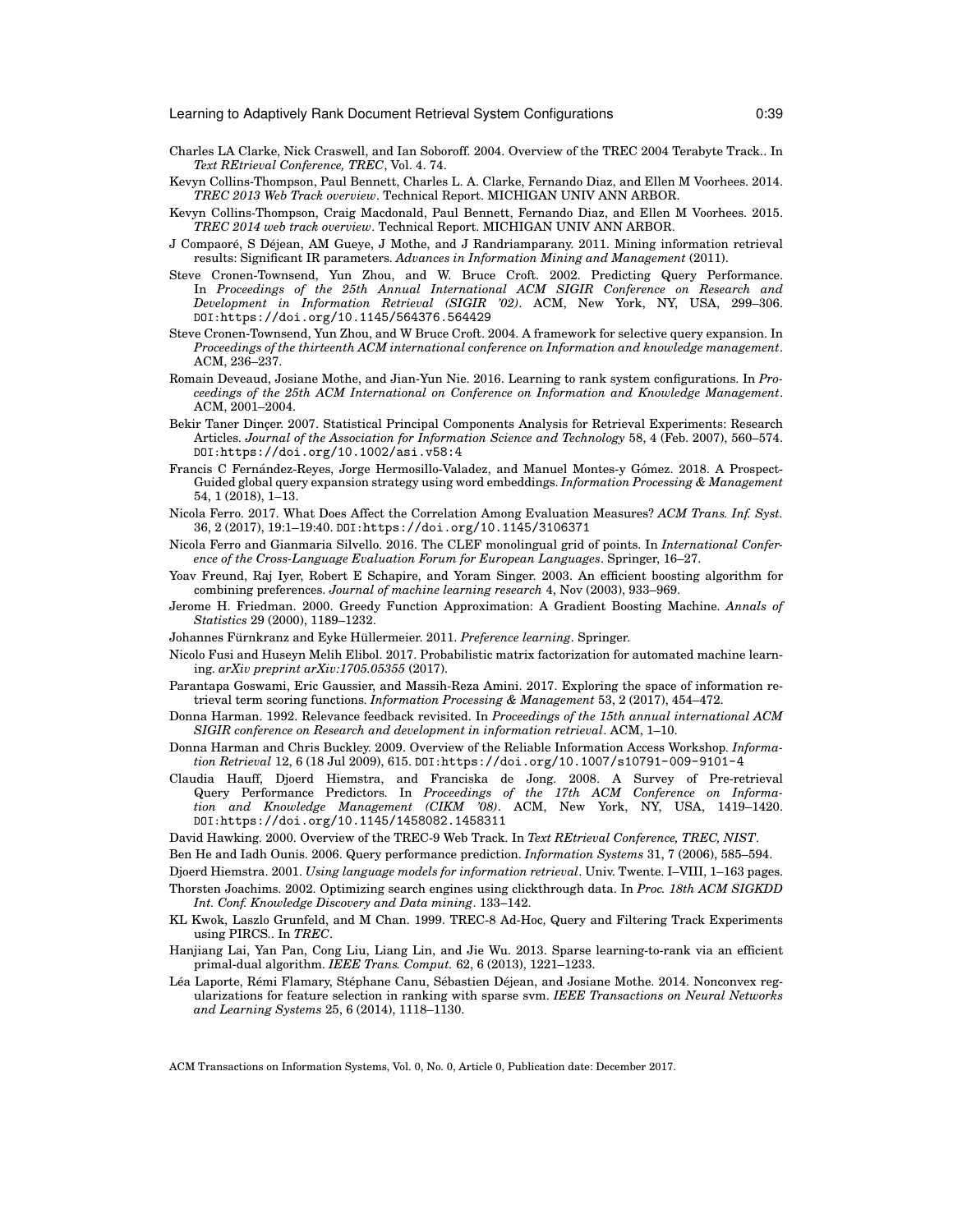- Victor Lavrenko and W. Bruce Croft. 2001. Relevance Based Language Models. In *Proceedings of the 24th Annual International ACM SIGIR Conference on Research and Development in Information Retrieval (SIGIR '01)*. ACM, New York, NY, USA, 120–127. DOI:https://doi.org/10.1145/383952.383972
- Yuan Lin, Jiajin Wu, Bo Xu, Kan Xu, and Hongfei Lin. 2017. Learning to rank using multiple loss functions. *International Journal of Machine Learning and Cybernetics* (2017), 1–10.
- Tie-Yan Liu. 2009. Learning to Rank for Information Retrieval. *Foundations and Trends in Information Retrieval* 3, 3 (2009), 225–331.
- Tie-Yan Liu. 2011. *Learning to rank for information retrieval*. Springer Science & Business Media.
- Meili Lu, Xiaobing Sun, Shaowei Wang, David Lo, and Yucong Duan. 2015. Query expansion via wordnet for effective code search. In *Software Analysis, Evolution and Reengineering (SANER), 2015 IEEE 22nd International Conference on*. IEEE, 545–549.
- Craig Macdonald, Rodrygo LT Santos, Iadh Ounis, and Ben He. 2013b. About learning models with multiple query-dependent features. *ACM Transactions on Information Systems (TOIS)* 31, 3 (2013), 11.
- Craig Macdonald, Rodrygo L. T. Santos, and Iadh Ounis. 2013a. The whens and hows of learning to rank for web search. *Information Retrieval* 16, 5 (2013), 584–628.
- Michael McCandless, Erik Hatcher, and Otis Gospodnetic. 2010. *Lucene in Action: Covers Apache Lucene 3.0*. Manning Publications Co.
- Donald Metzler and W Bruce Croft. 2007. Linear feature-based models for information retrieval. *Information Retrieval* 10, 3 (2007), 257–274.
- George A Miller. 1995. WordNet: a lexical database for English. *Commun. ACM* 38, 11 (1995), 39–41.
- Stefano Mizzaro and Stephen Robertson. 2007. Hits hits TREC: exploring IR evaluation results with network analysis. In *Proceedings of the 30th annual international ACM SIGIR conference on Research and development in information retrieval*. ACM, 479–486. http://doi.acm.org/10.1145/1277741. 1277824
- Serge Molina, Josiane Mothe, Dorian Roques, Ludovic Tanguy, and Md Zia Ullah. 2017. IRIT-QFR: IRIT Query Feature Resource. In *International Conference of the Cross-Language Evaluation Forum for European Languages*. Springer, 69–81.
- Josiane Mothe and Ludovic Tanguy. 2005. Linguistic features to predict query difficulty. In *Workshop in ACM SIGIR Conference on Research and Development in Information Retrieval*.
- Josiane Mothe and Mahdi Washha. 2017. Predicting the best system parameter configuration: the (per parameter learning) PPL method. In *21st International Conference on Knowledge-Based and Intelligent Information & Engineering Systems*.
- Paul Ogilvie, Ellen Voorhees, and Jamie Callan. 2009. On the number of terms used in automatic query expansion. *Information Retrieval* 12, 6 (26 Jul 2009), 666. DOI:https://doi.org/10.1007/s10791-009-9104-1
- Iadh Ounis, Giambattista Amati, Vassilis Plachouras, B. He, C. Macdonald, and C. Lioma. 2006. Terrier: A High Performance and Scalable Information Retrieval Platform. In *Proc. of OSIR*.
- Jay M. Ponte and W. Bruce Croft. 1998. A Language Modeling Approach to Information Retrieval. In *Proceedings of the 21st Annual International ACM SIGIR Conference on Research and Development in Information Retrieval (SIGIR '98)*. ACM, New York, NY, USA, 275–281.
- Tao Qin, Tie-Yan Liu, Jun Xu, and Hang Li. 2010. LETOR: A benchmark collection for research on learning to rank for information retrieval. *Information Retrieval* 13, 4 (2010), 346–374.
- Alessandro Raganato, Jose Camacho-Collados, and Roberto Navigli. 2017. Word sense disambiguation: A unified evaluation framework and empirical comparison. In *Proceedings of the 15th Conference of the European Chapter of the Association for Computational Linguistics: Volume 1, Long Papers*, Vol. 1. 99– 110.
- Stephen E Robertson, Steve Walker, Micheline Beaulieu, and Peter Willett. 1999. Okapi at TREC-7: automatic ad hoc, filtering, VLC and interactive track. *Nist Special Publication SP* 500 (1999), 253–264.
- Stephen E. Robertson, Steve Walker, Micheline Hancock-Beaulieu, Aarron Gull, and Marianna Lau. 1992. Okapi at TREC. In *Proceedings of The First Text REtrieval Conference, TREC 1992, Gaithersburg, Maryland, USA, November 4-6, 1992*, Donna K. Harman (Ed.), Vol. Special Publication 500-207. National Institute of Standards and Technology (NIST), 21–30.
- Haggai Roitman, Shai Erera, Oren Sar Shalom, and Bar Weiner. 2017. Enhanced Mean Retrieval Score Estimation for Query Performance Prediction. In *Proceedings of the ACM SIGIR International Conference on Theory of Information Retrieval, ICTIR 2017, Amsterdam, The Netherlands, October 1-4, 2017*. 35–42. DOI:https://doi.org/10.1145/3121050.3121051
- Anna Shtok, Oren Kurland, and David Carmel. 2009. Predicting query performance by query-drift estimation. In *Conference on the Theory of Information Retrieval*. Springer, 305–312.